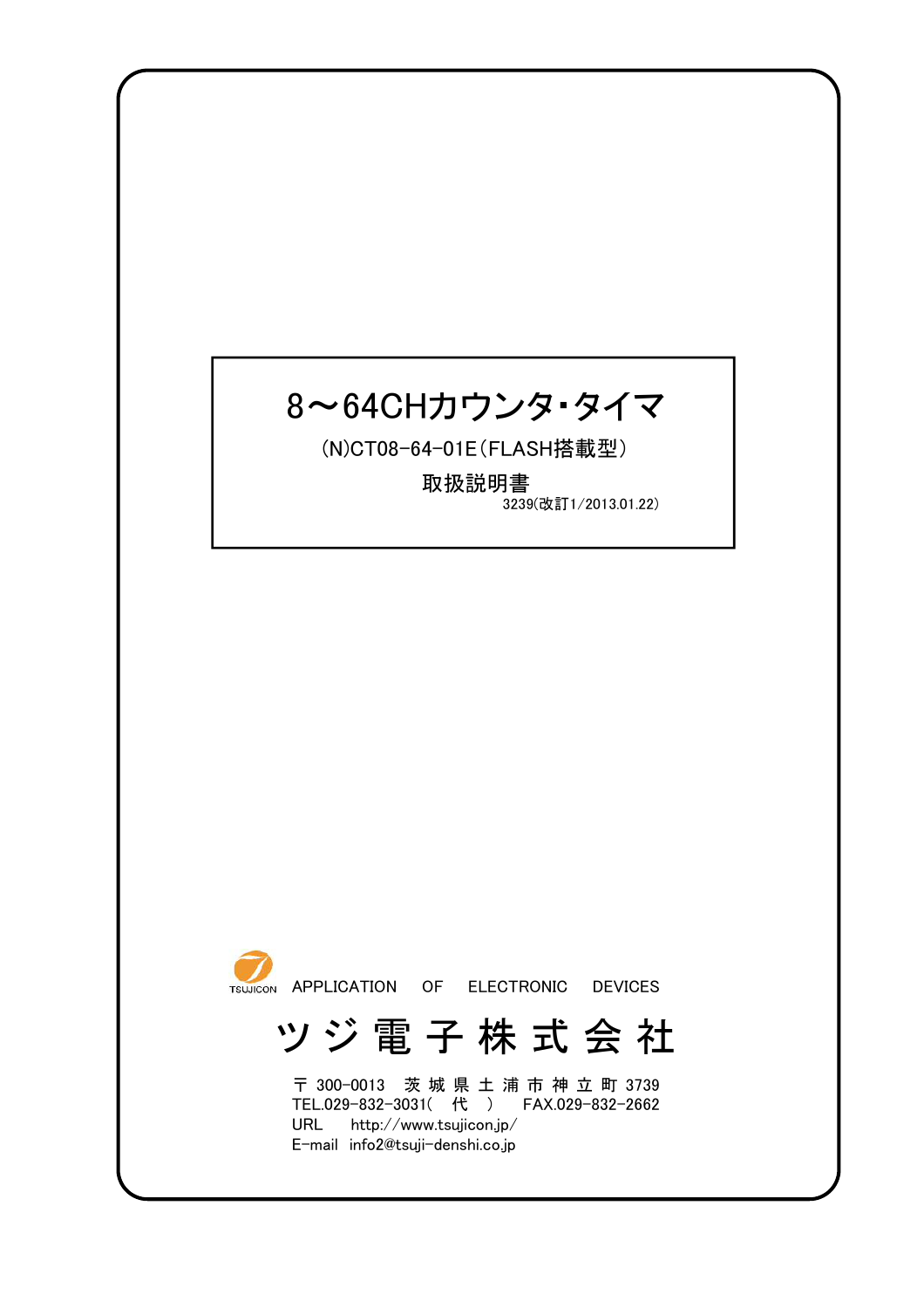青文字は、-01E(FLASH ROM搭載型)用の新設FLASH関連コマンド

|                      | $\frac{1}{2}$ . In refer the might $\frac{1}{2}$ and $\frac{1}{2}$ and $\frac{1}{2}$ and $\frac{1}{2}$ and $\frac{1}{2}$ and $\frac{1}{2}$ |                                                      |
|----------------------|--------------------------------------------------------------------------------------------------------------------------------------------|------------------------------------------------------|
| コマンド                 | コマンド内容                                                                                                                                     | 内容詳細                                                 |
| ALM?                 | alarm read 0-15ch                                                                                                                          | オーバーフロー内容の問合せ 0-15CHとタイマ                             |
|                      |                                                                                                                                            | 応答: overXXXXTM or overXXXX--                         |
|                      |                                                                                                                                            | オーバーフロー内容の問合せ 0-xxCHとタイマ                             |
| ALMX?                | alarm read extended to 0-xxch                                                                                                              | 応答: overXXXXXXXXXXXTM or                             |
|                      | xx: 08 to 64                                                                                                                               | overXXXXXXXXXXX--                                    |
| <b>CLAL</b>          | clear all                                                                                                                                  | 全カウンタ、タイマクリア                                         |
| <b>CLPC</b>          | clear preset counter                                                                                                                       | プリセットカウンタ(ch7)クリア                                    |
| <b>CLTM</b>          | clear timer                                                                                                                                | タイマクリア                                               |
| <b>CLCTxx</b>        | clear counter xx                                                                                                                           | カウンタxxクリア<br>$xx:00-63$                              |
| CLCTxxyy             | clear counter xx to yy                                                                                                                     | カウンタxx to yy クリア<br>xx, yy:00-63                     |
| CPR?                 | counter preset data read                                                                                                                   | カウンタプリセット値リード                                        |
|                      |                                                                                                                                            | 応答 10進数で8桁で(Kcts単位) (例:00010000)                     |
| CPRF?                | counter preset data read                                                                                                                   | カウンタプリセット値リード                                        |
|                      |                                                                                                                                            | 応答 10進数で8桁で(cts単位) (例:00010000)                      |
| CTMR? uuvvww         | counter uu to vv and timer read                                                                                                            | カウンタ uu $\sim$ vv chリード<br>uu, vv:00-63              |
|                      |                                                                                                                                            | 応答 10進10桁<br>ww: 00/no timer, 01/timer               |
| CTMRH?uuvvww         | counter uu to vy and timer read                                                                                                            | カウンタ uu $\sim$ vv chリート゛<br>uu, vv:00-63             |
|                      |                                                                                                                                            | 応答 16進8桁<br>ww: 00/no timer, 01/timer                |
| CTR?xx               | counter xx read                                                                                                                            | カウンタxxリート<br>$xx:00-63$                              |
|                      |                                                                                                                                            | 応答 10進10桁                                            |
| CTRH?xx              | counter xx read                                                                                                                            | カウンタxxリート<br>$xx:00-63$                              |
|                      |                                                                                                                                            | 応答 16進8桁                                             |
| CTR? xxyy            | counter xx to yy read                                                                                                                      | $\pi y/\pi x$ to yy $\psi$ <sup>+</sup> xx, yy:00-63 |
|                      |                                                                                                                                            | 応答 10進10桁 区切りはスペース                                   |
| CTRH? xxyy           | counter xx to yy read                                                                                                                      | $\pi$ / $\pi$ / $\pi$ xx, yy:00-63                   |
|                      |                                                                                                                                            | 応答 16進8桁 区切りはスペース                                    |
| <b>DSAS</b>          | disable auto stop                                                                                                                          | 自動停止禁止(STOPコマント'までカウント)                              |
| <b>ENCS</b>          | enable counter stop                                                                                                                        | カウンタ停止有効                                             |
| <b>ENTS</b>          | enable timer stop                                                                                                                          | 外々一停止有効                                              |
| MOD?                 | mode read                                                                                                                                  | モードの間合せ                                              |
| RDAL?                | read all counter and timer                                                                                                                 | 全カウンタ・タイマリード 応答:10進10桁                               |
| RDALH?               | read all counter and timer                                                                                                                 | 全カウンタ・タイマリード 応答:16進 8桁                               |
| SCPRddd              | set counter preset data                                                                                                                    | プリセットカウンタ値セット(Kcts単位)                                |
| $SCPRFdddd \cdots$   | set counter preset data                                                                                                                    | プリセットカウンタ値セット (cts単位)                                |
| TPR?                 | timer preset data read                                                                                                                     | タイマプリセット値リート(ms単位)                                   |
| TPRF?                | timer preset data read                                                                                                                     | タイマプリセット値リート(μs単位)                                   |
| <b>STOP</b>          | stop counter                                                                                                                               | カウンタストップ                                             |
| STPRddd              | set preset counter to dddd ••••                                                                                                            | プリセットタイマ値セット(ms)単位                                   |
| $STPRFdddd \cdots$   | set preset counter to dddd                                                                                                                 | プリセットタイマ値セット(μs)単位                                   |
| <b>STRT</b>          | start counter                                                                                                                              | カウンタスタート                                             |
| TMR?                 | timer read                                                                                                                                 | タイマリート゛ 応答:10進10桁                                    |
| TMRH?                | timer read                                                                                                                                 | タイマリート゛<br>応答:16進10桁                                 |
| VER?                 | version information read                                                                                                                   | バージョン情報リート "1.00 11-11-11 CT48-01E"                  |
| VERH?                | hardware version information                                                                                                               | ハートウェアハージョン情報リート "HD-VER 1"                          |
| <b>REST</b>          | reset and start                                                                                                                            | モジュールのリセットスタート。電源再投入と同じです。                           |
| FLG?x (x:0, 1, 2, 3) | read internal flag                                                                                                                         | 内部状態フラグの読出しを行います                                     |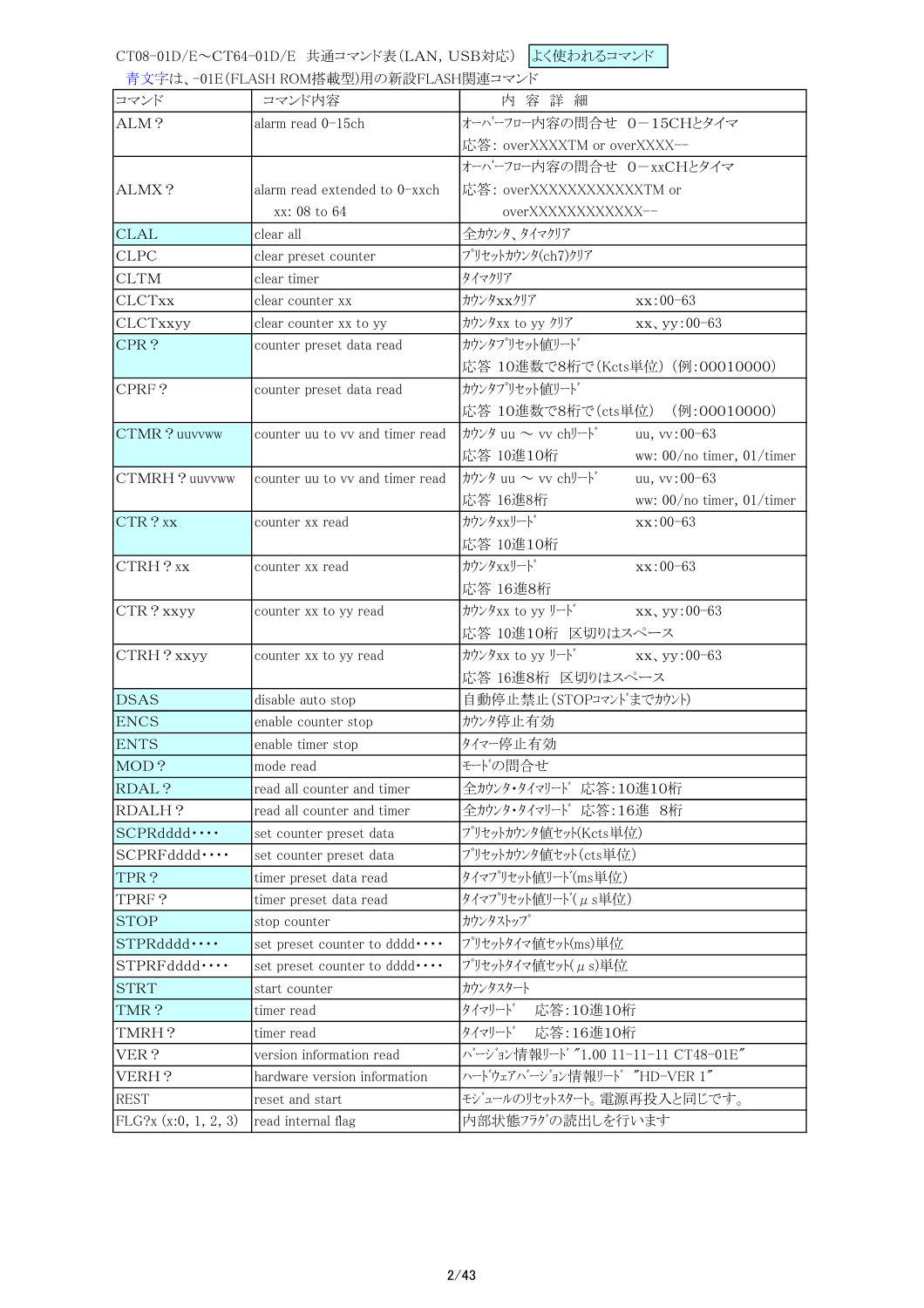# GATE信号同期、タイマクロック同期データ収集コマンド

データ収集準備コマンド

| <b>CLGSDN</b>       | Clear Gate Synchronous           | 現在データ番号クリア(データ格納開始番地を     |
|---------------------|----------------------------------|---------------------------|
|                     | Data Number                      | ゼロにする)                    |
| <b>CLGSAL</b>       | Clear Gate Synchronous           | 現在データ番号·全データクリア           |
|                     | acquired All data                | 注)全データクリアには30秒かかります       |
| GSDNddd ···         | Gate Synchronous Data            | 現在データ番号(データ格納開始番地)セット     |
|                     | acquisition data Number set to   |                           |
| GSDN?               | Gate Synchronous Data            | 現在データ番号読み出し               |
|                     | acquisition data Number read     | reply : $0 \sim 9999$     |
| $GSEDddd \cdots$    | Gate Synchronous acquisition     | 測定最終データ番号セット              |
|                     | End data Number set to           | (この番号までデータを取得後測定自動終了)     |
| GSED?               | Gate Synchronous acquisition     | 測定最終データ番号読出し              |
|                     | End data Number read             | reply : $0 \sim 9999$     |
| GATE信号同期データ収集関連コマンド |                                  |                           |
| <b>GSTRT</b>        | Gate synchronous data            | ゲート同期データ収集スタート            |
|                     | acquisition STaRT                | (電源投入直後は、停止状態です)          |
| <b>GESTRT</b>       | Gate Edge synchronous data       | ゲートエッジ同期データ収集スタート         |
|                     | acquisition STaRT                | (電源投入直後は、停止状態です)          |
|                     | タイマ(内部生成)クロック同期データ収集関連コマンド       |                           |
| GTRUNddd · · ·      | Gate Timer synchronous           | ゲートタイマ ON 時間指定            |
|                     | RUN time                         | $(\mu s)$ 単位で指定可)         |
| GTRUN?              | Gate Timer synchronous           | ゲートタイマ ON 時間読み出し          |
|                     | RUN time read                    |                           |
| $GTOFFddd\cdots$    | Gate Timer synchronous           | ゲートタイマ同期データ収集OFF時間        |
|                     | OFF time                         | (µs単位で指定可、ゼロ指定時は最小の120ns) |
| GTOFF?              | Gate Timer synchronous           | ゲートタイマ同期データ収集OFF時間読出し     |
|                     | OFF time read                    |                           |
| <b>GTSTRT</b>       | Gate Timer synchronous data      | ゲートタイマ同期データ収集スタート         |
|                     | acquisition STaRT                | (電源投入直後は、停止状態です)          |
| 同期データ収集動作共通コマンド     |                                  |                           |
| <b>STOP</b>         | gate synchronous data            | ゲート同期データ収集中強制ストップ         |
|                     | acquisition STOP                 | (カウンタストップ"STOP"と共通です)     |
| GSTS?               | Gate synchronous data            | ゲート同期データ収集状態読み出し          |
|                     | acquisition Status read          |                           |
| GSDAL?              | Gate synchronous acquired        | 全データ読み出し(0~現在データ番号-1まで)   |
|                     | all data(0-7ch & time) read      | 応答:10進数                   |
| GSDALX?             | Gate synchronous acquired        | 全データ読み出し(0~現在データ番号-1まで)   |
|                     | all $data(0-xxch \& time)$ read  | 応答:10進数                   |
| GSDALH?             | Gate synchronous acquired        | 全データ読み出し(0~現在データ番号-1まで)   |
|                     | all data(0-7ch & time) read      | 応答:16進数                   |
| GSDALXH?            | Gate synchronous acquired        | 全データ読み出し(0~現在データ番号-1まで)   |
|                     | all data(0-xxch & time) read     | 応答:16進数                   |
| GSDRD?xxxxyyyy      | Gate synchronous acquired data   | 指定範囲全データ読み出し              |
|                     | $(0-7ch)$ read from xxxx to yyyy | 応答:10進数                   |
| GSDRDX?             | Gate synchronous acquired data   | 指定範囲全データ読み出し (K)付加でデータ番号は |
| xxxxyyyy(K)         | all ch read from xxxx to yyyy    | 応答:10進数<br>×1000になります     |
| GSDRDH?xxxxyyyy     | Gate synchronous acquired data   | 指定範囲データ読み出し               |
|                     | $(0-7ch)$ read from xxxx to yyyy | 応答:16進数                   |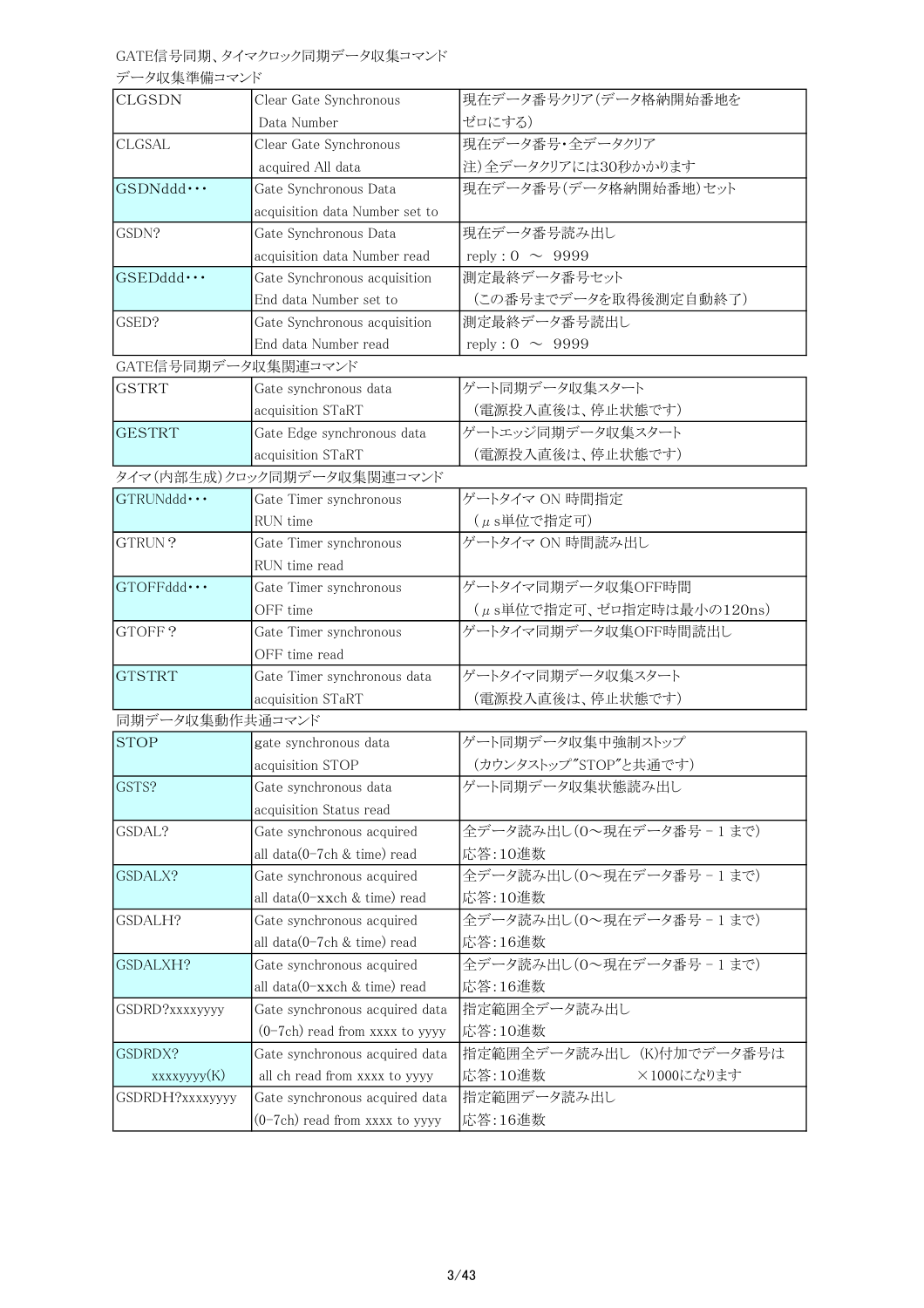| GSDRDXH?            |                                                                 | 指定範囲データ読み出し(LAN高速読出対応)               |
|---------------------|-----------------------------------------------------------------|--------------------------------------|
| xxxxyyyy(K)         | Gate synchronous acquired data<br>all ch read from xxxx to yyyy | 応答:16進数                              |
| GSCRD?              | Gate synchronous acq. data read                                 | 指定範囲の指定チャンネルデータ読み出し                  |
|                     | $(u - v ch)$ from xxxx to yyyy                                  | 応答:10進数<br>ch u to v, w:1 タイマ有り      |
| UVWXXXXYYYY         |                                                                 | 指定範囲の指定チャンネルデータ読み出し                  |
| GSCRDX?             | Gate synchronous acq. data read                                 |                                      |
| uuvvwwxxxxyyyy(K)   | (uu-vv ch)from xxxx to yyyy                                     | 応答:10進数<br>ch uu to vv, ww: 01 タイマ有り |
| GSCRDH?             | Gate synchronous acq. data read                                 | 指定範囲データ読み出し                          |
| uvwxxxxyyyy         | $(u - v ch)$ from xxxx to yyyy                                  | 応答:16進数<br>ch u to v, w:1 タイマ有り      |
| GSCRDXH?            | Gate synchronous acq. data read                                 | 指定範囲データ読み出し                          |
| uuvvwwxxxxyyyy(K)   | (uu-vv ch)from xxxx to yyyy                                     | 応答:16進数<br>ch uu to vv, ww: 01 タイマ有り |
|                     | 大容量FLASHメモリー用GATE信号同期、タイマクロック同期データ収集コマンド                        |                                      |
| データ収集準備コマンド         |                                                                 |                                      |
| FF_NAME_ABCD · · ·  | Name the data those will be                                     | 収集するデータに名称(ASCII 16文字以内)             |
|                     | saved after start sequence                                      | をつける。データ番号をクリアする。                    |
| FF_NAME?            | Read data name                                                  | 格納データ名称読出し                           |
|                     | acquisition data Number read                                    | $reply : ABCD \cdots$                |
| FF GSEDddd ···      | Gate Synchronous acquisition                                    | 測定最終データ番号セット(単位はキロ)                  |
|                     | End data Number set to                                          | (この番号×1Kまでデータを取得後測定自動終了)             |
| FF_GSED?            | Gate Synchronous acquisition                                    | 測定最終データ番号読出し(単位はキロ)                  |
|                     | End data Number read                                            | reply : $0 \sim 99999$               |
| GATE信号同期データ収集関連コマンド |                                                                 |                                      |
| FF_GSTRT            | Gate synchronous data                                           | ゲート同期データ収集スタート(書き込みも開始)              |
|                     | acquisition STaRT                                               | (電源投入直後は、停止状態です)                     |
| FF_GESTRT           | Gate Edge synchronous data                                      | ゲートエッジ同期データ収集スタート(書き込みも開始)           |
|                     | acquisition STaRT                                               | (電源投入直後は、停止状態です)                     |
|                     |                                                                 |                                      |
|                     | タイマ(内部生成)クロック同期データ収集関連コマンド                                      |                                      |
| GTRUNddd ···        | Gate Timer synchronous                                          | ゲートタイマ ON 時間指定                       |
|                     | RUN time                                                        | (µs単位で指定可)                           |
| GTRUN?              | Gate Timer synchronous                                          | ゲートタイマ ON 時間読み出し                     |
|                     | RUN time read                                                   |                                      |
| $GTOFFddd \cdots$   | Gate Timer synchronous                                          | ゲートタイマ同期データ収集OFF時間                   |
|                     | OFF time                                                        |                                      |
|                     |                                                                 | (µs単位で指定可、ゼロ指定時は最小の120ns)            |
| GTOFF?              | Gate Timer synchronous<br>OFF time read                         | ゲートタイマ同期データ収集OFF時間読出し                |
|                     |                                                                 |                                      |
| FF_GTSTRT           | Gate Timer synchronous data                                     | ゲートタイマ同期データ収集スタート(書き込みも開始)           |
|                     | acquisition STaRT                                               | (電源投入直後は、停止状態です)                     |
| 同期データ収集動作共通コマンド     |                                                                 |                                      |
| <b>STOP</b>         | gate synchronous data                                           | ゲート同期データ収集中強制ストップ(ストップ処理)            |
|                     | acquisition STOP                                                | (カウンタストップ"STOP"と共通です)                |
| GSTS?               | Gate synchronous data                                           | ゲート同期データ収集状態読み出し                     |
|                     | acquisition Status read                                         |                                      |
| FF_LIST?            | Read data List in the Flash                                     | Flash 内データリスト読出し                     |
|                     | Name, Size, Block Number                                        | 名称、サイズ、ブロック番号                        |
| FF_READ?ABCD · · ·  | File read from the Flash                                        | ファイル名「ABCD・・・」の全データ読み出し              |
|                     | Fine name: $ABCD \cdots$                                        |                                      |
| FF_BKRD?bbbbcccc    | Gate synchronous acq. data read                                 | bbbbブロック先頭からccccブロック範囲データ読み出し        |
|                     | from bbbb to cccc                                               | bbbb, cccc: 4桁の10進数で 0001~4095       |
|                     |                                                                 | 指定ブロック範囲にファイル区切りがあれば終了               |
| FF_NEW_BLOCKS?      | Read New Blocks number<br>those are not written yet             | 未書き込みブロック数読出し(最大4095)                |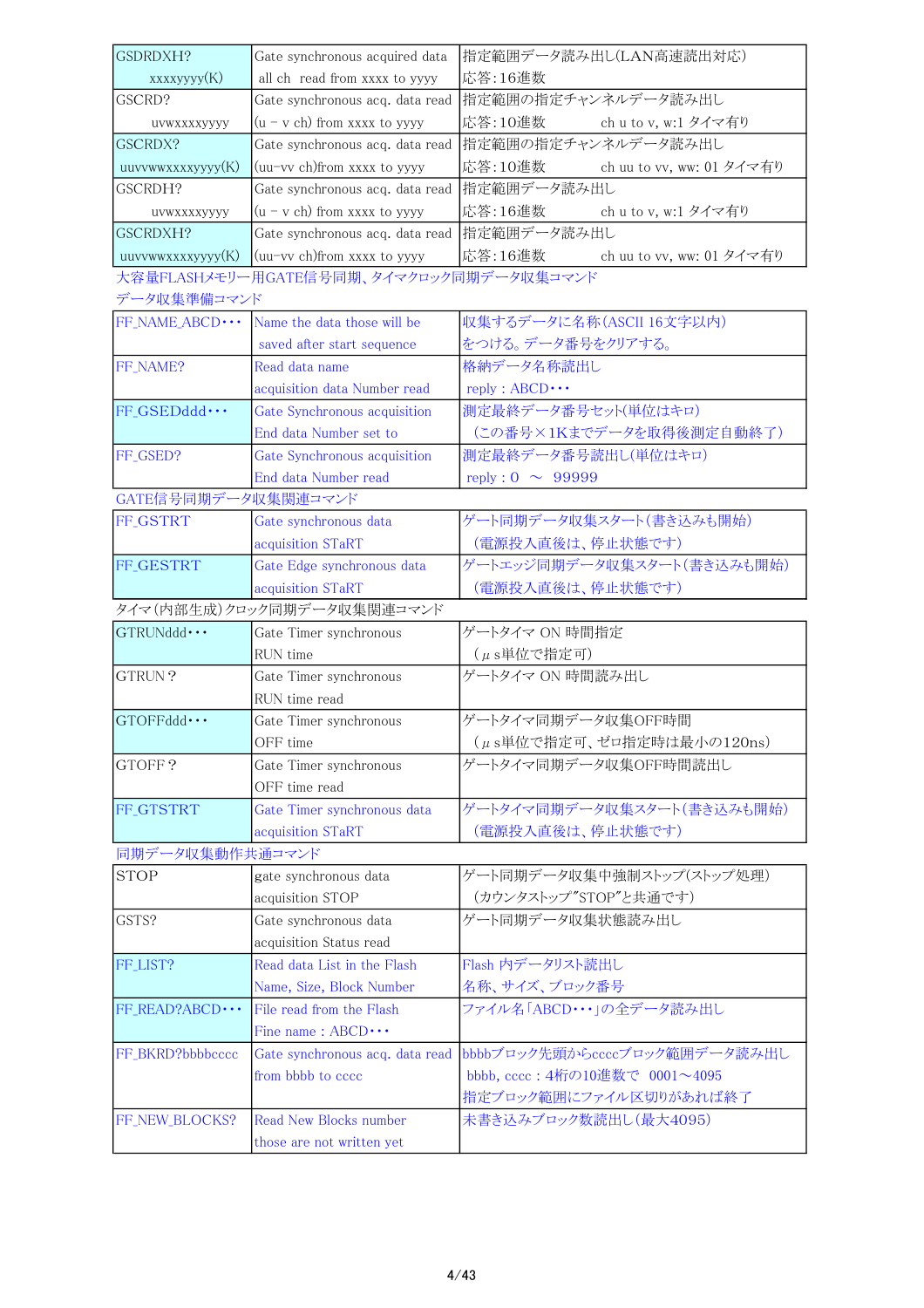| <b>IFF ERASE</b>  | lErase All Flash-       | フラッシュ消去                                  |
|-------------------|-------------------------|------------------------------------------|
| <b>IFF ERRDRD</b> | <b>IError Data Read</b> | フラッシュ内のエラーブロックの読出し<br> (エラーブロックは使われていない) |

## カウンタ・タイマの連続同期読取りコマンド

| TSDL(H)uvw     | Timer Synchronous DownLoad    | タイマ同期ダウンロード内容を指定します                                   |
|----------------|-------------------------------|-------------------------------------------------------|
|                | ch u to y and timer           | カウンタch u ~ v と w:1/0 タイマデータ有無                         |
|                |                               | 応答は"H"無し:10進 "H"有り:16進です                              |
| TSDLX(H)uuvvww | Timer Synchronous DownLoad    | タイマ同期ダウンロード内容を指定します                                   |
|                | ch uu to vy and timer         | カウンタch uu ~ vv と ww:01/00 タイマデータ有無                    |
|                |                               | 応答は"H"無し:10進 "H"有り:16進です                              |
| TSDL?          | Timer Synchronous DownLoad    | タイマ同期ダウンロード指定内容を読出します                                 |
|                | Setting Read                  | 応答は H_uu_vv_ww, D_uu_vv_ww などです。                      |
|                |                               | "H":16進 "D":10進です。                                    |
| TSDTxxx        | Timer Synchronous DownLoad    | ダウンロードのインターバル時間を                                      |
|                | interval Time                 | 1ms単位で指定します                                           |
| TSDT?          | interval Time read            | インターバル時間の読み出し                                         |
| TSDSTRT        | Download START                | ダウンロードの開始指示                                           |
| TSDSTOP        | Download STOP                 | ダウンロードの停止指示                                           |
| XSDL(H)uvw     |                               | eXternal Synchronous DownLoad  外部ゲート同期ダウンロード内容を指定します  |
|                | ch u to y and timer           | カウンタch u ~ v と w:1/0 タイマデータ有無                         |
|                |                               | 応答は"H"無し:10進 "H"有り:16進です                              |
| XSDLX(H)uuvvww | eXternal Synchronous DownLoad | 外部ゲート同期ダウンロード内容を指定します                                 |
|                | ch uu to vy and timer         | カウンタch uu ~ vv と ww:01/00 タイマデータ有無                    |
|                |                               | 応答は"H"無し:10進 "H"有り:16進です                              |
| XSDL?          |                               | eXternal Synchronous DownLoad  外部信号同期ダウンロード指定内容を読出します |
|                | Setting Read                  | 応答は H_uu_vv_ww, D_uu_vv_ww などです。                      |
|                |                               | "H":16進 "D":10進です。                                    |
| <b>XSDSTRT</b> | Download START                | ダウンロードの開始指示                                           |
| <b>XSDSTOP</b> | Download STOP                 | ダウンロードの停止指示                                           |
| <b>STOP</b>    | stop counter and Download     | カウンタストップおよびダウンロード停止                                   |

# LCD表示機能コマンド(表示器付きのタイプ用のコマンドです)

| <b>SDUxx</b> | set display upper row xx channel             | LCD上段にCH xxを表示する               |
|--------------|----------------------------------------------|--------------------------------|
|              |                                              | $xx:00-07$                     |
| Isdutm       | set display upper row timer data             | LCD上段にタイマー値を表示する               |
| <b>SDUCP</b> | set display upper row<br>counter preset data | LCD上段にカウンタプリセット値を表示する          |
| Isdutp       | set display upper row<br>timer preset data   | LCD上段にタイマープリセット値を表示する          |
| <b>SDLxx</b> | set display lower row xx channel             | LCD下段にCH xxを表示する<br>$xx:00-07$ |
| ISDLTM       | set display lower row timer data             | LCD下段にタイマー値を表示する               |
| Isdlcp       | set display lower row<br>counter preset data | LCD下段にカウンタプリセット値を表示する          |
| ISDLTP       | set display lower row<br>timer preset data   | LCD下段にタイマープリセット値を表示する          |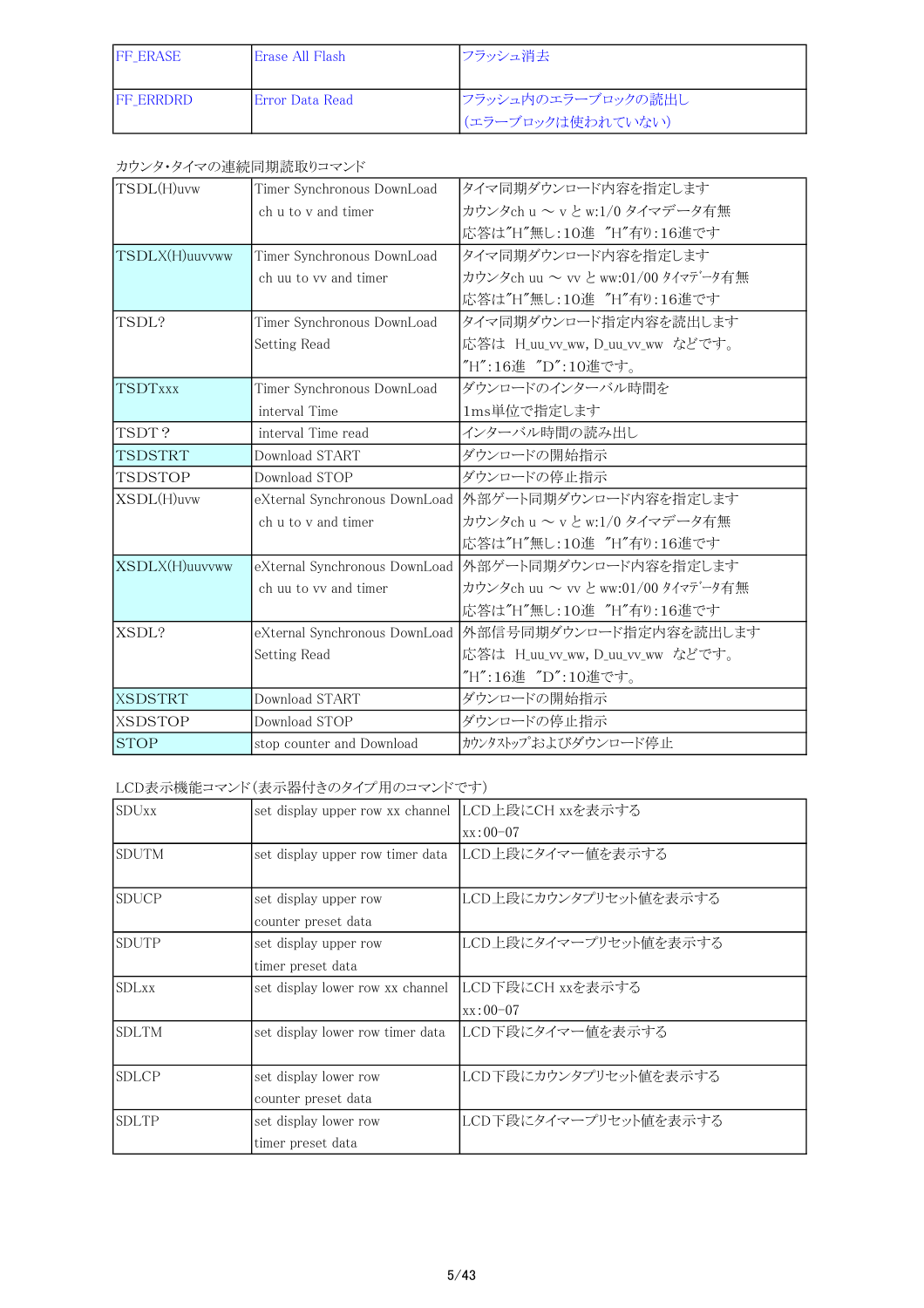| <b>IBKON</b>  | Back Light ON  | バックライトを点灯する |
|---------------|----------------|-------------|
| <b>IBKOFF</b> | Back Light OFF | バックライトを消灯する |

## LAN関連コマンド

| MAC?               | MAC address read           | 応答:0050C2970018 などと読み出せます |
|--------------------|----------------------------|---------------------------|
|                    | Read only                  |                           |
| IPAxxx_xxx_xxx_xxx | IP address set             | LANのIPアドレスをセットする          |
|                    | $\text{xxx}: 000 \sim 255$ | 電源再立ち上げまたは "REST"コマンド後有効  |
| IPA?               | IP address read            | IPアドレスの読み出し               |
|                    |                            | 応答: IPA192_168_001_155 など |
| $PRTX \cdots X$    | ポート番号 set                  | ポート番号をセットする               |
|                    | PRT7777 など                 | 電源再立ち上げまたは "REST"コマンド後有効  |
| PRT?               | Port number read           | ポート番号の読み出し                |
|                    |                            | 応答:PRT 7777 など            |
| GTWXXX_XXX_XXX_XXX | GateWay address set        | LANのGateWayアドレスをセットする     |
|                    | $\text{xxx}: 000 \sim 255$ | 電源再立ち上げまたは "REST"コマンド後有効  |
| GTW?               | GateWay address read       | GateWayアドレスの読み出し          |
|                    |                            | 応答:GTW192_168_001_001 など  |
| SNMxxx_xxx_xxx_xxx | SubNetMask set             | LANのSNMをセットする             |
|                    | $\text{xxx}: 000 \sim 255$ | 電源再立ち上げまたは "REST"コマンド後有効  |
| SNM?               | SubNetMask read            | SNMの読み出し                  |
|                    |                            | 応答: SNM255_255_255_000 など |

## 特殊コマンド(内部ROMの初期化コマンドです。IPアドレスが不明になったときなどにUSB通信でお使いください)

| <b>INITROM</b> | IInternal ROM data | 内部ROM初期化内容             |
|----------------|--------------------|------------------------|
|                | Initialize         | 初期化の内容詳細は4-5-6項を参照ください |

応答のないコマンドにも"OK"や"NG"を返すための設定コマンド

| <b>ALL REP EN</b> | All reply enabel       | 全コマンドに返信があるように設定します         |
|-------------------|------------------------|-----------------------------|
|                   |                        | 間合せコマンド以外には "OK" や "NG" を返送 |
| ALL REP DS        | All reply disable      | 間合せコマンド以外には返答しません           |
| IALL REP?         | All reply mode request | 全コマンド返信有りか否かを間い合わせます        |
|                   |                        | 応答:有りのとき:EN 無しのとき:DS と返します  |

## RUN出力(TTL)の最小パルス幅を10µsにするコマンド

| MIN10U EN | Minimum 10u enable    | 最小パルス幅を10μsにする                   |
|-----------|-----------------------|----------------------------------|
| MIN10U DS | lMinimum 10u disable- | 最小パルス幅は条件通りに出力                   |
| MIN10U?   | MIN10U mode request   | MIN10Uモード状態を問い合わせます              |
|           |                       | 応答: mode on : EN   mode off : DS |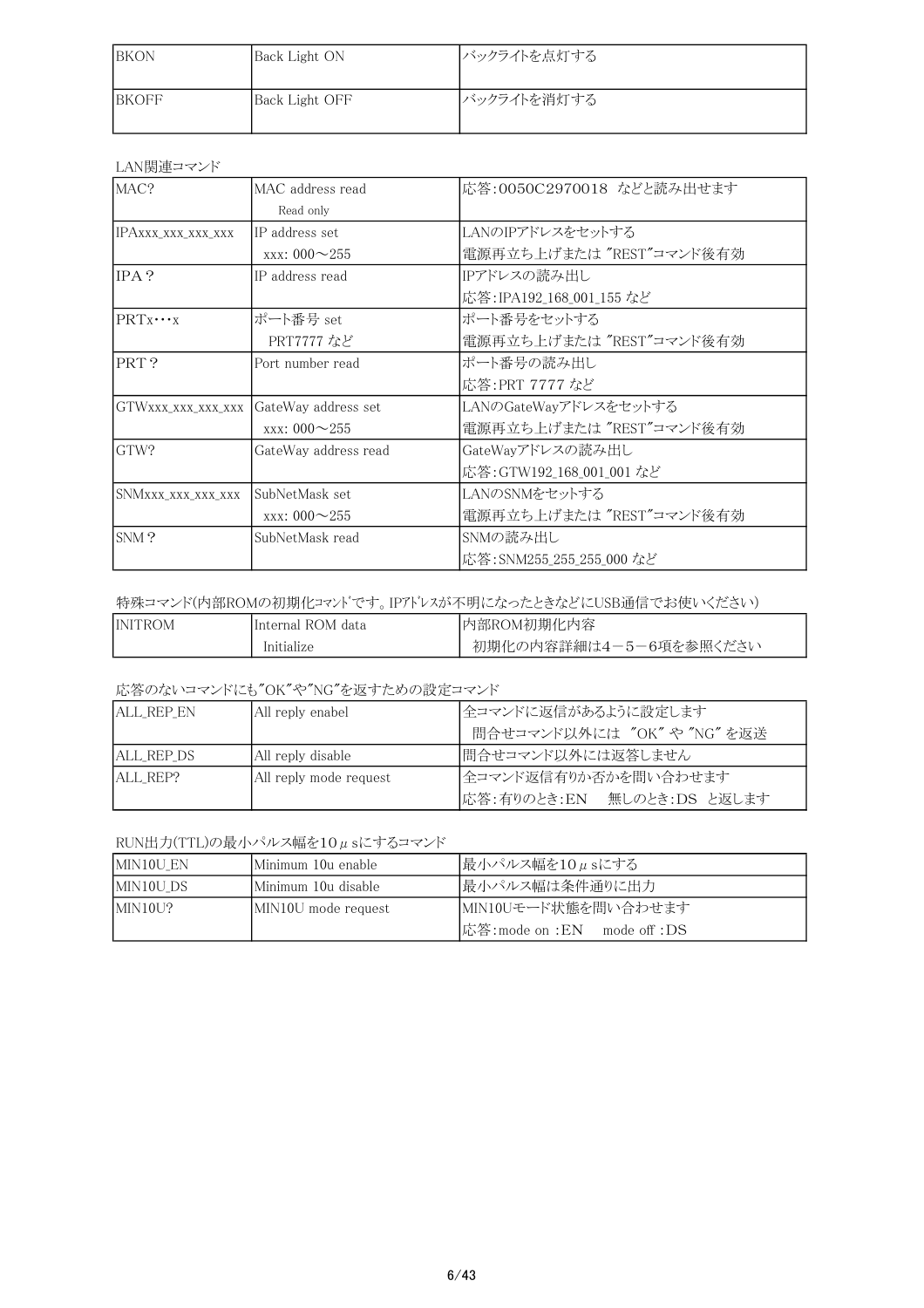| 1. 製品仕様                                    | 7              |
|--------------------------------------------|----------------|
| 1-1. 製品概要                                  | 7              |
| 1-2. 外観                                    | $\overline{7}$ |
| 1-3. ブロック図                                 | 8              |
| 2. ご使用の前に                                  | 8              |
| 2-1. カウント入力信号レベルの選択                        | 8              |
| 2-2. LAN通信の設定                              | 9              |
| 2-2-1. 準備                                  | 9              |
|                                            | 9              |
| 2-2-3. パソコンの設定を元に戻す                        | 10             |
| 2-2-4. 接続テスト                               | 10             |
| 2-3. USB通信の設定                              | 10             |
| 2-3-1. 準備                                  | 10             |
| 2-3-2. 接続テスト                               | 11             |
| 2-4. 信号ケーブル接続                              | 11             |
| 2-4-1. 通信ケーブル接続                            | 11             |
| 2-4-2. カウント信号接続                            | 11             |
| 2-4-3. スタート信号(TTL正論理)                      | 11             |
| 2-4-4. ストップ信号(TTL正論理)                      | 11             |
| 2-4-5. ゲート信号 (TTL正論理)                      | 12             |
| 2-4-6. RUN (カウント中)信号出力 (TTL正論理)            | 12             |
| 3. カウントコマンド解説<br>.                         | 12             |
| 3-1. 通信コマンドについて                            | 12             |
| 3-2. カウンタ設定と設定状態読み出しコマンド                   | 12             |
| 3-2-1. カウント値停止有効                           | 12             |
| 3-2-2. タイマー値停止有効                           | 12             |
|                                            | 12             |
| 3-2-4. モードの問合せ …………………………………………………………      | 13             |
| 3-2-5. プリセットカウンタの設定と読み出し ………………………………………   | 13             |
| 3-2-6. タイマプリセット値の設定と読み出し                   | 13             |
|                                            | 13             |
|                                            | -13            |
|                                            | 14             |
|                                            | 14             |
| 3-4-2. カウンタ読み取り・クリア ………………………………………………     | 14<br>14       |
| 3-4-3. タイマ読み取り・クリア及び設定読取 ………………………………………   | 15             |
| 3-4-4. 内部タイマ同期タイマ・カウンタの連続読み取り ……………………………  | 15             |
| 3-4-5. 外部ゲート入力同期タイマ・カウンタの連続読み取り ………………………… | 17             |
| 3-5.オーバーフロー内容間い合わせ                         | 18             |
| 3-6. バージョン情報の容問い合わせ ………………………………………………     | 19             |
| 3-7. その他のコマンド                              | 19             |
|                                            | 19             |
|                                            | 19             |
|                                            | 20             |
| 4-1. カウントデータ収集コマンドについて …………………………………………    | 20             |
| 4-2. データ収集準備コマンド ……………………………………………………      | 21             |
|                                            | 21             |
|                                            |                |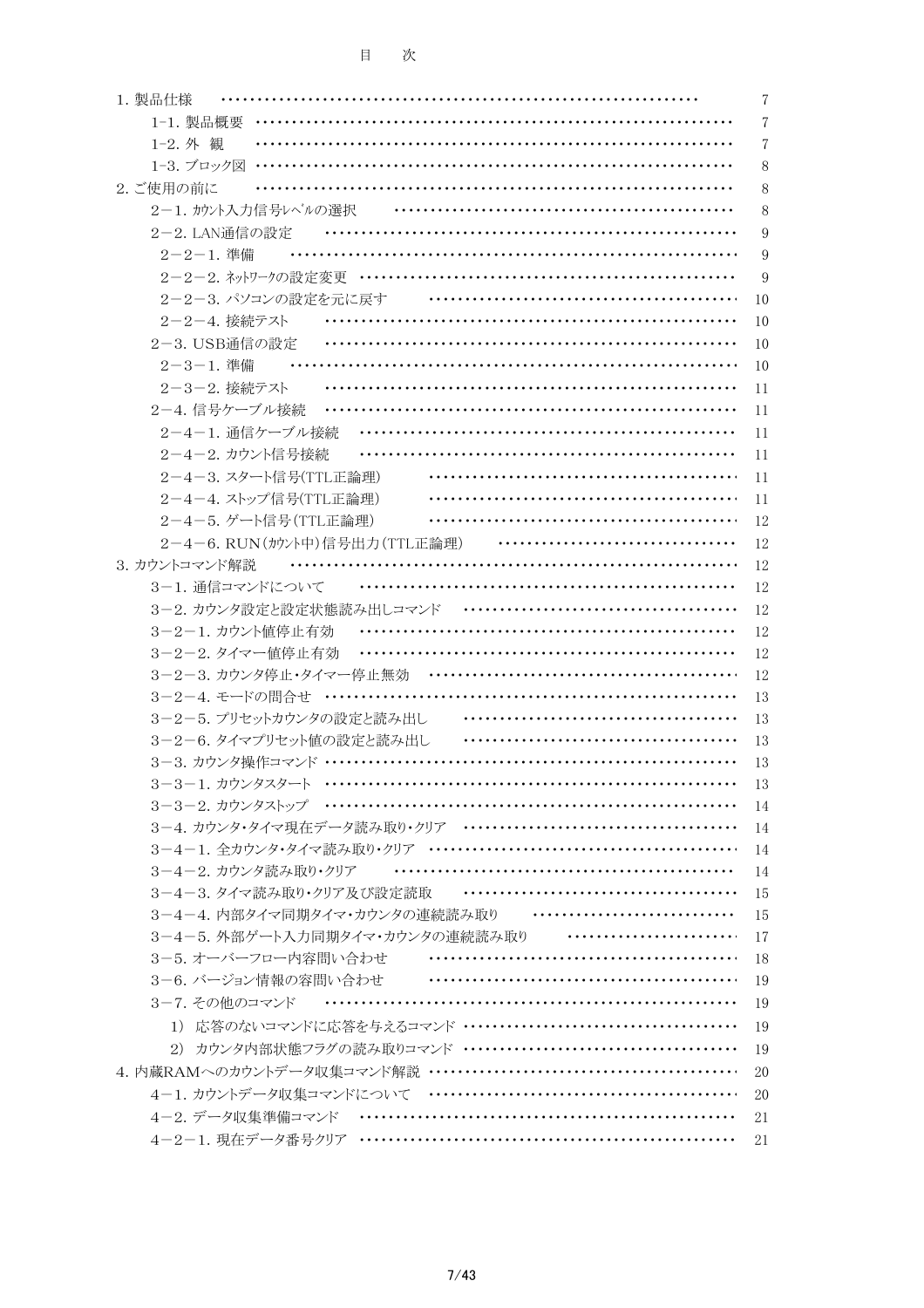| 4-2-2. 現在データ番号・全データクリア                      | 21 |
|---------------------------------------------|----|
| 4-2-3. 現在データ番号セットと読出し                       | 21 |
| 4-2-4. 測定最終データ番号セットと読出し……<br>               | 22 |
| 4-3 GATE信号同期データ収集コマンド                       | 22 |
| 4-4 内部生成クロック同期データ収集関連コマンド ……………………………       | 22 |
|                                             | 22 |
|                                             | 22 |
| 4-4-3 ゲートタイマ同期データ収集スタート<br>                 | 23 |
| 4-5 同期データ収集動作共通コマンド ……………………………………………       | 23 |
| 4-5-1. カウンタストップ …………………………………………………………      | 23 |
| 4-5-2. ゲート同期データ収集状態読み出し …………………………………       | 23 |
| 4-5-3. 全データ読み出し(0~現在データ番号まで) …………………………………  | 23 |
| <br>4-5-4. 指定範囲データ読み出し                      | 24 |
| 4-5-5. LAN設定関連コマンド いいいいいいいいいいいいいいいいいいいいいいいい | 26 |
| 4-5-6. 特殊コマンド                               | 27 |
| 4-5-7. データの読み出し時間について ……………………………………………     | 27 |
| 5. FLASH ROMへのカウントデータ収集コマンド解説               | 20 |
| 5-1. カウントデータ収集コマンドについて …………………………………………     | 20 |
|                                             | 21 |
| 5-2-1. 現在データ番号クリア ……………………………………………………      | 21 |
|                                             | 21 |
| 5-2-3. 現在データ番号セットと読出し                       | 21 |
| 5-2-4. 測定最終データ番号セットと読出し ……………………………………………   | 22 |
| 5-3 GATE信号同期データ収集コマンド                       | 22 |
| 5-4 内部生成クロック同期データ収集関連コマンド                   | 22 |
| <br>5-5-1 ゲートタイマ ON 時間指定と読み出し               | 22 |
|                                             | 22 |
| 5-5-3 ゲートタイマ同期データ収集スタート                     | 23 |
| 5-5 同期データ収集動作共通コマンド                         | 23 |
| 5-5-1. カウンタストップ ………………………………………………………       | 23 |
| 5-5-2. ゲート同期データ収集状態読み出し                     | 23 |
| 5-5-3. 全データ読み出し(0~現在データ番号まで) …………………………………  | 23 |
|                                             | 24 |
|                                             | 26 |
| 5-5-6. 特殊コマンド                               | 27 |
|                                             | 27 |
| 6. LCD表示機能概要                                | 28 |
|                                             | 28 |
| 6-2-1. LCD表示コマンド ……………………………………………………       | 28 |
| 6-2-2. バックライト制御コマンド …………………………………………………     | 29 |
| 7. ファームウェアのバージョンアップ …………………………………………………     | 29 |
|                                             | 30 |
|                                             | 30 |
|                                             | 31 |
| 11. 外部機器との接続                                | 31 |
|                                             | 32 |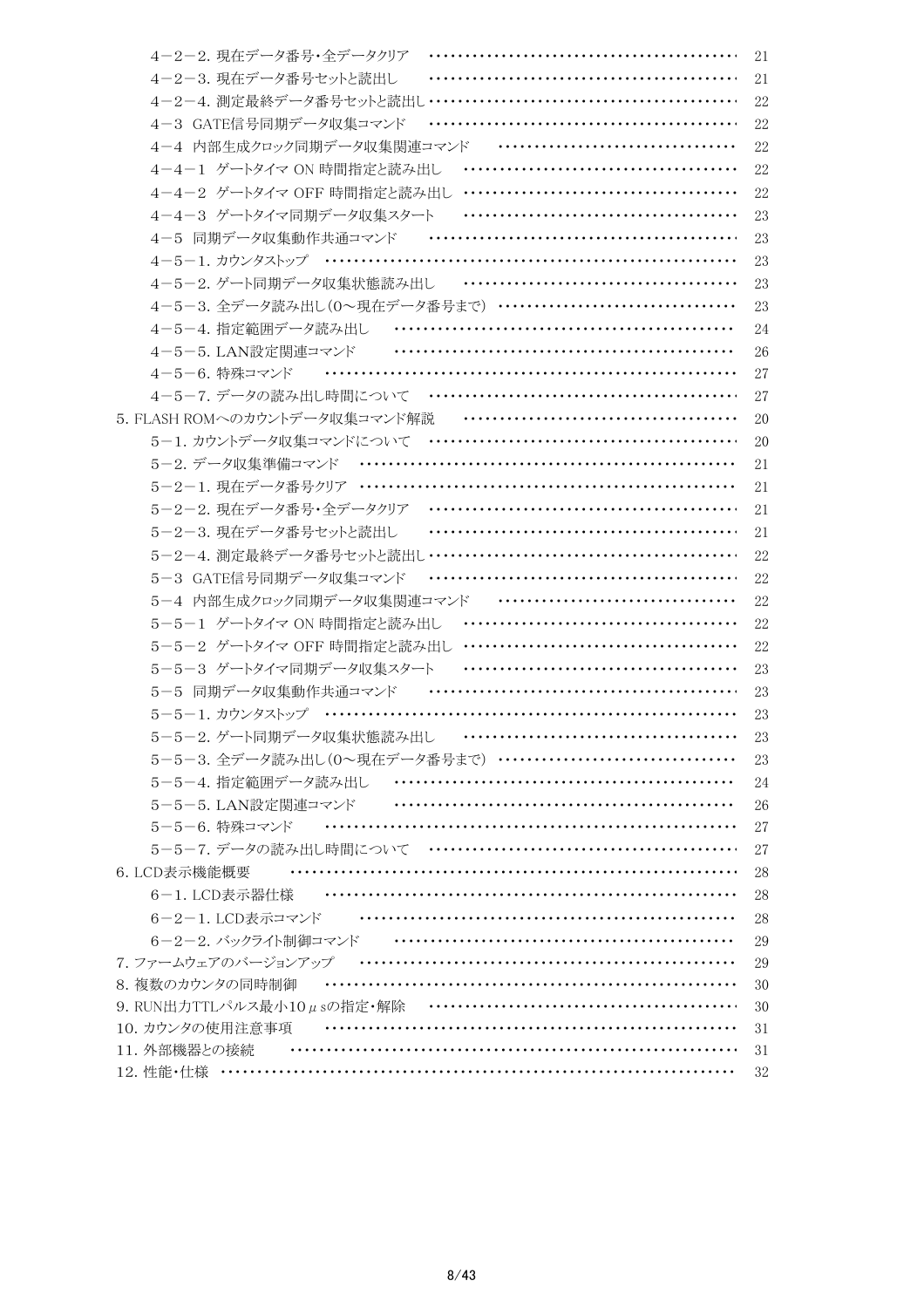#### 1.製品仕様

1-1.製品概要

 本取扱説明書はCT08-01E、CT16-01E、CT32-01E、CT48-01E、CT64-01E共通 の説明書となっています。 チャンネル数の表現のみの差ですので、適宜読み替えてご利用ください。 8~64チャンネルの高速32ビットカウンタと1チャンネルのタイマからなる汎用カウンタ/タイマです。 タイマの設定時間内の入力またはカウンタの設定カウント数内の入力を同時にカウントします。 設定時間は0.000001秒~1,000,000秒以上まで、設定カウント数は1cts~4,294,967Kctsまで 任意に設定できます。CT08~16-01EはEIA 1unit、 CT32~64-01EはEIA 2ケースに収納されております。 CT08-01EはNIMタイプのNCT08-01Eもあります。NIMタイプには表示器はありません。 LANまたはUSBで外部通信できます。 GATE IN信号のON/OFFまたは、内部クロック(ON時間、OFF時間設定可)に同期して データを最大8000回(64CH版)~56000回(8CH版)まで収集できます。 LCD表示器を搭載し、カウント値・タイマー値・プリセットカウンタ値・タイマープリセット値のうち 2つを通信ラインからのコマンドにより上段又は下段に表示ができます。 -01Eタイプは、-01Dタイプの機能に加えて8GBのFLASH ROMを搭載した大容量データ 保存型になっています。 8CHカウンタの場合、一01D型と同様に約8000万点のデータを保存できます。

1-2.外 観(CT48-01Eの例)

前面パネルレイアウト



カウント値,タイマー,プリセットカウンタ,タイマープリセットから2値を上下段に表示できます。 ③ カウンタ入力コネクタです。0CH~47CHまであります。7CHはプリセット可能のカウンタです。

- ④ カウントスタート状態を表すランプです。ランプ点灯はカウンタゲート開を表します。
- ⑤ リセットボタンです。 <1秒以下の一押しで、電源投入時と同じリセット動作を行います。 >3秒以上押し続けると、搭載ファームウェアの更新モードに移行します。 詳細は、 6.ファームウェアのバージョンアップ をご覧ください。

```
 裏面パネルレイアウト
```
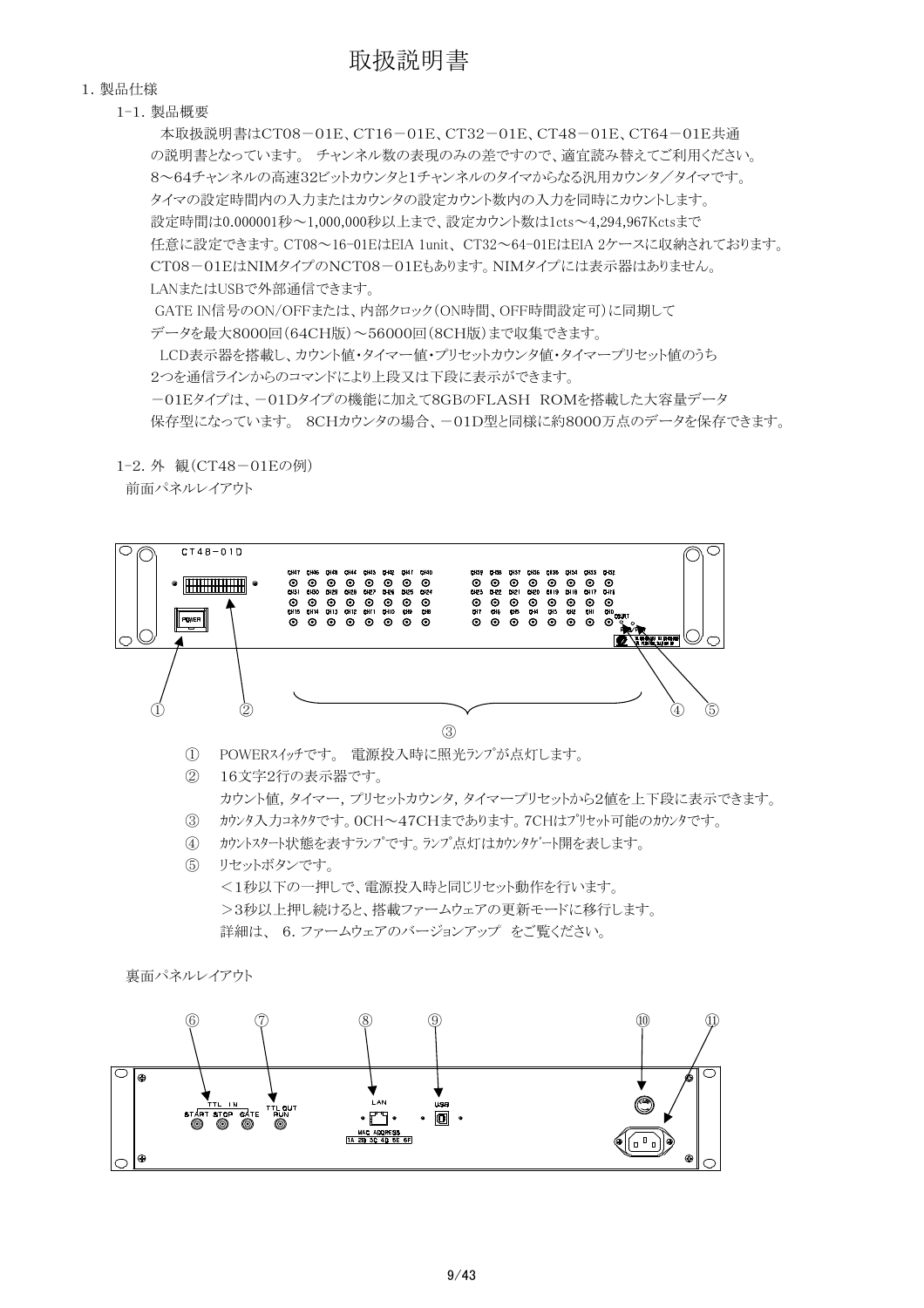- ⑥ 外部からのTTL(3.3-5V)信号を入力します。
	- START: "H"の立上りでカウンタのスタートパルスになります。 オープンでは"L"となります。 タイムアップ停止やカウントアップ停止が選ばれていて、タイムアップやカウントアップ 状態ではスタートできません。スタート状態は前パネルのランプで確認できます。
	- STOP: "H"の立上りでカウンタのストップパルスになります。 オープンでは"L"となります。
	- GATE: "L"で動作中のカウンタを一時停止できます。"H"にもどすと再スタートします。 オープンでは"H"と同じになります。
- ⑦ カウンタ動作中のTTL(3.3V)出力です。 他のモジュールのGATEに入力することで最上位のカウンタによる同期運転ができます。

 START, STOP, GATE, RUN の信号は内部DIP SWで論理反転することができます。 出荷時は、正論理になっています。 内部主基板上のDSW1の当該スイッチを OFF→ON にすると、負論理になります。 出荷時は正論理(OFF)になっています。

- ⑧ ETHERNET(LAN)接続用コネクタです。10BASE-T,100BASE-Tで接続できます。
- ⑨ USBコネクタです。
- ⑩ 電源ヒューズホルダです。ガラス管ヒューズ3A(200V)が入っています。
- ⑪ 電源供給用インレット型コネクタです。AC90-240V対応です。

1-3.ブロック図



### 2.ご使用の前に

2-1. カウント入力信号レベルの選択

CT48-01Eはカウント入力信号をTTLか、NIMレベルをチャンネル毎に選択できます。 CH32 - CH47 は、上蓋を開けると入力レモコネクタ部にあるスライドSWで簡単に変更できます。 CH16 - CH31, CH00 - CH15は上側の基板をはずして変更しますが、難しい場合はお申し付けください。 チャンネル番号が大きくなる方向(正面から見て左)にスライドさせるとNIMレベル、小さくなる方向では TTLレベルとなります。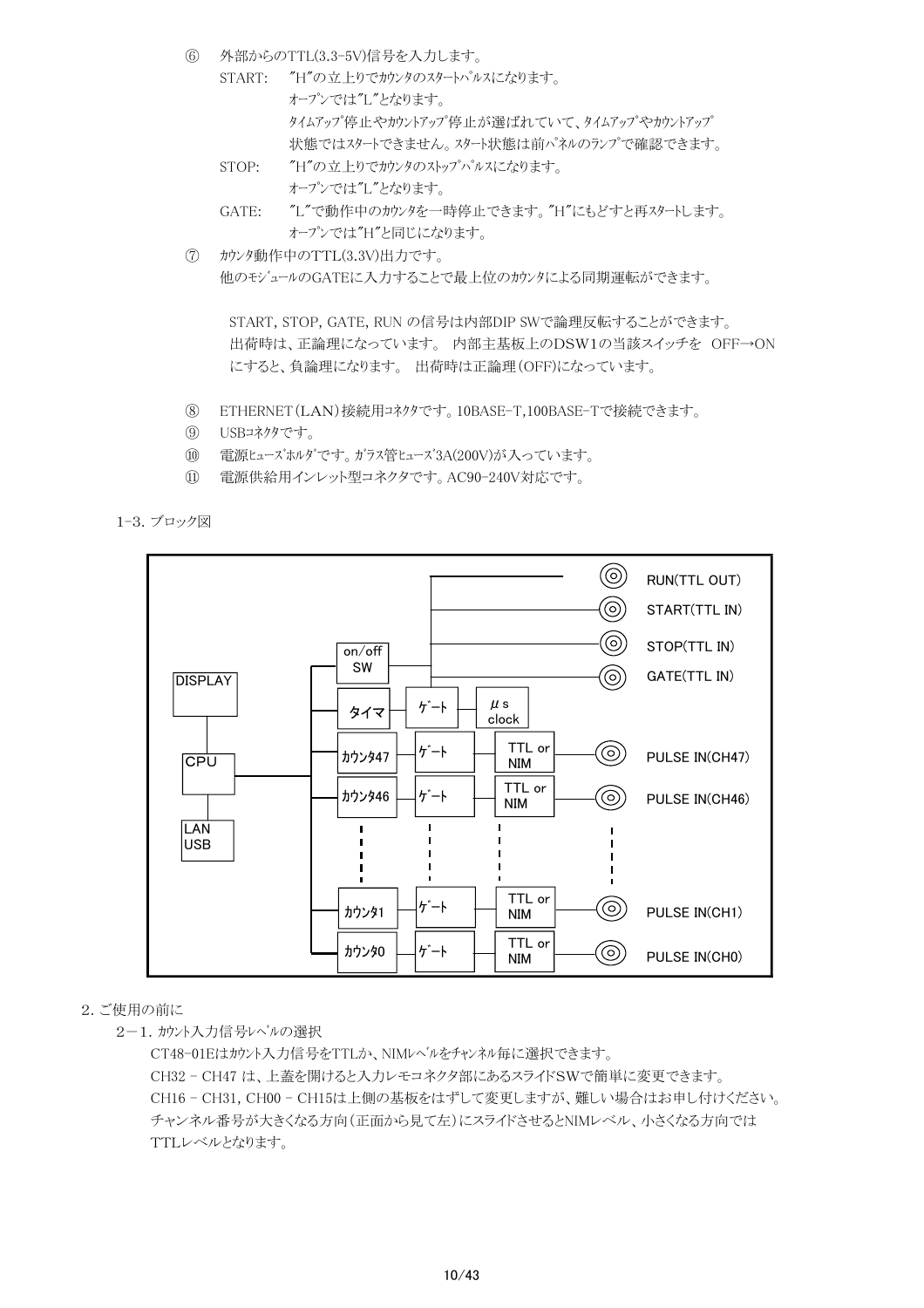出荷時はTTLレベルになっています。

2-2.LAN通信の設定

2-2-1.準備

LANからのコントロールは、10Base-T/100Base-T通信ケーブルにより、TCP/IPコネクションによる telnetプロトコルで行います。

ネットワークに接続するためにはIPアドレス、サブネットマスク、Port番号が設定されてなければなり ません。CT48-01Eの出荷時の設定は、 IP:192.168.1.123 サブネットマスク:255.255.255.0 Port番号:7777です。

パソコンと1:1で接続するにはクロスケーブルが必要ですが、ハブを介せばその必要はありません。 パソコンとの1:1接続テストは以下のように行います。

パソコンのIPアドレス、サブネットマスクを設定します。

たとえば、IPアドレス:192.168.1.10 サブネットマスク:255.255.255.0 としてみてください。 設定の仕方は、各パソコンのマニュアルをご覧下さい。

MS-DOSプロンプトを選択し、MS-DOSプロンプト内で ping を起動します。

C:¥Windows>ping 192.168.1.123

Pinging 192.168.1.123 with 32 bytes of data:

Reply from 192.168.1.123: bytes=32 time=2ms TTL=255 Reply from 192.168.1.123: bytes=32 time=1ms TTL=255 Reply from 192.168.1.123: bytes=32 time=1ms TTL=255 Reply from 192.168.1.123: bytes=32 time=1ms TTL=255

C:¥Windows>

などと返ってくれば物理的な接続は、正しく行われています。 接続が正しくない場合、以下のようになります。

C:¥Windows>ping 192.168.1.123

Pinging 192.168.1.123 with 32 bytes of data:

Request timed out. Request timed out. Request timed out. Request timed out.

 $C:$ ¥Windows $>$ 

この場合は、接続を確認してもう一度実行してみてください。

2-2-2.ネットワークの設定変更

接続が正しいことを確認したら、次にCT48-01Eのネットワーク上での新たなIPアドレス、 telnetポート番号の変更を行います。(デフォルトのままで良ければ省略できます) デフォルトでは、IPアドレス:192.168.1.123 ポート番号:7777に設定されています。 IPアドレスはお使いのネットワークに合わせて設定してください。 ポート番号は変更する必要がなければそのまま「7777」でお使い下さい。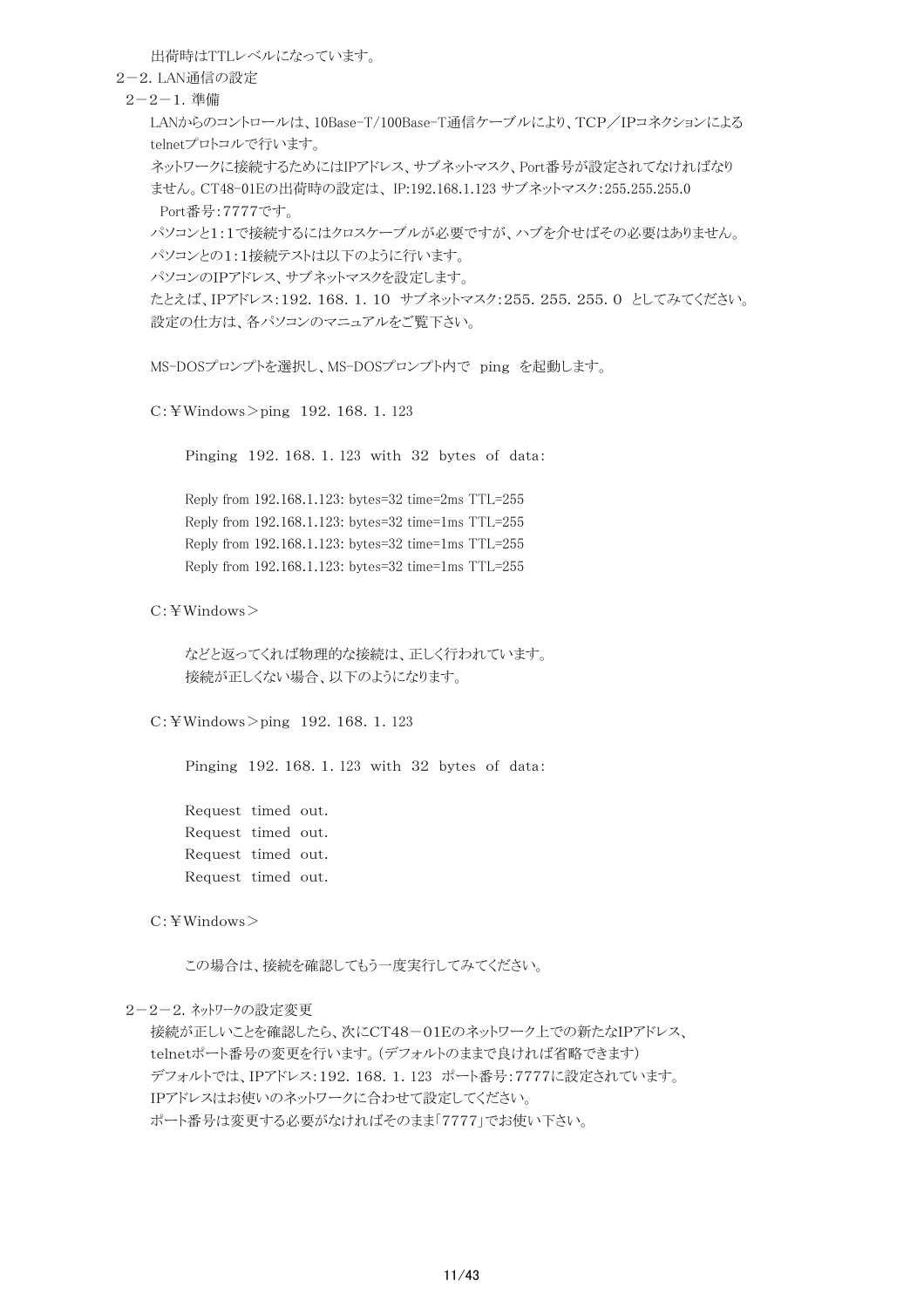まず、telnet等のWindows付属のソフトを使って接続テストをしてみてください。 DOSプロンプト画面で telnet 192.168.1.123 7777などと入力します。 (デフォルトの値または、現在の設定値を使います) telnetの画面が立ち上がったら、"VER?"コマンドなど返事がもらえるコマンドを送り、 "1.00 12-02-23 CT48-01E"などと返ってくれば正常に接続されたことが確認できます。 telnetは、ハード的な接続のほかにソフト的な接続が行われますので、接続を切るときは 必ず、telnetによって行い、そのあとでケーブル接続を切って下さい。

```
次に、この回線(telnet)を使って、IPアドレス、ポート番号、ゲートウェイ、サブネットマスクの変更を
行います。
IPアドレスの変更は、
   IPAxxx_xxx_xxx_xxx 
コマンドで行います。 IPアドレスを、 192.168.1.60 にしたい場合は
   IPA192 168 001 060 と送信します。
IPアドレスの確認は、
  IPA?
コマンドで行います。
   IPA192_168_001_060 などと返ってきます。 
ポート番号の変更は、
   PRTxxxx 
コマンドで行います。 ポート番号を、 10999 にしたい場合は
   PRT10999 と送信します。 
ポート番号の確認は、
   PRT?
コマンドで行います。
   PRT 10999 などと返ってきます。 
必要に応じて、サブネットマスク、ゲートウェイアドレスもセットできます。
これらの設定の後で REST コマンドを送信するか、前面パネルのRES/FWRスイッチを
1秒以内押すか、電源を切って数秒後に再度電源を入れるかすると、新しい設定で立ち上がります。
```
IPアドレスなどのLAN関連設定が不明になってしまったときは、LANによる設定変更ができません。 その場合は、2-3項にあるUSB通信を使って、確認、変更が行えます。

2-2-3.パソコンの設定を元に戻す

パソコンの設定を変更した場合は初期の設定値に戻します。

2-2-4.接続テスト

telnet等のWindows付属のソフトを使って接続テストをしてみてください。 DOSプロンプト画面で telnet 192.168.1.123 7777などと入力します。 (新たに設定した値を使います) telnetの画面が立ち上がったら、"VER?"コマンドなど返事がもらえるコマンドを送り、 "1.04 12-07-26 CT48-01E"などと返ってくれば正常に接続されたことが確認できます。 telnetは、ハード的な接続のほかにソフト的な接続が行われますので、接続を切るときは 必ず、telnetによって行い、そのあとでケーブル接続を切って下さい。

2-3.USB通信の設定

2-3-1.準備

 USB(Universal Serial Bus)からのコントロールは、ドライバソフト(ホームページから ダウンロードできます↓)のインストゥールによりCOMポートと見なしたコントロールができます。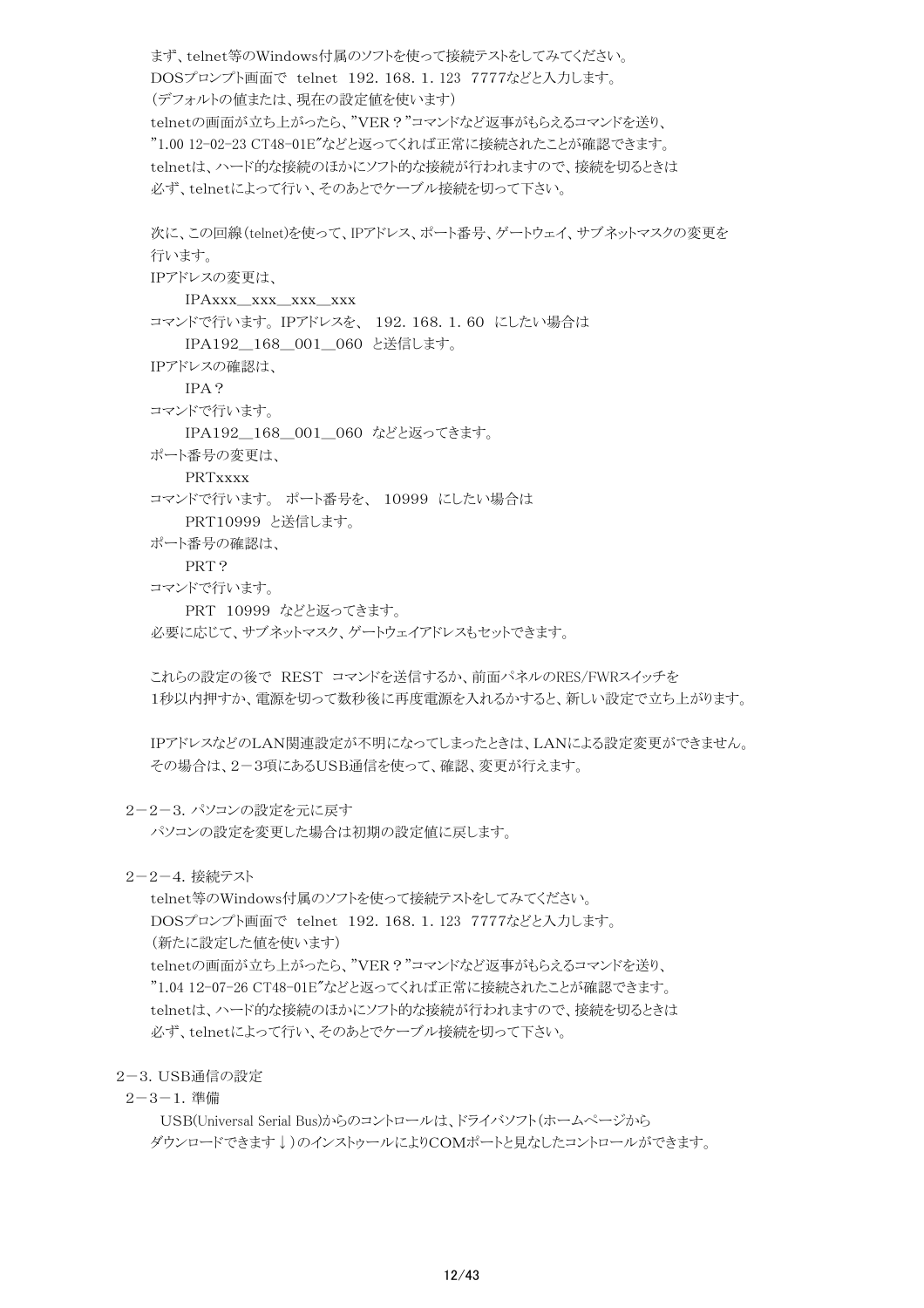http://www.tsuji-denshi.co.jp/download\_file/YS\_USBCOM.EXE CT48-01Eに電源を入れてUSBケーブルをパソコンと接続すると、新しいハードウェアが見つかった (CDC-RS232)と言うメッセージボックスが現れます。ドライバのインストゥールを促す画面の指示に 従って、あらかじめダウンロードして解凍しておいたドライバのフォルダを指定して下さい。 ドライバのインストゥールが正常に行われたら、 スタート→設定→コントロールパネルを開いて、「システム」アイコンをクリックします。

システムのプロパティ画面が現れたら、デバイスマネージャを選びます。更に「種類別に表示」 を選ぶと、ツリーの中の「ポート(COMとLPT)」の中に「YS USB COM Port(COM5)」などと インストゥールされているのが確認できます。

これを指定してプロパティを開き、Port Setting画面を出し、Advancedをクリックすると、 COMポート番号の変更画面が現れ、変更が出来ます。この画面の下部にある Disable PNP 口のチェックボックスにチェックをしておくと、USBケーブルを再接続したときの 立ち上げ時間が早くなります。

ボーレートなどのRS232C関連定数は変更する必要はありません。

2-3-2.接続テスト

 パソコンに付属のハイパーターミナル等のRS232C通信ソフトを立ち上げます。 前項の準備で設定したCOMポート番号を設定して、通信ができるかどうか確認します。 USBを仮想的にCOMポートに見なしているだけなので、ボーレートの設定は関係ありません。 "VER?"コマンドなど返事がもらえるコマンドを送り、

"1.04 12-07-26 CT48-01E"等と返ってくれば正常に接続されたことが確認できます。

#### 2-4.信号ケーブル接続

2-4-1.通信ケーブル接続

裏面パネルのUSBコネクタかLANコネクタのどちらかに通信用のケーブルを接続します。 両方に接続する必要はありませんが、両方に接続しても問題はありません。 両方の通信で制御する場合は最新のコマンド(後から送られたコマンド)が優先になります。 LANは、最大8カ所から同時接続できますが、ダウンロードは1個所からのみとなり、ダウンロード中は、 高速化の都合上一切の応答メッセージは出力されませんがダウンロード停止コマンドは受け付けます。 超高速ダウンロード(16進形式ダウンロード)中は、同じ回線からは使用中の制御ソフトからの (受信で忙しくなるため)停止コマンドを発行できないことにより途中停止できないことがあります。 (COMM monitor画面を表示している場合に起きやすくなります) この場合は、他のソフトを使って他のLANポートやUSBポートを通して停止コマンドを発行することにより 途中停止できます。

2-4-2.カウント信号接続

前面パネルのCH0~(7), (15), (31), (47), CH63のLEMOコネクタにカウントする信号を接続します。 最大8~64CHの信号が同時にカウントできます。 カウントする信号に合わせて(TTL or NIM)信号選択スイッチを切り換えておく必要があります。  $(2-1$ 参照 $)$ 

2-4-3. スタート信号(デフォルト:TTL正論理)

TTL正論理パルスの立上りでカウンタがスタートします。 パルス幅は100ns以上与えてください。 パルス幅は、長くても次にストップする前には"L"にしてください。 前面パネルのLEDランプ点灯で状態が確認できます。 スタートしてからストップするまでに入力されたパルスがカウントされます。 スタート信号を入力しない場合は、通信ラインからスタートできます。

 2-4-4.ストップ信号(デフォルト:TTL正論理) TTL正論理パルスの立上りでカウンタがストップします。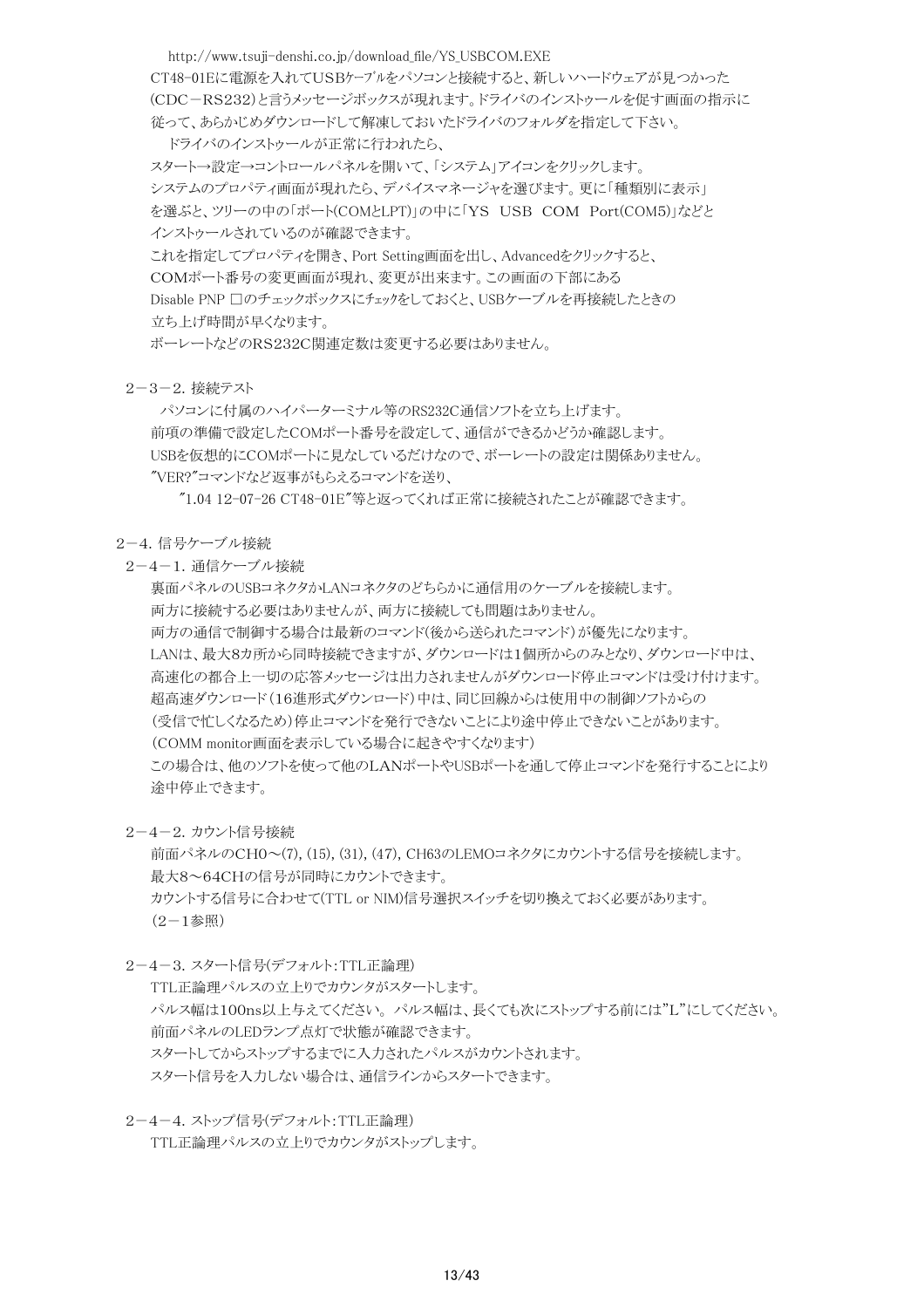パルス幅は100ns以上与えてください。パルス幅は、長くても次にスタートする前には"L"にしてください。 前面パネルのLEDランプ消灯で状態が確認できます。 スタートしてからストップするまでに入力されたパルスがカウントされます。 ストップ信号を入力しない場合は、通信ラインからストップできます。

- 2-4-5. ゲート信号(デフォルト:TTL正論理) TTL正論理のゲート信号になります。 "L"で全カウンタとタイマは一時停止状態になり、カウントを停止します。\*) "L"の間に入った信号はカウントしません。\*) 前面パネルのLEDランプは"L"のとき消灯します。 LEDはカウンタスタート状態でゲート信号"H"のときに点灯になります。 入力しない場合(コネクタ接続オープン)は"H"入力と見なされるように内部でプルアップされています。 ゲート同期データ収集モードではゲートがOFFになると、そこまでのデータをメモリーに格納します。 メモリーは約5MBで、CT08/56000回~CT64/8000回までのデータを格納できます。 \*) ゲートエッジ同期データ収集モードでカウントしているときは"L"でもカウントします。
- 2-4-6.RUN(カウント中)信号出力(デフォルト:TTL正論理)
	- カウンタがスタートしていて、ゲート信号が"H"のとき(=LED点灯時)にTTLレベルの"H"信号が 出力されます。 2台以上のモジュールをご使用になる場合にこの信号を2台目のゲート信号とすることにより、 1台目のモジュールの制御で2台目の制御が行えます。 詳しくは7.複数のカウンタの同時制御を 参照してください。 また、この出力幅が小さく(<10μs)他の機器へのトリガーなどに使いにくい場合、 10μsのパルス幅に時間整形することもできます。 この場合は、 8.RUN出力TTLパルス最小10μsの設定・解除 を参照してください。
- 3.カウントコマンド解説
	- 3-1.通信コマンドについて

通信に使用するコマンドは全てASCIIデータのみ処理します。 通信のデリミタは、送受信ともにCR+LFコードとします。 ファームウェアバージョン1.04から、すべてのコマンドに応答が返るようにすることができるように なりました。 詳しくは、3-7.その他のコマンド 1)応答のないコマンドに応答を与えるコマンド を 参照してください。

- 3-2. カウンタ設定と設定状態読み出しコマンド
- 3-2-1.カウント値停止有効
	- コマンド形式

ENCS カウント値停止を有効とします。 ROMにも記憶されます。 プリセットカウンタ(CH7)が設定値までカウントするとカウンタを 自動停止します。 GATEデータ収集モードでは、無効になります。

3-2-2.タイマー値停止有効

コマンド形式

ENTS タイマ値停止を有効とします。 ROMにも記憶されます。 タイマが設定値までカウント(タイムアップ)するとカウンタを自動停止 します。GATEデータ収集モードでは、無効になります。

3-2-3.カウンタ停止・タイマー停止無効

コマンド形式

DSAS カウンタ停止・タイマ値停止を無効とします。 ROMにも記憶されます。 GATEデータ収集モードでは、自動的にカウンタ停止・タイマ停止が無効になります。 カウンタを停止させるには、STOPコマンドか、TTLのSTOP信号入力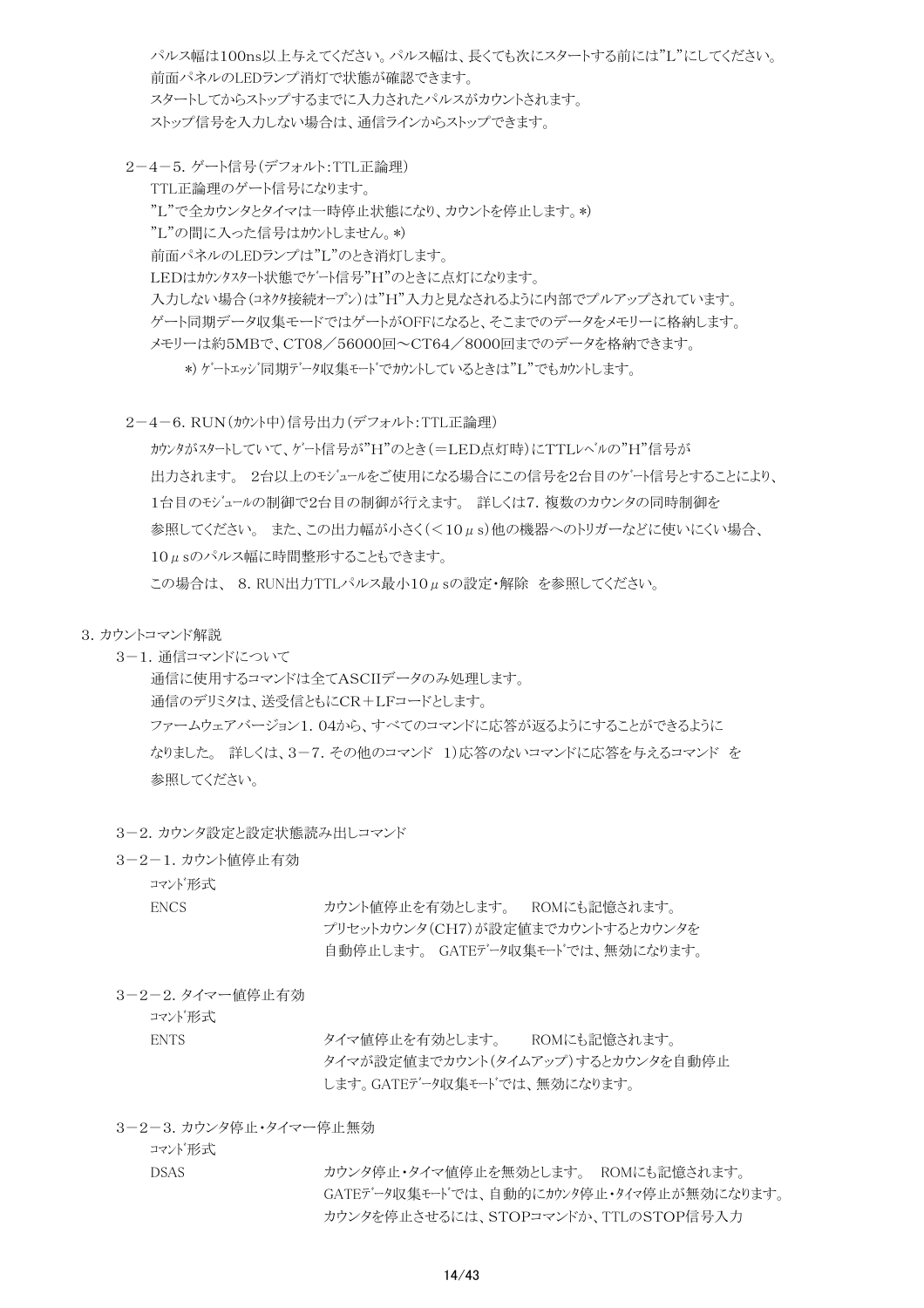| 3-2-4. モードの間合せ           |                                                            |  |  |  |
|--------------------------|------------------------------------------------------------|--|--|--|
| 間合せコマンド形式                |                                                            |  |  |  |
| MOD?<br>回答               | カウンタの現在のモードを読出します。                                         |  |  |  |
| $R_SN_T_O$               | R: remote mode (fixed)                                     |  |  |  |
|                          | SN: single mode (fixed)                                    |  |  |  |
|                          | T: T/timer stop mode, C/counter stop mode, N/not stop mode |  |  |  |
|                          | (電源投入時は前の状態を維持し、GATE同期データ収集モードでは"N"になります)                  |  |  |  |
|                          | O: O/counter On, F/counter off                             |  |  |  |
|                          | (電源投入時は、counter offになります)                                  |  |  |  |
| 3-2-5. プリセットカウンタの設定と読み出し |                                                            |  |  |  |
| コマンド形式                   |                                                            |  |  |  |
| SCPRddd                  | プリセットカウンタに10進数でdddd・・・・を設定します                              |  |  |  |
|                          | 単位はKctsです。                                                 |  |  |  |
|                          | 最大4,294,967Kctsまで設定できます。                                   |  |  |  |
| SCPRFddd                 | プリセットカウンタに10進数でdddd・・・・を設定します                              |  |  |  |
|                          | 単位はctsです。                                                  |  |  |  |
|                          | 最大4,294,967,295ctsまで設定できます。                                |  |  |  |
| 間合せコマンド形式                |                                                            |  |  |  |
| CPR?                     | プリセットカウンタのセット値を読出します。                                      |  |  |  |
| 回答                       |                                                            |  |  |  |
| 00010000                 | 10進数8桁でKcts単位で返送されます。(8桁を越えると自動延長)                         |  |  |  |
| CPRF?                    | プリセットカウンタのセット値を読出します。                                      |  |  |  |
| 回答                       |                                                            |  |  |  |
| 00010000                 | 10進数8桁でcts単位で返送されます。(8桁を越えると自動延長)                          |  |  |  |
| 3-2-6. タイマプリセット値の設定と読み出し |                                                            |  |  |  |
| コマンド形式                   |                                                            |  |  |  |
| STPRddd                  | タイマにプリセット値を10進数でdddd・・・・を設定します                             |  |  |  |
|                          | 単位はmsです。 最大1,099,511,627msまで設定できます。                        |  |  |  |
| $STPRFdddd \cdots$       | タイマにプリセット値を10進数でdddd・・・・を設定します                             |  |  |  |
|                          | 単位はµsです。最大1,099,511,627,775µsまで設定できます。                     |  |  |  |
| 間合せコマンド形式                |                                                            |  |  |  |
| TPR?                     | タイマプリセット値を読出します。                                           |  |  |  |
| 回答                       |                                                            |  |  |  |
| 00010000                 | 10進数8桁でms単位で返送されます。(8桁を越えると自動延長)                           |  |  |  |
| TPRF?                    | タイマプリセット値を読出します。                                           |  |  |  |
| 回答                       |                                                            |  |  |  |
| 00010000                 | $10$ 進数8桁で $\mu$ s単位で返送されます。(8桁を越えると自動延長)                  |  |  |  |
| 3-3. カウンタ操作コマンド          |                                                            |  |  |  |
| 3-3-1. カウンタスタート          |                                                            |  |  |  |
|                          |                                                            |  |  |  |

- コマンド形式
	- STRT カウンタをスタートします。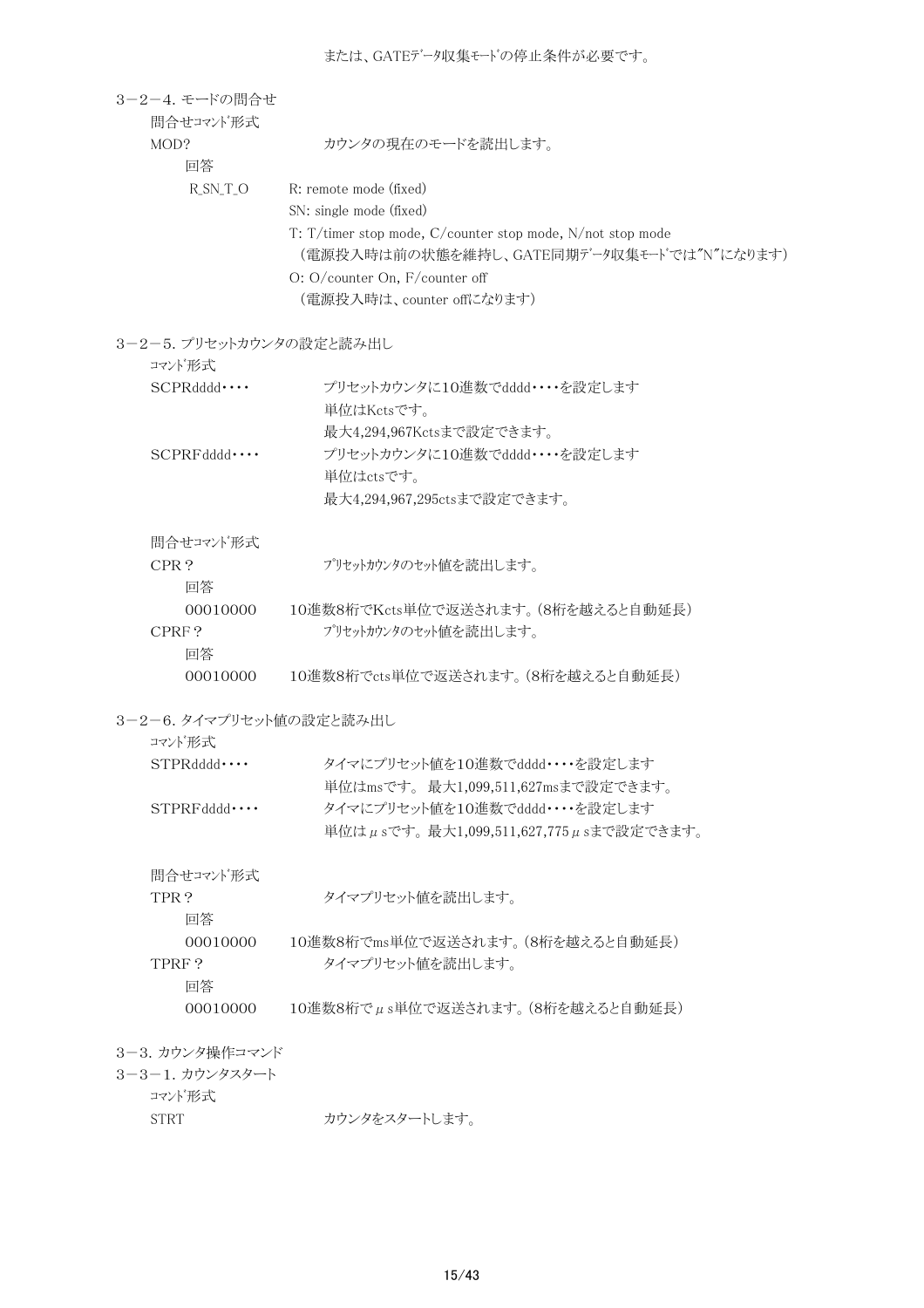| 3-3-2. カウンタストップ<br>コマンド形式 |                                                               |
|---------------------------|---------------------------------------------------------------|
| <b>STOP</b>               | カウンタをストップします。<br>ゲート同期データ収集動作も涂中強制停止されます。                     |
|                           | 3-4. カウンタ・タイマ現在データ読み取り・クリアコマンド                                |
| 3-4-1. 全カウンタ・タイマ読み取り・クリア  |                                                               |
| コマンド形式                    |                                                               |
| RDAL?                     | 全カウンタ・タイマの現在値を読み取ります。                                         |
| 回答                        |                                                               |
|                           | 1234567890 2345678901 3456789012 …… 0123456789                |
|                           | 10進数10桁でCH0~CH7, タイマの順に返送されます。                                |
|                           | カウンタはcts単位、タイマはµs単位です。                                        |
| コマンド形式                    |                                                               |
| RDALH?                    | 全カウンタ・タイマの現在値を16進数で読み取ります。                                    |
| 回答                        |                                                               |
|                           | 1DC2829F 07C38528 0451EEC3 106D8230 ····· 00FFE101 000161C602 |
|                           | 16進数8桁でCH0~CH7, 10桁でタイマの順に返送されます。                             |
|                           | カウンタはcts単位、タイマはµs単位です。                                        |
| コマンド形式                    |                                                               |
| CLAL?                     | 全カウンタ・タイマをクリアします。                                             |
| 3-4-2. カウンタ読み取り・クリア       |                                                               |
| コマンド形式                    |                                                               |
| CTR 2 xx                  | カウンタxx(00~07)の現在値を読み取ります。                                     |
| CTR? xxyy                 | カウンタxx(00~06)からyy(01~07)の現在値を読み取ります。                          |
| 回答例                       |                                                               |
| 1234567890                |                                                               |
|                           | 1234567890 2345678901 3456789012 ···· 0123456789              |
|                           | 10進数10桁で順に返送されます。                                             |
|                           | カウンタはcts単位です。                                                 |
| コマンド形式                    |                                                               |
| $CTRH$ ? xx               | カウンタxx (00~07)の現在値を16進数で読み取ります。                               |
| CTRH? xxyy                | カウンタxx(00~06)からyy(01~07)の現在値を読み取ります。                          |
| 回答例                       |                                                               |
| 1DC2829F                  |                                                               |
|                           | 1DC2829F 07C38528 0451EEC3 106D8230 ••••• 00FFE101            |
|                           | 16進数8桁で順に返送されます。                                              |
|                           | カウンタはcts単位です。                                                 |
| コマンド形式                    |                                                               |
| <b>CLCTxx</b>             | カウンタxx(00~07)の現在値をクリアします。                                     |
| CLCTxxyy                  | カウンタxx(00~06)からyy(01~07)の現在値をクリアします。                          |
| <b>CLPC</b>               | カウンタ07(プリセットカウンタ)の現在値をクリアします。                                 |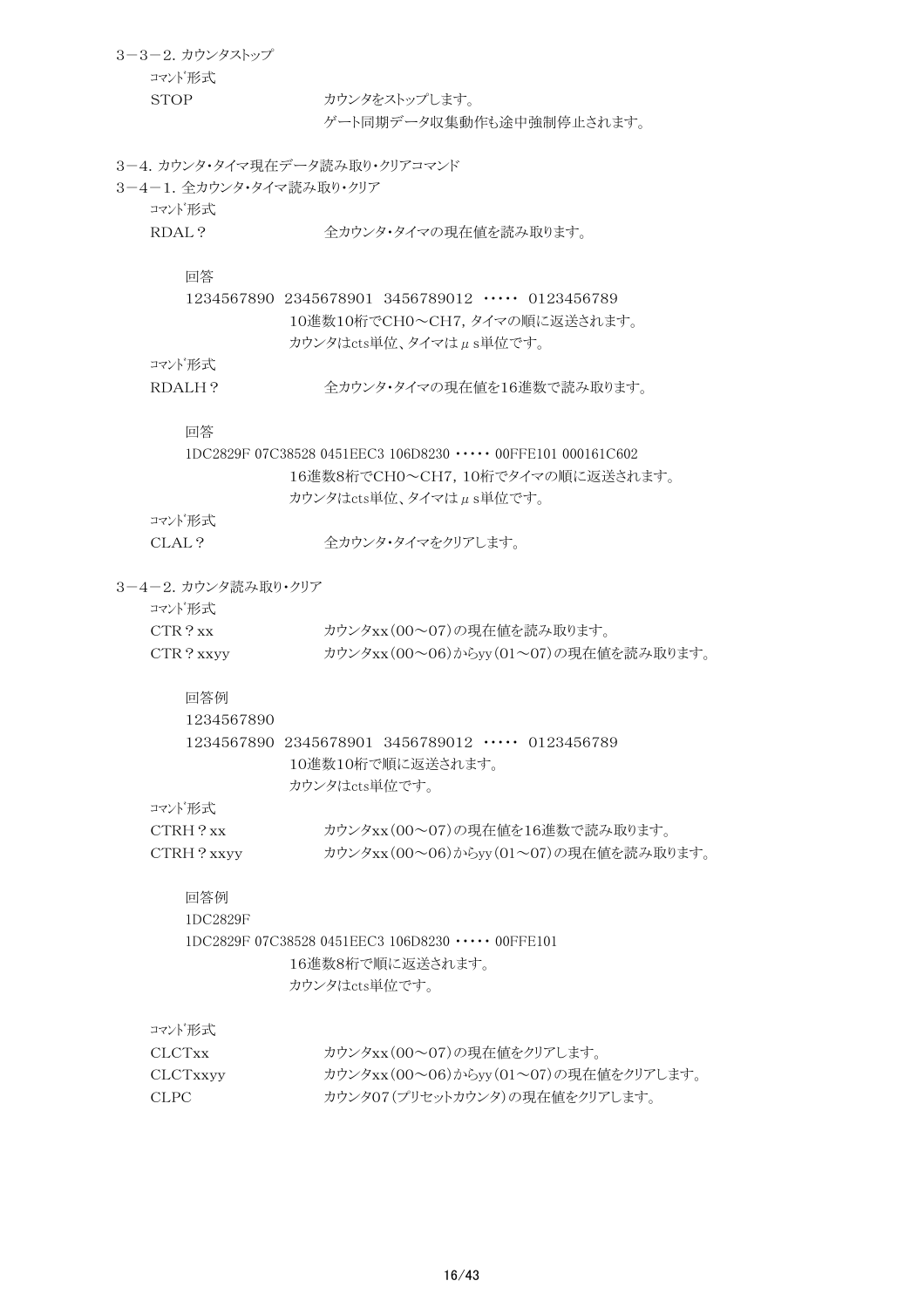3-4-3. タイマ読み取り・クリアおよび設定読取り コマンド形式 TMR? タイマの現在値を読み取ります。 回答例 1234567890 10進数10桁で返送されます。 タイマ値はμs単位です。 コマンド形式 TMRH? タイマの現在値を16進数で読み取ります。 回答例 000161C602 16進数10桁で返送されます。 タイマ値はμs単位です。 コマンド形式 CLTM タイマの現在値をクリアします。 コマンド形式 CTMR?uuvvww 指定のカウンタ・タイマの現在値を10進数で読み取ります。 カウンタ: uu ~ vv ch タイマ:ww/01 読取り ww/00 読取なし 回答例 1234567890 1234567890 1234567890 1234567890 1234567890 1234567890 10進数10桁で返送されます。 カウンタはcts単位、タイマ値はμs単位です。 コマンド形式 CTMRH?uuvvww 指定のカウンタ・タイマの現在値を16進数で読み取ります。 カウンタ: uu ~ vv ch タイマ:ww/01 読取り ww/00 読取なし 回答例 1DC2829F 07C38528 0451EEC3 106D8230 ・・・・・ 00FFE101 16進数8桁で返送されます。 カウンタはcts単位、タイマ値はμs単位です。 3-4-4. 内部タイマ同期タイマ・カウンタの連続読み取り あらかじめ指定した定期インターバルで所定のタイマ・カウンタを連続で読出(ダウンロード)します。 コマンド形式 TSDL(H)uvw タイマ同期ダウンロードの内容を指定します。 Hをつけると16進数で、つけないと10進数でデータが得られます。 (Timer Synchronous DownLoad) u:  $0 - 7$  / top counter channel v: 0 - 7 / end counter channel u から v までのチャンネルが読み出せます。 u => v のときカウンタ u が読み出されます。 w: 0/ without timer data, 1/with timer data 送信例 "TSDL071" ダウンロード内容をカウンタのch0~ch7及びタイマとした場合です。 "TSDL770" ダウンロード内容をカウンタのch7のみとした場合です。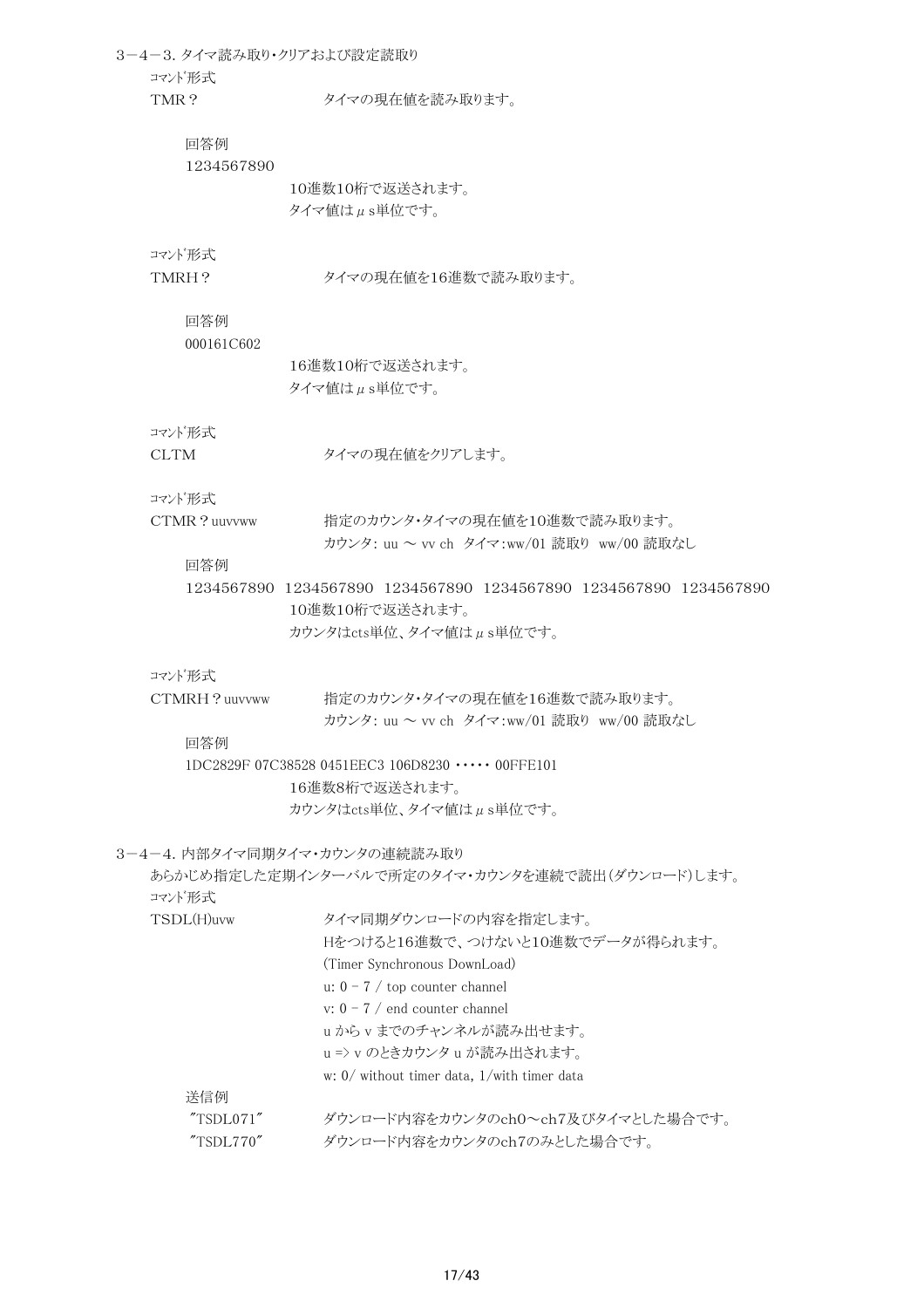| "TSDLH071"     | ダウンロード内容をカウンタのch0~ch7及びタイマとした場合です。                                 |
|----------------|--------------------------------------------------------------------|
| "TSDLH770"     | ダウンロード内容をカウンタのch7のみとした場合です。                                        |
| TSDLX(H)uuvvww | タイマ同期ダウンロードの内容を指定します。                                              |
|                | Hをつけると16進数で、つけないと10進数でデータが得られます。                                   |
|                | (Timer Synchronous DownLoad)                                       |
|                | uu: $00 - 63$ / top counter channel                                |
|                | vv: $00 - 63$ / end counter channel                                |
|                | uu から vv までのチャンネルが読み出せます。                                          |
|                | uu => vv のときカウンタ uu が読み出されます。                                      |
|                | ww: $00/$ without timer data, $01/$ with timer data                |
| 送信例            |                                                                    |
| "TSDLX004701"  | ダウンロード内容をカウンタのch0~ch47及びタイマとした場合です。                                |
| "TSDLX474700"  | ダウンロード内容をカウンタのch47のみとした場合です。                                       |
| "TSDLXH004701" | ダウンロード内容をカウンタのch0~ch7及びタイマとした場合です。                                 |
| "TSDLXH070700" | ダウンロード内容をカウンタのch7のみとした場合です。                                        |
| コマンド形式         |                                                                    |
| <b>TSDTxxx</b> | タイマ同期のインターバル時間を10ms単位で指定します。                                       |
|                | xxx: 10ms単位のインターバル値                                                |
| 送信例            |                                                                    |
| "TSDT001"      | インターバルを10msとした例です。                                                 |
|                | xxxは、001~9999まで指定できます。                                             |
|                |                                                                    |
| コマンド形式         |                                                                    |
| TSDT?          | タイマ同期のインターバル時間を間合せます。                                              |
|                |                                                                    |
| 回答例            |                                                                    |
| "10ms"         | インターバルが10msの場合です。                                                  |
|                |                                                                    |
| コマンド形式         |                                                                    |
| TSDSTRT        | 指定されたタイミングで、指定された内容の連続ダウンロードを開始します。                                |
|                |                                                                    |
| コマンド形式         |                                                                    |
| TSDSTOP        | タイマ同期連続ダウンロードを停止します。                                               |
| <b>STOP</b>    | カウンタの停止とタイマ同期連続ダウンロードを停止します。                                       |
| 10進数ダウンロード形式   |                                                                    |
| 1234567890     |                                                                    |
|                | 1234567890 2345678901 3456789012 ····· 0123456789                  |
|                | 10進数10桁で順に返送されます。 10桁を越えると自動延長されます。                                |
|                | カウンタはcts単位です。                                                      |
| 16進数ダウンロード形式   |                                                                    |
| 1DC2829F1234   |                                                                    |
|                | 1DC2829F5678 07C385289ABC 0451EEC3DEF1 106D82302345 ····· 00FFE101 |
|                | カウンタは16進数12桁で、タイマは10桁で順に返送されます。                                    |
|                | カウンタはcts単位です。                                                      |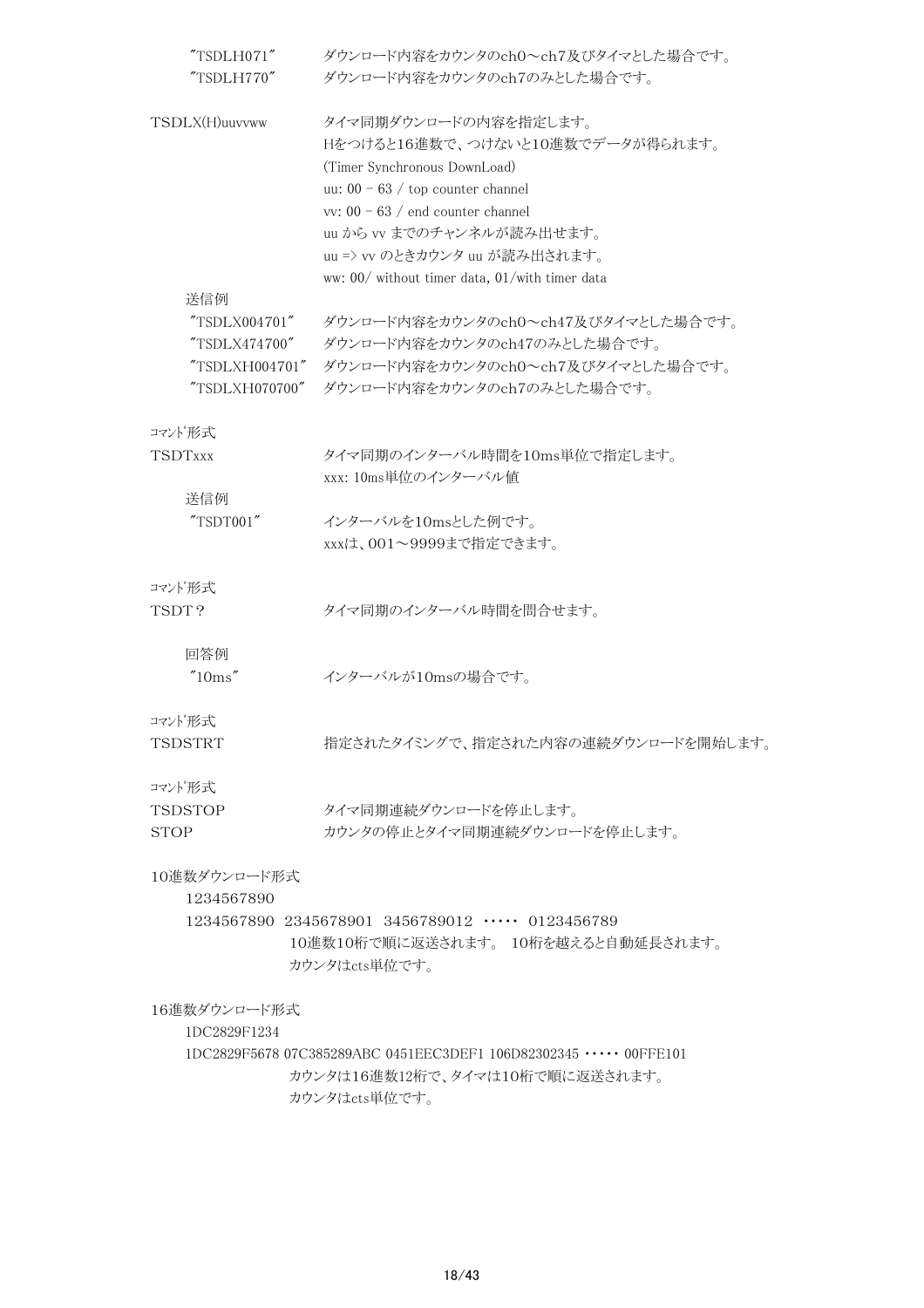タイマ・カウンタの連続読取りコマンド送信例

- 1) "TSDLH671" カウンタ6,7CHとタイマの16進数での読取を指定します。
- 2) "TSDT010"または"TSDT10" 読取りインターバルを100msに指定します。
- 3) "TSDSTRT" 読取を開始します。
- 4) "CLAL" タイマと全カウンタをクリアします。
- 5) "DSAS" カウンタ停止、タイマ停止を無効にします。
- 6) "STRT" カウンタをスタートします。
- 7) "TSDSTOP" 連続ダウンロードを停止します。
- 8) "STOP" カウンタを停止します。

3)の"TSDSTRT"コマンドの前に"TSDLH671"や"TSDT010"が発行されていなければなりません。 一度発行されていれば、その内容は保存されています。 "STRT" コマンドは、都合により"TSDSTRT"と前後してもかまいません。

毎回ダウンロードするデータの量と読取インターバルの指定によっては、通信回線の速度によって データが欠けることがあります。 3-8項の「データの読み出し時間について」を考慮してください。

3-4-5. 外部ゲート入力同期タイマ・カウンタの連続読み取り

| コマンド形式         | 外部ゲート入力タイミングに同期したインターバルで所定のタイマ・カウンタを連続で読出(ダウンロード)します。 |  |  |  |  |  |  |
|----------------|-------------------------------------------------------|--|--|--|--|--|--|
| XSDL(H)uvw     | 外部ゲート入力同期ダウンロードの内容を指定します。                             |  |  |  |  |  |  |
|                | Hをつけると16進数で、つけないと10進数でデータが得られます。                      |  |  |  |  |  |  |
|                | (eXternal Synchronous DownLoad)                       |  |  |  |  |  |  |
|                | u: $0 - 7$ / top counter channel                      |  |  |  |  |  |  |
|                | v: $0 - 7$ / end counter channel                      |  |  |  |  |  |  |
|                | uからvまでのチャンネルが読み出せます。                                  |  |  |  |  |  |  |
|                | u => v のときカウンタ u が読み出されます。                            |  |  |  |  |  |  |
|                | w: $0/$ without timer data, $1/$ with timer data      |  |  |  |  |  |  |
| 送信例            |                                                       |  |  |  |  |  |  |
| "XSDL071"      | ダウンロード内容をカウンタのch0~ch7及びタイマとした場合です。                    |  |  |  |  |  |  |
| "XSDL770"      | ダウンロード内容をカウンタのch7のみとした場合です。                           |  |  |  |  |  |  |
| "XSDLH071"     | ダウンロード内容をカウンタのch0~ch7及びタイマとした場合です。                    |  |  |  |  |  |  |
| "XSDLH770"     | ダウンロード内容をカウンタのch7のみとした場合です。                           |  |  |  |  |  |  |
| XSDLX(H)uuvvww | 外部ゲート入力同期ダウンロードの内容を指定します。                             |  |  |  |  |  |  |
|                | Hをつけると16進数で、つけないと10進数でデータが得られます。                      |  |  |  |  |  |  |
|                | (Timer Synchronous DownLoad)                          |  |  |  |  |  |  |
|                | uu: $00 - 63$ / top counter channel                   |  |  |  |  |  |  |
|                | vv: $00 - 63$ / end counter channel                   |  |  |  |  |  |  |
|                | uu から vv までのチャンネルが読み出せます。                             |  |  |  |  |  |  |
|                | uu => vv のときカウンタ uu が読み出されます。                         |  |  |  |  |  |  |
|                | ww: 00/ without timer data, 01/with timer data        |  |  |  |  |  |  |
| 送信例            |                                                       |  |  |  |  |  |  |
| "XSDLX004701"  | ダウンロード内容をカウンタのch0~ch47及びタイマとした場合です。                   |  |  |  |  |  |  |
| "XSDLX474700"  | ダウンロード内容をカウンタのch47のみとした場合です。                          |  |  |  |  |  |  |
| "XSDLXH004701" | ダウンロード内容をカウンタのch0~ch7及びタイマとした場合です。                    |  |  |  |  |  |  |
| "XSDLXH070700" | ダウンロード内容をカウンタのch7のみとした場合です。                           |  |  |  |  |  |  |
| コマンド形式         |                                                       |  |  |  |  |  |  |
| <b>XSDSTRT</b> | 外部ゲート入力に同期して指定された内容の連続ダウンロードを開始します。                   |  |  |  |  |  |  |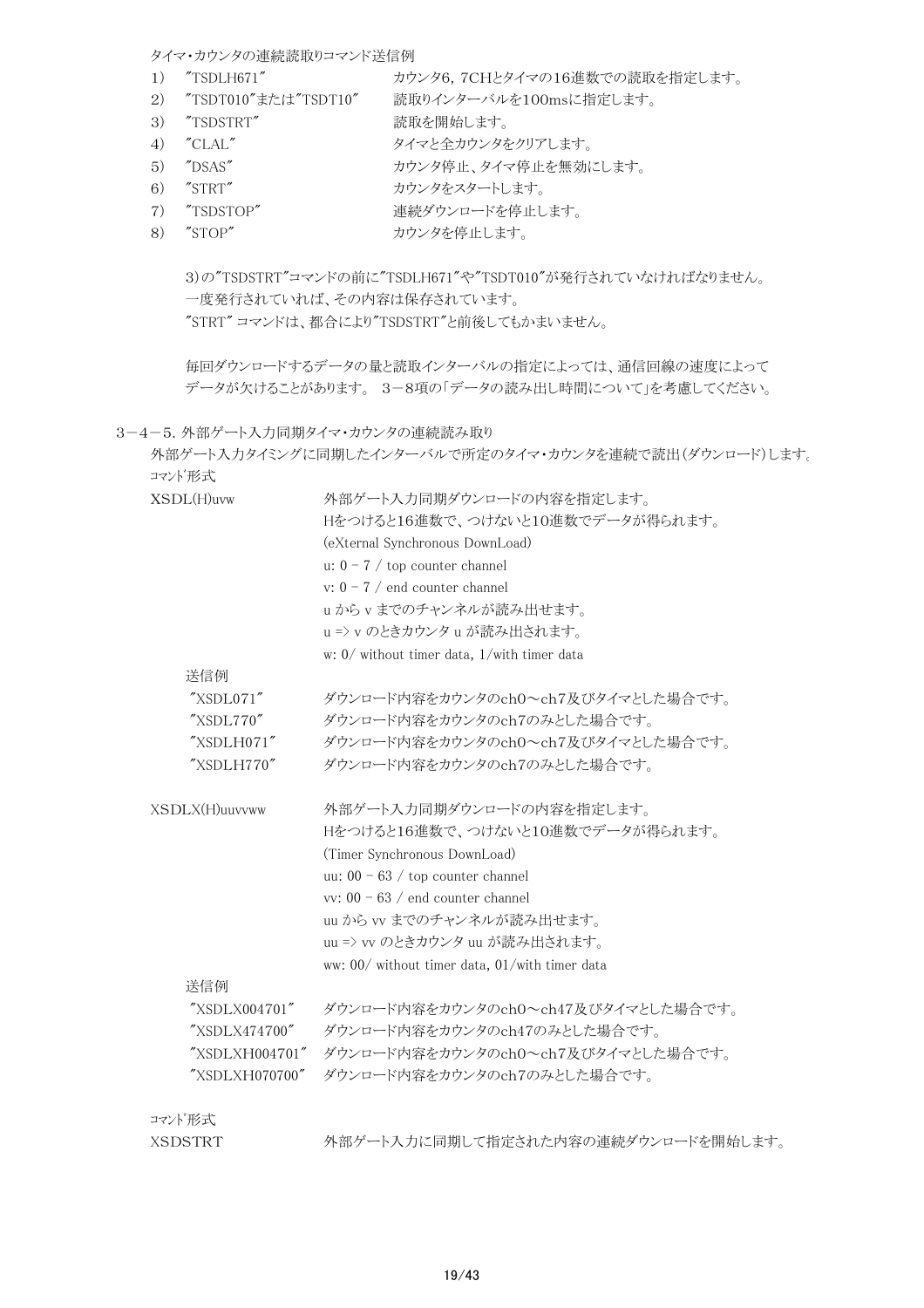コマンド形式

XSDSTOP 外部ゲート入力同期連続ダウンロードを停止します。 STOP カウンタの停止と外部ゲート入力同期連続ダウンロードを停止します。

10進数ダウンロード形式

1234567890

1234567890 2345678901 3456789012 ・・・・・ 0123456789 10進数10桁で順に返送されます。 10桁を越えると自動延長されます。 カウンタはcts単位です。

16進数ダウンロード形式

1DC2829F1234

1DC2829F5678 07C385289ABC 0451EEC3DEF1 106D82302345 ・・・・・ 00FFE101 カウンタは16進数12桁で、タイマは10桁で順に返送されます。 カウンタはcts単位です。

タイマ・カウンタの連続読取りコマンド送信例

| 1) "XSDLH671" | カウンタ6,7CHとタイマの16進数での読取を指定します。 |  |
|---------------|-------------------------------|--|
|               |                               |  |

- 2) "XSDSTRT" 読取を開始。このコマンドでゲート入力はタイミング入力になります。
- 3) "CLAL" タイマと全カウンタをクリアします。
- 4) "DSAS" カウンタ停止、タイマ停止を無効にします。
- 5) "STRT" カウンタをスタートします。
- 6) "XSDSTOP" 連続ダウンロードを停止します。
- 7) "STOP" カウンタを停止します。

 $2)$ の"XSDSTRT"コマンドの前に"XSDLH671"や"XSDT010"が発行されていなければなりません。 一度発行されていれば、その内容は保存されています。 "STRT" コマンドは、都合により"XSDSTRT"と前後してもかまいません。

毎回ダウンロードするデータの量と読取インターバル(ゲート入力タイミング)によっては、 通信回線の速度によってデータが欠けることがあります。 3-8項の「データの読み出し時間について」を考慮してください。

3-5.オーバーフロー内容問い合わせ

コマンド形式

ALM? 0~7CHとタイマのオーバーフロー内容を問い合わせます。

| 凹合例         |                                                |
|-------------|------------------------------------------------|
| overXXXX——  | タイマが正常                                         |
| overXXXXTM_ | タイマがオーバーフロー                                    |
|             | XXXXはカウンタのオーバーフローを16進数で表します(16CHカウンタ互換のため4桁です) |

例)

回答例

- over0001-- CH0がオーバーフローしていることを表します
- over0009-- CH0とCH3がオーバーフローしていることを表します。
- over0039-- CH0,CH3,CH4,CH5がオーバーフローしていることを表します。
- over000ATM CH1とCH3及びタイマがオーバーフローしていることを表します。
- over0000-- オーバーフローはありません。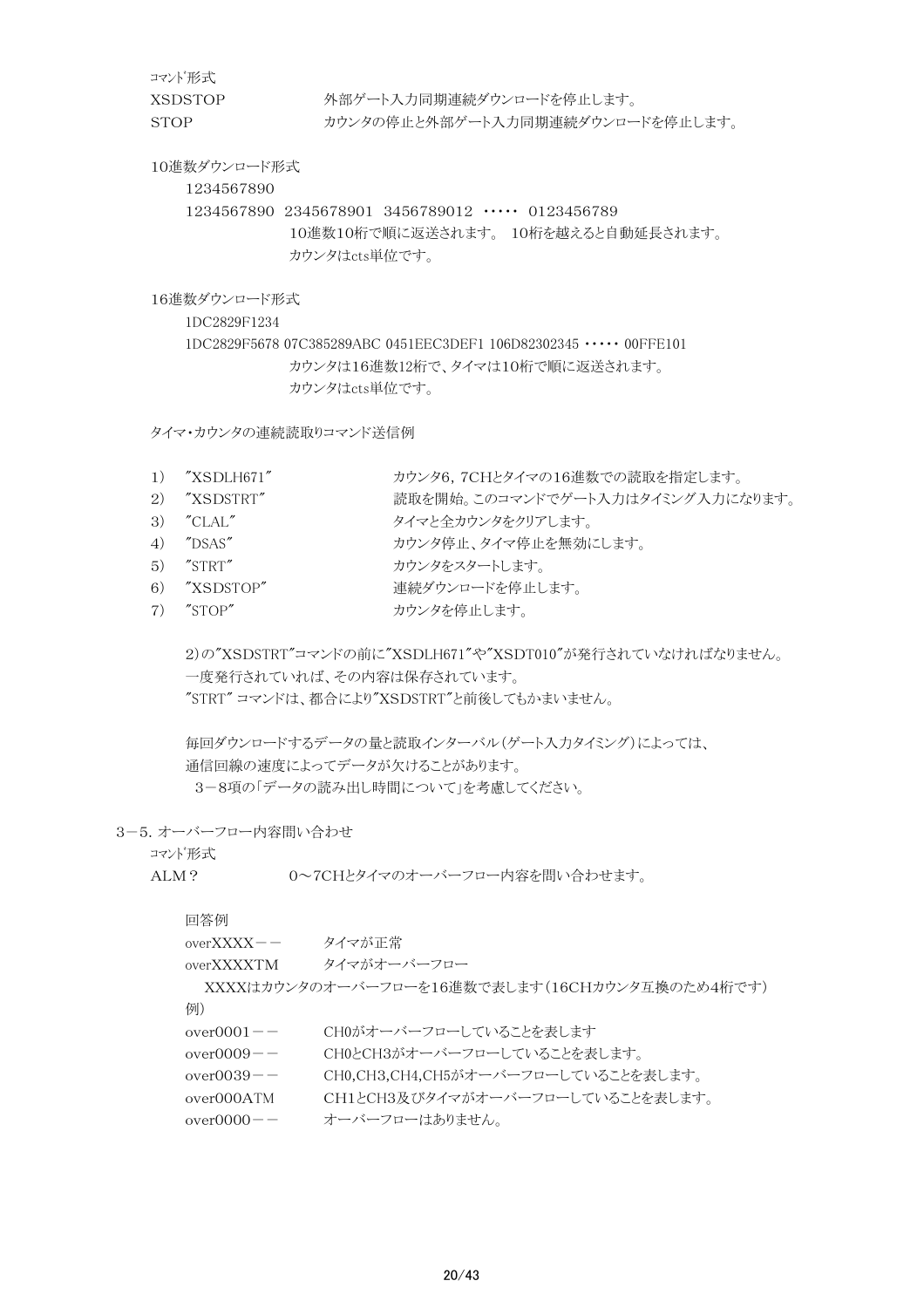コマンド形式

ALMX? 0~47CHとタイマのオーバーフロー内容を問い合わせます。

回答例

overXXXXXXXXXXXXX-- タイマが正常

overXXXXXXXXXXXXTM タイマがオーバーフロー

XXXXはカウンタのオーバーフローを16進数で表します(16CHカウンタ互換のため4桁です)

例)

| over000000000001-- | CHOがオーバーフローしていることを表します              |
|--------------------|-------------------------------------|
| over000000000009-- | CH0とCH3がオーバーフローしていることを表します。         |
| over000000000039-- | CH0.CH3.CH4.CH5がオーバーフローしていることを表します。 |
| over000100000000TM | CH40、CH32及びタイマがオーバーフロー。             |
| over000000000000—— | オーバーフローはありません。                      |

3-6.バージョン情報の容問い合わせ

コマンド形式

VER? バージョン情報を問い合わせます

回答例

| 1.00 10-06-25 NCT48-01E |  |                       |
|-------------------------|--|-----------------------|
|                         |  | バージョン番号 日付 型式の順で返されます |
| コマンド形式                  |  |                       |
| VERH ?                  |  | ハードウェアバージョン情報を問い合わせます |

回答例

HD-VER 1 "HD-VER" + バージョン番号 の順で返されます

3-7.その他のコマンド

1) 応答のないコマンドに応答を与えるコマンド

"ENTS", "ENCS"など応答の無いコマンドは、いままではコマンドが届いているかどうかも不明でしたが、 以下のコマンドを発行することにより、コマンドが届いて処理されているかどうかを "OK" や "NG" の 応答で確認することができます。 "NG" は正しく解析されなかった場合に返されます。 "OK" と返された場合、正しく解析ルーチンに入ったことを示しますが、意図した動作を保証する ものではありませんので、あくまでも通信デバッグのツールとしてお使いください。 コマンド形式 ALL REP EN すべてのコマンドに応答を求めるコマンドです。 このコマンドを受け取ると早速、 "OK" と返されます。 コマンド形式 ALL REP DS 従来同様、応答の無いコマンドには応答が返されません。 このコマンドを受け取ると応答は無くなります。 コマンド形式 ALL REP? 現在の状態を "EN" や "DS" などと返します。

2) カウンタ内部状態フラグの読み取りコマンド

コマンド形式

FLG?0 FLG?1 FLG?2 FLG?3

それぞれ内部フラグ8ビットの状態を二桁の16進数でを返します。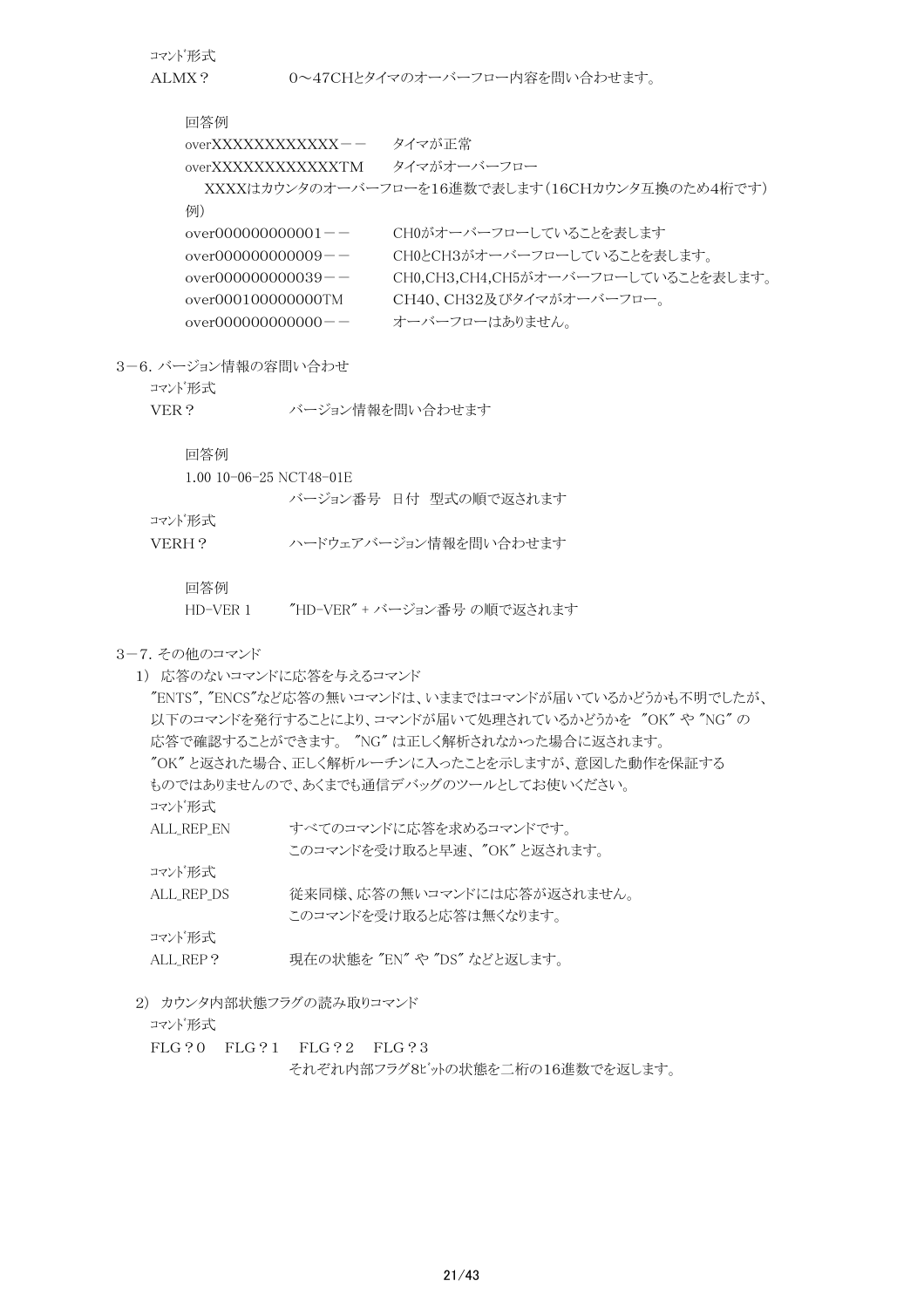| FLG?0 への回答 |                           |  |  |            |  | 04 などと返され以下の内容になります。   |
|------------|---------------------------|--|--|------------|--|------------------------|
| b7:        |                           |  |  |            |  |                        |
| b6:        |                           |  |  |            |  |                        |
| b5:        |                           |  |  |            |  |                        |
| $b4$ :     |                           |  |  |            |  |                        |
|            | b3: カウンタ3オーバーフロー          |  |  |            |  |                        |
|            | b2: カウンタ2オーバーフロー          |  |  |            |  |                        |
|            | b1: カウンタ1オーバーフロー          |  |  |            |  |                        |
|            | b0: カウンタ0オーバーフロー          |  |  |            |  |                        |
|            |                           |  |  |            |  |                        |
|            | FLG?1 への回答                |  |  |            |  | 04 などと返され以下の内容になります。   |
| b7:        |                           |  |  |            |  |                        |
| b6:        |                           |  |  |            |  |                        |
| b5:        |                           |  |  |            |  |                        |
| $b4$ :     |                           |  |  |            |  |                        |
| b3:        |                           |  |  |            |  |                        |
|            | b2: カウンタ6オーバーフロー          |  |  |            |  |                        |
|            | b1: カウンタ5オーバーフロー          |  |  |            |  |                        |
|            | b0: カウンタ4オーバーフロー          |  |  |            |  |                        |
|            |                           |  |  |            |  |                        |
| FLG?2 への回答 |                           |  |  | FLG?3 への回答 |  |                        |
| b7:        |                           |  |  | b7:        |  |                        |
|            | b6: RUN OUT               |  |  | b6:        |  |                        |
|            | <b>b5: COUNTER ON</b>     |  |  | b5:        |  |                        |
|            | b4: タイマーオーバーフロー           |  |  | b4:        |  |                        |
|            | b3: カウンタ7オーバーフロー          |  |  | b3:        |  |                        |
|            | b <sub>2</sub> : TTL GATE |  |  |            |  | b2: Gate Edge mode ON  |
|            | b1: TTL STOP              |  |  |            |  | b1: Timer Gate mode ON |
|            | b0: TTL START             |  |  |            |  | bO: Gate mode ON       |

## 4.内蔵RAMへのカウントデータ収集コマンド解説

4-1.カウントデータ収集コマンドについて

このコマンド群は、カウンタの時々刻々のデータの変化をメモリー(\*)に貯えて収集しようとする機能です。 収集するタイミングは、GATE信号を利用して外部からタイミングをとる方法と、内部タイマによる方法 の2つがあります。 下図のタイミング図のように、カウント時間内の入力パルス数分増加したデータが メモリーに順次貯えられ(記憶され)ます。

ゲートが"H"のときのみカウントし、立ち下がりタイミングでカウントデータをメモリー(\*)に保存します。



<sup>(</sup>ゲートモード)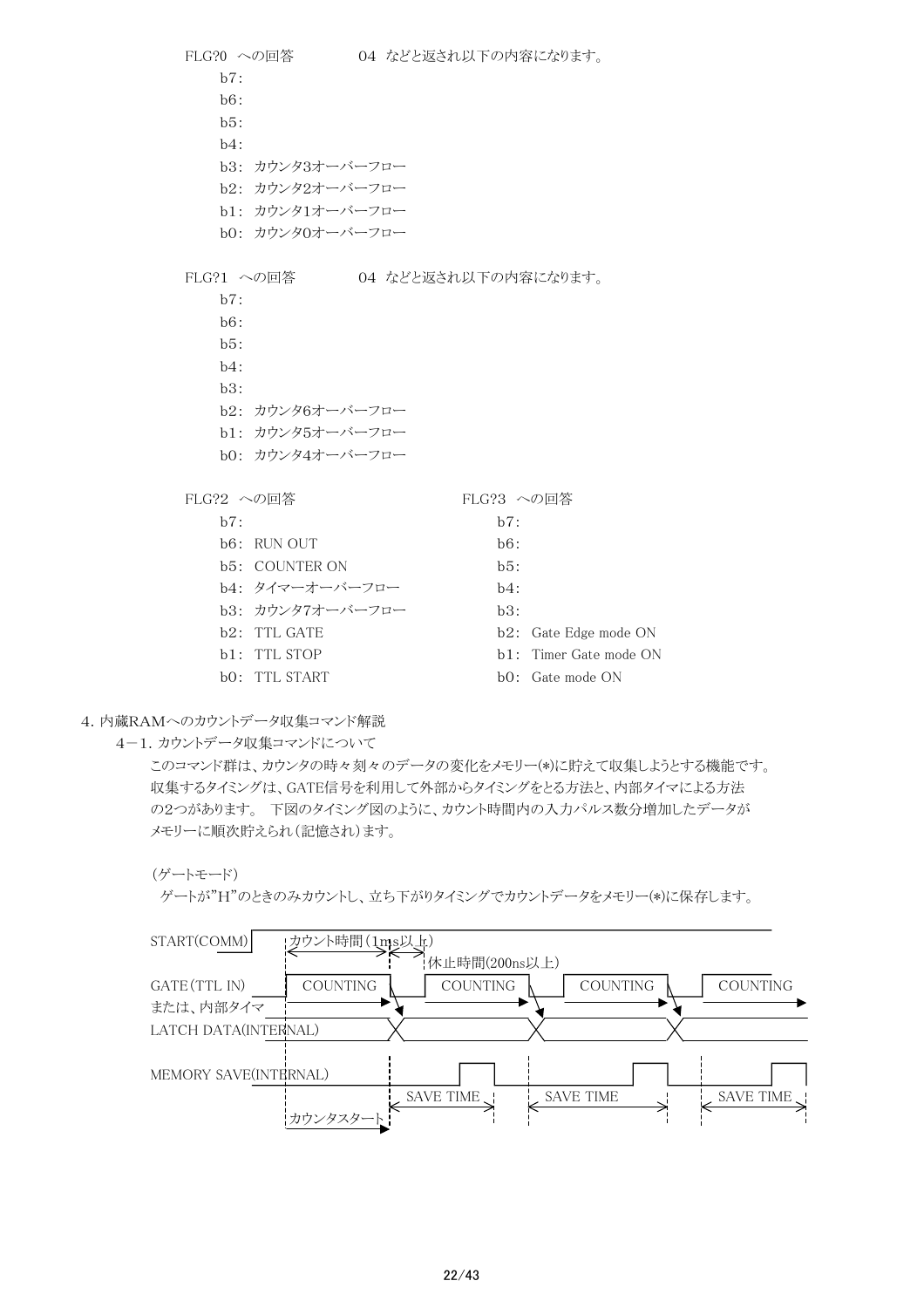SAVE TIME >= 1ms が望ましいので、

カウント時間+休止時間 >= 1ms としてください。

(ゲートエッジモード)

ゲート信号の立ち下がりタイミング毎にカウントデータをメモリー(\*)に保存します。

カウンタはスタートコマンド後の最初のゲート信号立ち下がりからカウントスタートし、ゲート"L"でも



- (\*) 保存用メモリーは約5MBです。このためカウンタの機種によりチャンネル数の違いによるデータ量の 差により保存できるデータの点数が異なり以下のようになります。 CT08-01E:56000点、 CT16-01E:30000点 CT32-01E:15000点 CT48-01E:10000点 CT64-01E:8000点
- 4-2.データ収集準備コマンド

収集されたデータはメモリー(0~9999番地)に格納されます。 格納開始番地と格納終了番地が指定できます。 格納終了番地に達すると、データ収集は自動停止します。 現在収集中の格納番地が読み出せます。

4-2-1.現在データ番号クリア

コマンド形式

CLGSDN 現在データ番号(データ格納開始番地)クリア 開始番地をゼロに指定します。

4-2-2.現在データ番号・全データクリア

コマンド形式

CLGSAL 現在データ番号·全データをクリアます データ格納開始番地をゼロに、全データメモリをクリアします。 このコマンドは完了するのに約30秒かかります。 その間通信もできなくなるので、注意が必要です。

4-2-3.現在データ番号セットと読出し

コマンド形式

GSDNddd ··· 現在データ番号(データ格納開始番地)を10進数でセットします。  $ddd \cdots : 0 \sim 9999$ 

問合せコマンド形式 GSDN? 現在データ番号(データ格納開始番地)を読出します。 回答  $0 \sim 9999$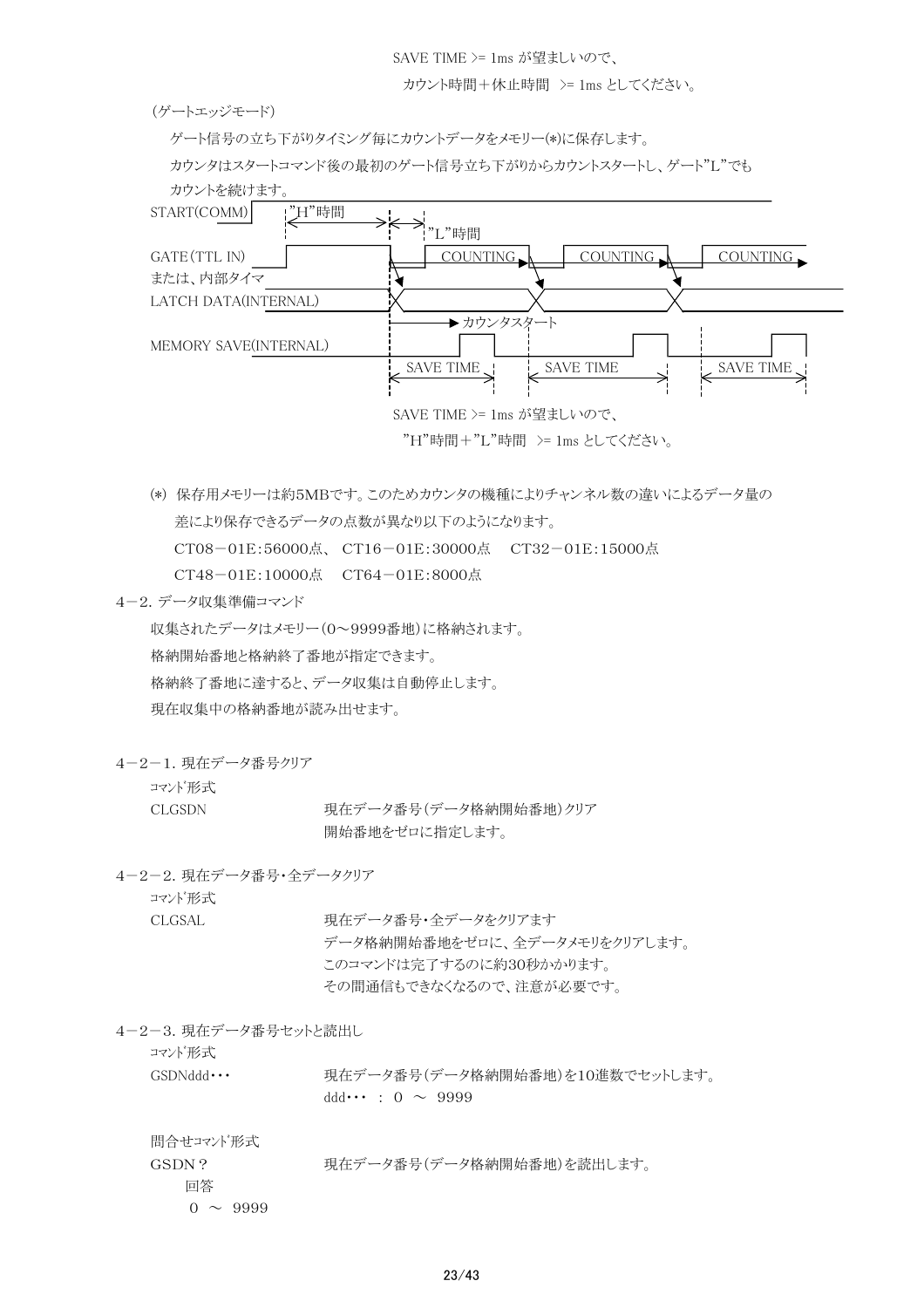4-2-4.測定最終データ番号セットと読出し コマンド形式 GSEDddd ··· 測定最終データ番号をセットします。 この番号までデータを取得後測定(データ収集)は自動終了します。 問合せコマンド形式 GSED? 測定最終データ番号を読出します。

0 ~ 9999 10進数で返送されます。

4-3 GATE信号同期データ収集コマンド

コマンド形式

回答

GSTRT ゲート同期データ収集スタート(雷源投入直後は停止状態です) 4-2項の一連の準備の後でこのコマンドを与えると GATE信号同期データ収集が開始されます。 GATE信号に同期して現在データ番号と最終データ番号で指定された データ数だけ収集されます。 STOPコマンドでデータ収集途中の強制停止もできます。

コマンド形式

GESTRT ゲートエッジ同期データ収集スタート(電源投入直後は停止状態です) 4-2項の一連の準備の後でこのコマンドを与えると GATEの最初の立ち下がりエッジでカウンタゲートが開き、 GATE信号の立ち下がりエッジ同期データ収集が開始されます。 立ち下がりエッジに同期して現在データ番号と最終データ番号で 指定されたデータ数だけ収集されます。 STOPコマンドでデータ収集途中の強制停止もできます。

4-4 内部生成クロック同期データ収集関連コマンド

CT48-01Eの内部で生成したクロックに同期してデータが収集されます。 データ収集開始前に、クロックのON時間とOFF時間を指定しておく必要があります。 この動作を行うときには外部入力GATE信号は通常のGATE信号として働きます。 したがって、内部発生クロックに同期したデータのみを収集をする場合は GATE ONにしておきます。 (GATE ON = 入力オープン:正論理時/デフォルトは正論理です)

4-4-1 ゲートタイマ ON 時間指定と読み出し

コマンド形式 GTRUNddd ··· ゲートタイマON時間指定 (μs単位で1μsから最大4,294,967,295μsまで指定可能です) 指定範囲は OFF 時間との合計が10000(=10ms)以上を推奨します。 データを収集するのに必要な時間を確保するためです。 GTRUN? ゲートタイマON時間読み出し 回答

20000 20msの場合、20000などとμs単位で読み出せます。

4-4-2 ゲートタイマ OFF 時間指定と読み出し

コマンド形式 GTOFFddd ··· ゲートタイマOFF時間指定

(μs単位で0μsから最大4,294,967,295μsまで指定可能です。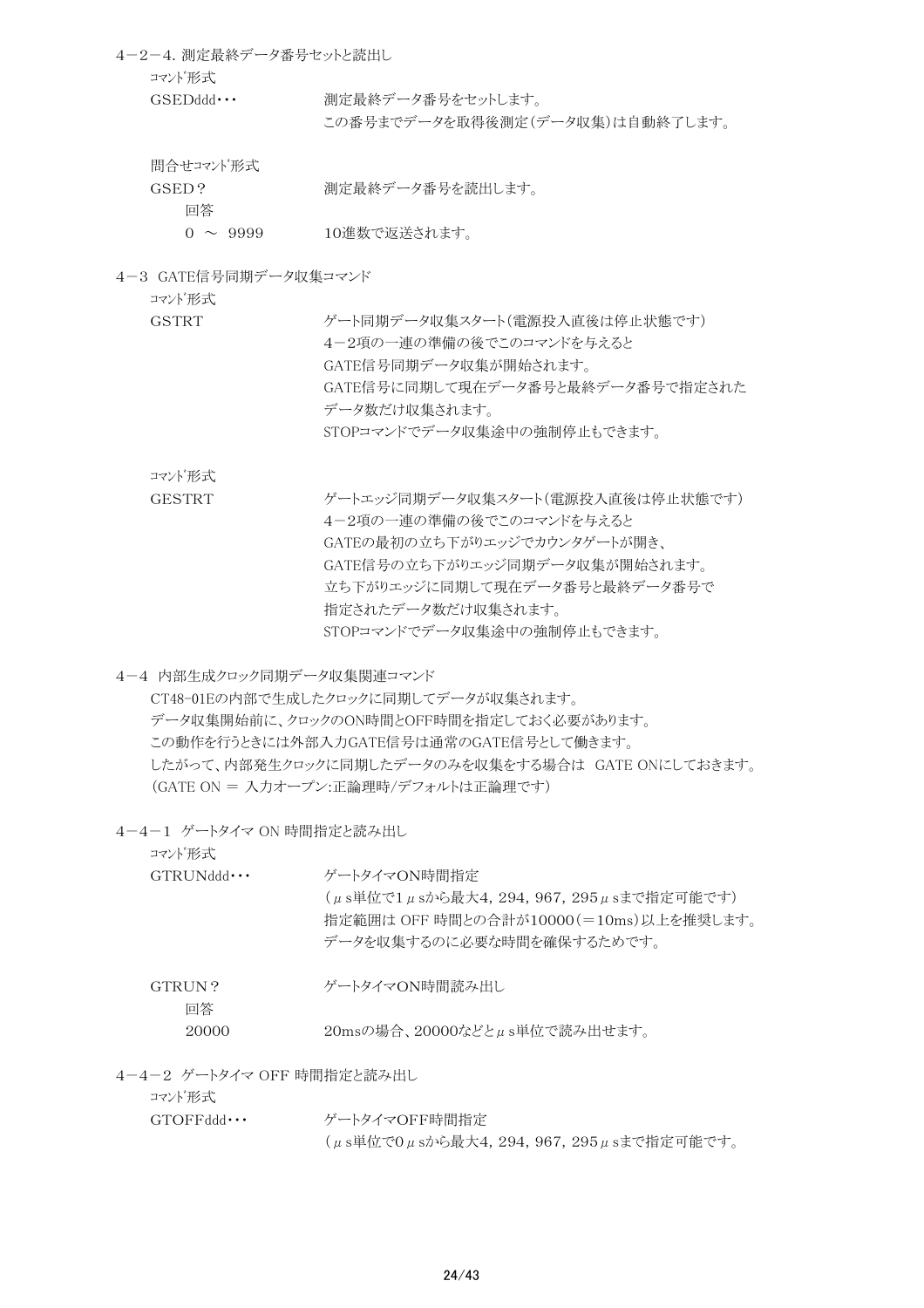|                                             | 0μsのときは約200nsになり、ゲートエッジ同期モードと同様に<br>カウンタは連続計数状熊になります)<br>指定範囲は ON 時間との合計が10000(=10ms)以上を推奨します。<br>データを収集するのに必要な時間を確保するためです。 |  |  |  |  |  |  |
|---------------------------------------------|-----------------------------------------------------------------------------------------------------------------------------|--|--|--|--|--|--|
| GTOFF?                                      | ゲートタイマOFF時間読み出し                                                                                                             |  |  |  |  |  |  |
| 回答<br>20msの場合、20000などとμs単位で読み出せます。<br>20000 |                                                                                                                             |  |  |  |  |  |  |
| 4-4-3 ゲートタイマ同期データ収集スタート<br>コマンド形式           |                                                                                                                             |  |  |  |  |  |  |
| <b>GTSTRT</b>                               | ゲートタイマ同期データ収集をスタートします。<br>電源投入直後は、停止状態です。<br>4-2-1~3項、および4-3-1~2の一連の準備の後でこのコマンド<br>を与えるとゲートタイマ同期データ収集が開始されます。               |  |  |  |  |  |  |
|                                             | ゲートタイマ信号(内部生成)に同期して指定されたデータだけ収集されます。<br>"STOP"コマンドでデータ収集中の強制停止もできます。                                                        |  |  |  |  |  |  |
| 4-5 同期データ収集動作共通コマンド                         | GATE IN 同期、内部タイマクロック同期の双方のデータ収集に関する共通コマンドです。                                                                                |  |  |  |  |  |  |
| 4-5-1. カウンタストップ<br>コマンド形式                   |                                                                                                                             |  |  |  |  |  |  |
| <b>STOP</b>                                 | カウンタをストップします。<br>GATE同期、タイマ同期のデータ収集も停止します。                                                                                  |  |  |  |  |  |  |
| 4-5-2. ゲート同期データ収集状態読み出し<br>コマンド形式           |                                                                                                                             |  |  |  |  |  |  |
| GSTS?                                       | ゲート同期データ収集状熊を読み出します。                                                                                                        |  |  |  |  |  |  |
| 回答                                          |                                                                                                                             |  |  |  |  |  |  |
| Gate mode ON                                | ゲートモードでデータ収集中                                                                                                               |  |  |  |  |  |  |
| Timer Gate mode ON                          | タイマゲートモードでデータ収集中                                                                                                            |  |  |  |  |  |  |
|                                             | Gate Edge mode ON ゲートエッジモードでデータ収集中                                                                                          |  |  |  |  |  |  |
| Now Hex Conversion                          | 16進変換中(高速読出用16進数データ変換中)                                                                                                     |  |  |  |  |  |  |
|                                             | 1ms~10msのインターバルでデータ収集を行うと、高速読出用の                                                                                            |  |  |  |  |  |  |
|                                             | 16進数データ変換が追いつかず、データ収集完了後に変換完了まで                                                                                             |  |  |  |  |  |  |
|                                             | 間合せに対してこのメッセージが出力されます。                                                                                                      |  |  |  |  |  |  |
| Gate mode OFF                               | ゲートモードオフ                                                                                                                    |  |  |  |  |  |  |
| 4-5-3. 全データ読み出し(0~現在データ番号まで)<br>コマンド形式      |                                                                                                                             |  |  |  |  |  |  |
| GSDAL?                                      | 収集された全データ(0~現在データ番号の一つ前まで)を読み出します。                                                                                          |  |  |  |  |  |  |
|                                             | データ収集直後の現在データ番号は最終データ+1番になっています。                                                                                            |  |  |  |  |  |  |
| ch <sub>0</sub>                             | $ch2 \cdots$<br>chl<br>ch7<br>timer                                                                                         |  |  |  |  |  |  |
| 回答例                                         | ← 番号0のデータ<br>00123, 00456, 07890, $\cdots$ , 01234, 234567                                                                  |  |  |  |  |  |  |
|                                             | ← 番号1のデータ<br>00123, 00456, 07890, $\cdots$ , 01234, 234567                                                                  |  |  |  |  |  |  |

|00123, 00456, 07890, ・・・・・, 01234, 234567 │ │ ← 番号nのデータ(n:最終番号)

・・・・・・・・・・・・・・・・・・・・・・・・・・・・・・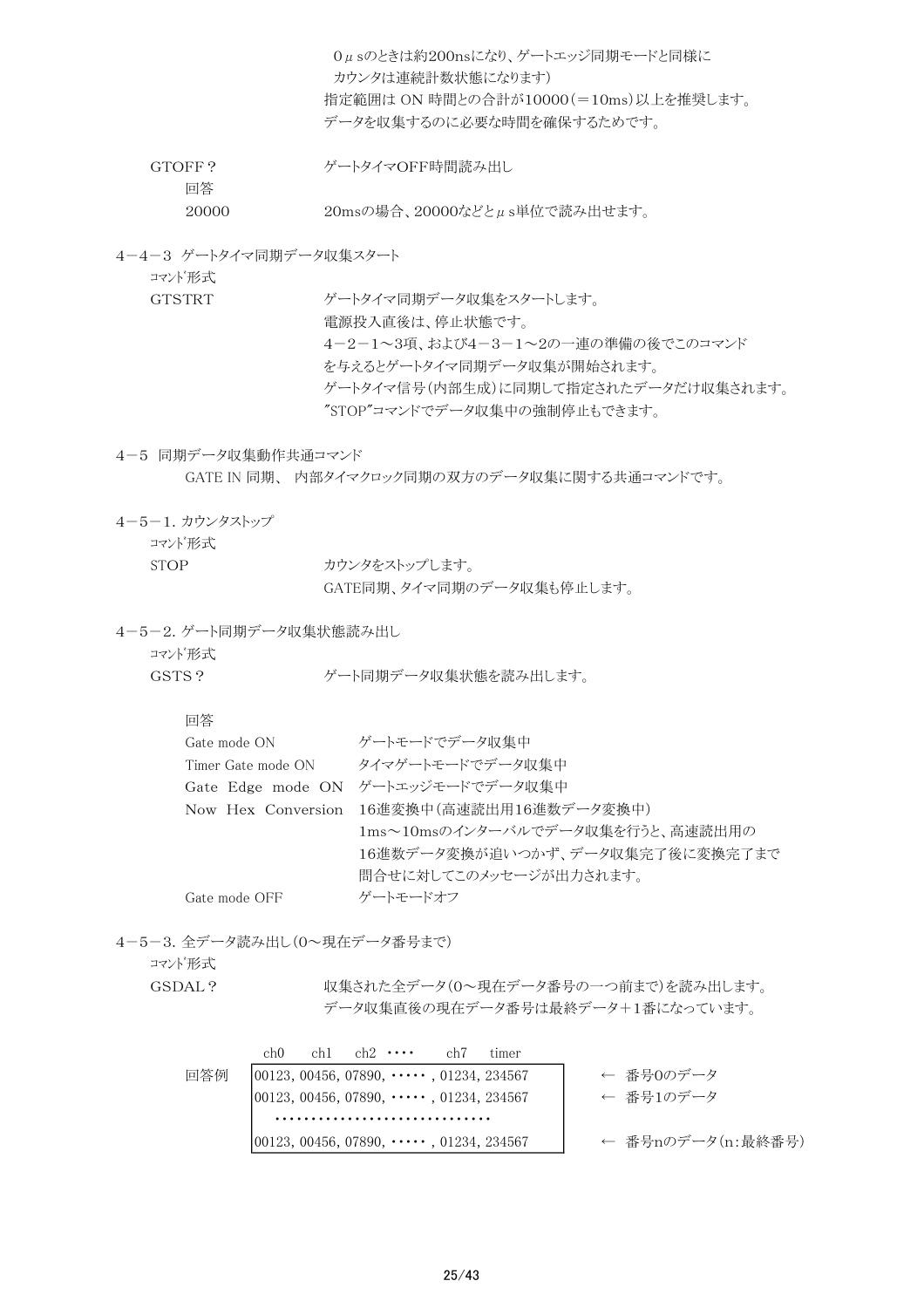データは1行に8つのカウンタ(ch0~ch7)とタイマの順で出力されます。 各データは、5桁以下は頭にゼロをつけて5桁になるように出力されます。 5桁を超えると桁数にあわせたデータになります。

コマンド形式

GSDALX? <br>
収集された全データ(0~現在データ番号の一つ前まで)を読み出します。 データ収集直後の現在データ番号は最終データ+1番になっています。

|     | ch0 | ch l | $ch2 \cdots$ | ch47                                           | timer |                   |
|-----|-----|------|--------------|------------------------------------------------|-------|-------------------|
| 同答例 |     |      |              | $[00123, 00456, 07890, \cdots, 01234, 234567]$ |       | ← 番号Oのデータ         |
|     |     |      |              | $ 00123, 00456, 07890, \cdots, 01234, 234567$  |       | ← 番号1のデータ         |
|     |     |      |              |                                                |       |                   |
|     |     |      |              | $[00123, 00456, 07890, \cdots, 01234, 234567]$ |       | ← 番号nのデータ(n:最終番号) |

データは1行に48のカウンタ(ch0~ch47)とタイマの順で出力されます。 各データは、5桁以下は頭にゼロをつけて5桁になるように出力されます。 5桁を超えると桁数にあわせたデータになります。

コマンド形式

GSDALH? 16進数での読み出しです。

収集された全データ(0~現在データ番号の一つ前まで)を読み出します。 データ収集直後の現在データ番号は最終データ+1番になっています。

|     | ch()                                                | ch <sub>1</sub> | $\cdots$ | chR47 | timer |                   |
|-----|-----------------------------------------------------|-----------------|----------|-------|-------|-------------------|
| 同答例 | $ 1DC2829F, 07C38528, \cdots 00FFE101, 000161C602 $ |                 |          |       |       | ← 番号Oのデータ         |
|     | $ 1DC2829F, 07C38528, \cdots 00FFE101, 000161C602 $ |                 |          |       |       | ← 番号1のデータ         |
|     |                                                     |                 |          |       |       |                   |
|     | $ 1DC2829F, 07C38528, \cdots 00FFE101, 000161C602 $ |                 |          |       |       | ← 番号nのデータ(n:最終番号) |

データは1行に8つのカウンタ(ch0~ch7)とタイマの順で出力されます。 カウンタデータは、8桁で、タイマは10桁で出力されます。

#### 4-5-4.指定範囲データ読み出し

コマンド形式

GSDRD?xxxxyyyy データの指定範囲(xxxx~yyyy番号まで)を10進数で読み出します。 xxxx, yyyy :4桁以下は頭にゼロを並べて4桁で指定してください。

例) GSDRD?01234567

123番から4567番までの出力を指定した例です

|    | ch0 | $ch1$ $ch2$ $\cdots$ | ch7                                            | timer |  |              |  |
|----|-----|----------------------|------------------------------------------------|-------|--|--------------|--|
| 回答 |     |                      | $[02123, 00456, 07890, \cdots, 01234, 234567]$ |       |  | ← 番号123のデータ  |  |
|    |     |                      | $[03123, 00456, 07890, \cdots, 01234, 234567]$ |       |  | ← 番号124のデータ  |  |
|    |     |                      |                                                |       |  |              |  |
|    |     |                      | $[04123, 00456, 07890, \cdots, 01234, 234567]$ |       |  | ← 番号4567のデータ |  |

データは1行に8つのカウンタ(ch0~ch7)とタイマの順で出力されます。 各データは、5桁以下は頭にゼロをつけて5桁になるように出力されます。 5桁を超えると桁数にあわせたデータになります。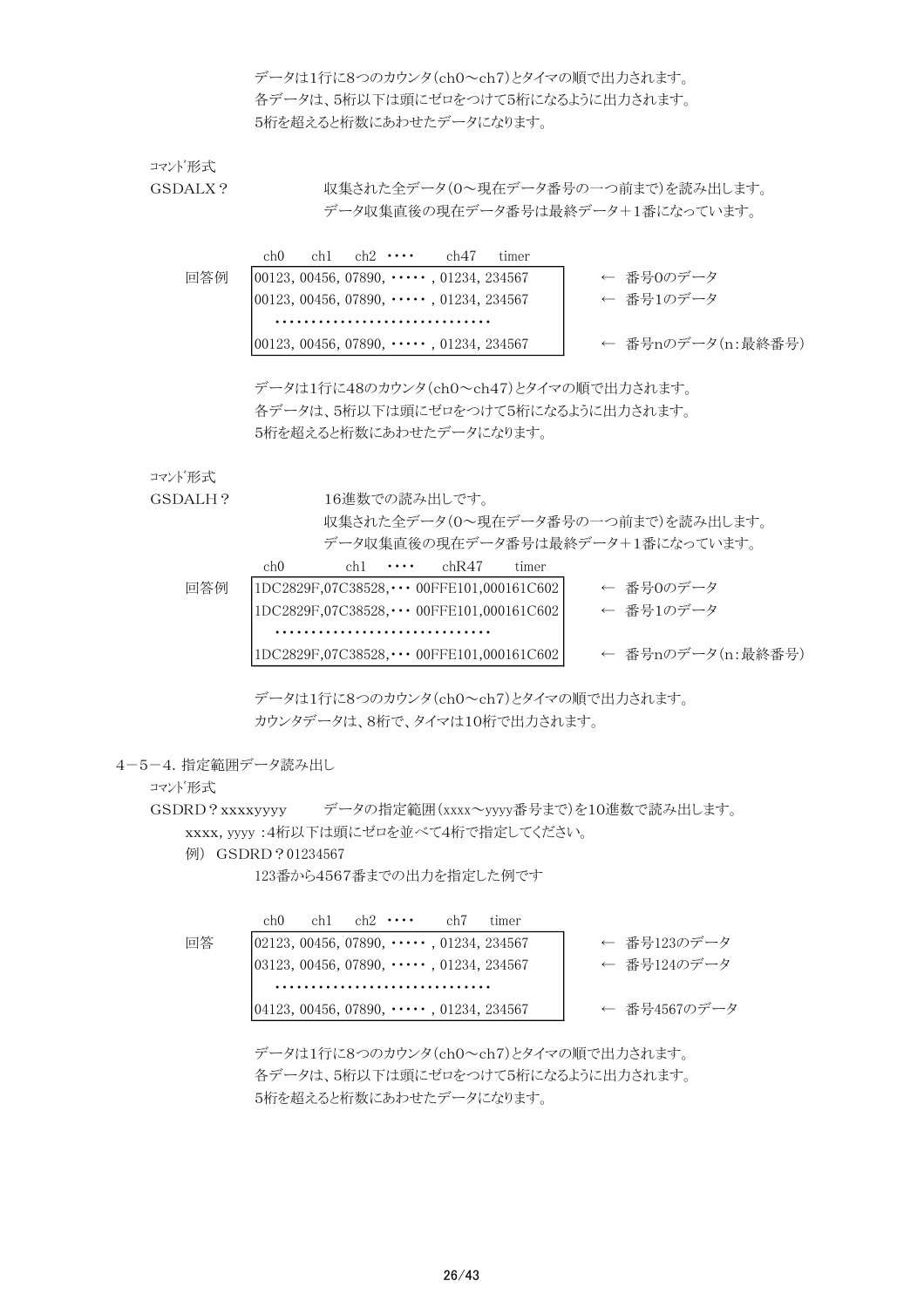コマンド形式

GSDRDX?xxxxyyyy(K) データの指定範囲(xxxx~yyyy番号まで)を10進数で読み出します。

xxxx, yyyy :4桁以下は頭にゼロを並べて4桁で指定してください。

最後にKをつけると×1000を表します。 9999以上の番号指定時にお使いください。

例) GSDRD?01234567

123番から4567番までの出力を指定した例です

|    | ch0 | $ch1$ $ch2$ $\cdots$ | ch47                                                     | timer |  |              |  |
|----|-----|----------------------|----------------------------------------------------------|-------|--|--------------|--|
| 回答 |     |                      | $\vert 02123, 00456, 07890, \cdots, 01234, 234567 \vert$ |       |  | ← 番号123のデータ  |  |
|    |     |                      | $ 03123, 00456, 07890, \cdots, 01234, 234567$            |       |  | ← 番号124のデータ  |  |
|    |     |                      |                                                          |       |  |              |  |
|    |     |                      | $[04123, 00456, 07890, \cdots, 01234, 234567]$           |       |  | ← 番号4567のデータ |  |

データは1行に48のカウンタ(ch0~ch47)とタイマの順で出力されます。 各データは、5桁以下は頭にゼロをつけて5桁になるように出力されます。 5桁を超えると桁数にあわせたデータになります。

コマンド形式

GSDRDH?xxxxyyyy

データの指定範囲(xxxx~yyyy番号まで)を16進数で読み出します。

コマンド形式

GSDRDXH?xxxxyyyy(K)

全CHとタイマデータの指定範囲(xxxx~yyyy番号まで)を16進数で読み出します。 LAN接続時には高速読出(1MB/秒以上)ができます。

最後にKをつけると×1000を表します。 9999以上の番号指定時にお使いください。 コマンド形式

GSCRD?uvwxxxxyyyy データの指定範囲(xxxx~yyyy番号まで)を読み出します。

u:読み出し開始ch, v: 読み出し終了ch, w: 1のときタイマ読み出し 0の時読み出さない xxxx, yyyy :4桁以下は頭にゼロを並べて4桁で指定してください。

例) GSCRD?24101234567

ch2~ch4, timer を 123番から4567番までの出力を指定した例です

|      | ch2 | ch3 | ch4 | timer                         |              |
|------|-----|-----|-----|-------------------------------|--------------|
| 同答例) |     |     |     | [02123, 00456, 07890, 234567] | ← 番号123のデータ  |
|      |     |     |     | 02123, 00456, 07890, 234567   | ← 番号124のデータ  |
|      |     |     |     |                               |              |
|      |     |     |     | 104123, 00456, 07890, 234567  | ← 番号4567のデータ |

番号4567のデータ

データは1行に指定数のカウンタ(ch0~ch7)とタイマの順で出力されます。 各データは、5桁以下は頭にゼロをつけて5桁になるように出力されます。 5桁を超えると桁数にあわせたデータになります。

コマンド形式

GSCRDX?uuvvwwxxxxyyyy(K) データの指定範囲(xxxx~yyyy番号まで)を読み出します。 uu:読み出し開始ch, vv: 読み出し終了ch, ww: 01のときタイマ読み出し 00の時読み出さない xxxx, yyyy :4桁以下は頭にゼロを並べて4桁で指定してください。 最後にKをつけると×1000を表します。 9999以上の番号指定時にお使いください。 例) GSCRDX?02040101234567

ch2~ch4, timer を 123番から4567番までの出力を指定した例です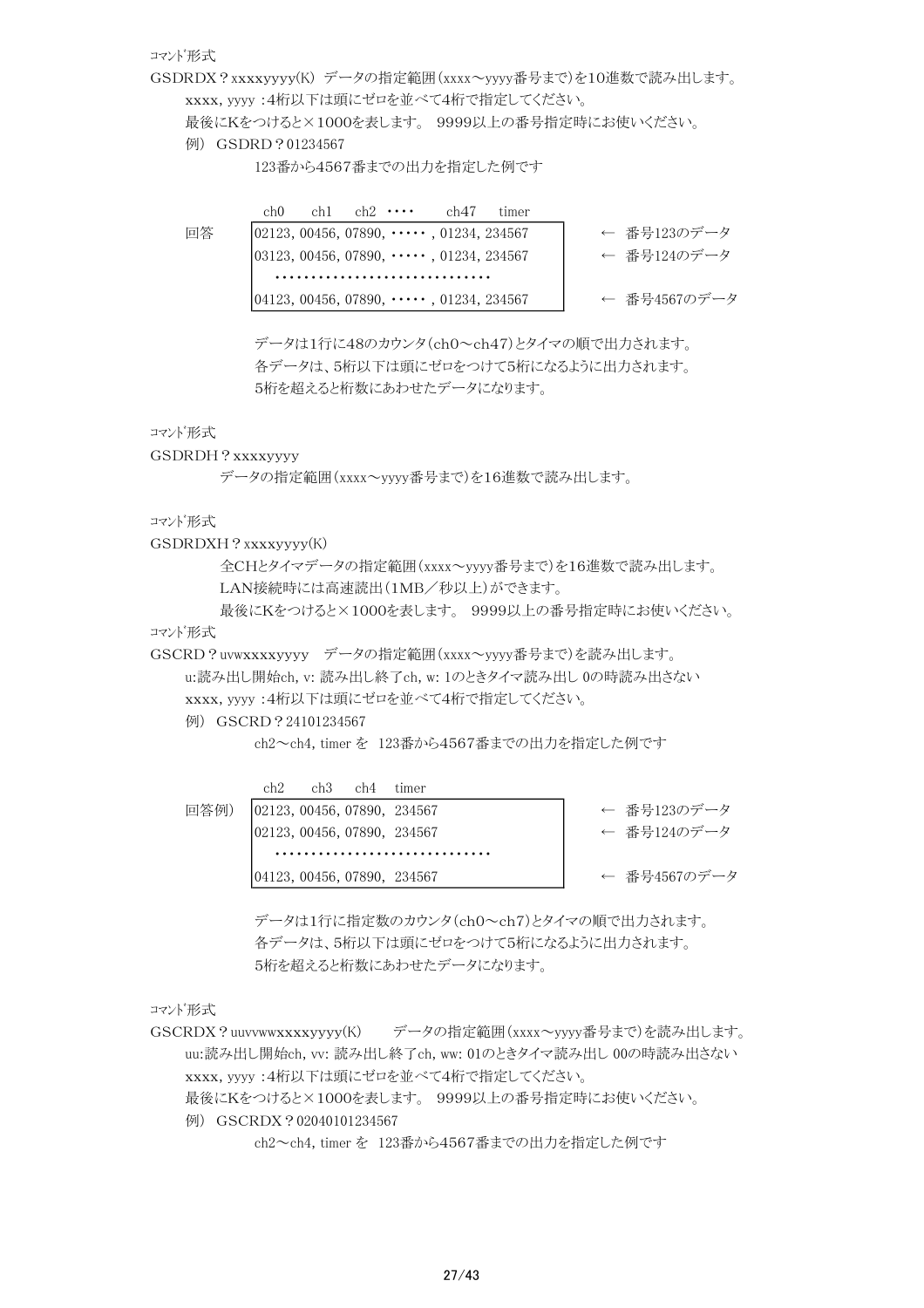ch2 ch3 ch4 timer 回答例) |02123,00456,07890, 234567 ← ← 番号123のデータ |02123,00456,07890,234567 ← 合号124のデータ ・・・・・・・・・・・・・・・・・・・・・・・・・・・・・・

|04123,00456,07890, 234567 ← ← 番号4567のデータ

データは1行に指定数のカウンタ(ch0~ch47)とタイマの順で出力されます。 各データは、5桁以下は頭にゼロをつけて5桁になるように出力されます。 5桁を超えると桁数にあわせたデータになります。

コマンド形式

GSCRDH?uvwxxxxyyyy データの指定範囲(xxxx~yyyy番号まで)を16進数で読み出します。 0~7ch用のコマンドです。

コマンド形式

GSCRDXH?uuvvwwxxxxyyyy(K)

データの指定範囲(xxxx~yyyy番号まで)を16進数で読み出します。 0~47ch用のコマンドです。 最後にKをつけると×1000を表します。 9999以上の番号指定時にお使いください。

4-5-5.LAN設定関連コマンド

LAN設定は、RESTコマンドまたは、電源の再投入または、前パネルのRES/FWRボタンの1秒以下 押し下げの後に有効になります。それまでは古い設定で動き続けます。

コマンド形式

MAC? MACアドレスを読み出します。 回答例 0050C2970018 などと12桁の16進数で読み出せます。

コマンド形式

IPAxxx\_xxx\_xxx\_xxx xxx: 000~255 IPアドレスを設定します。 例)IPA192\_168\_001\_055 IPアドレスを192.168.1.55 にします。

#### コマンド形式

IPA? IPアドレスを読み出します。 回答例 IPA192\_168\_001\_055

## コマンド形式

 $PRTxxx_xxx_xxx_xx$  xxx  $xxx: 000^\sim 255$ ポートアドレスを設定します。 例)PRT 7777 2000 インスポートアドレスを 7777 にします。

コマンド形式

PRT? ポートアドレスを読み出します。 回答例 PRT 7777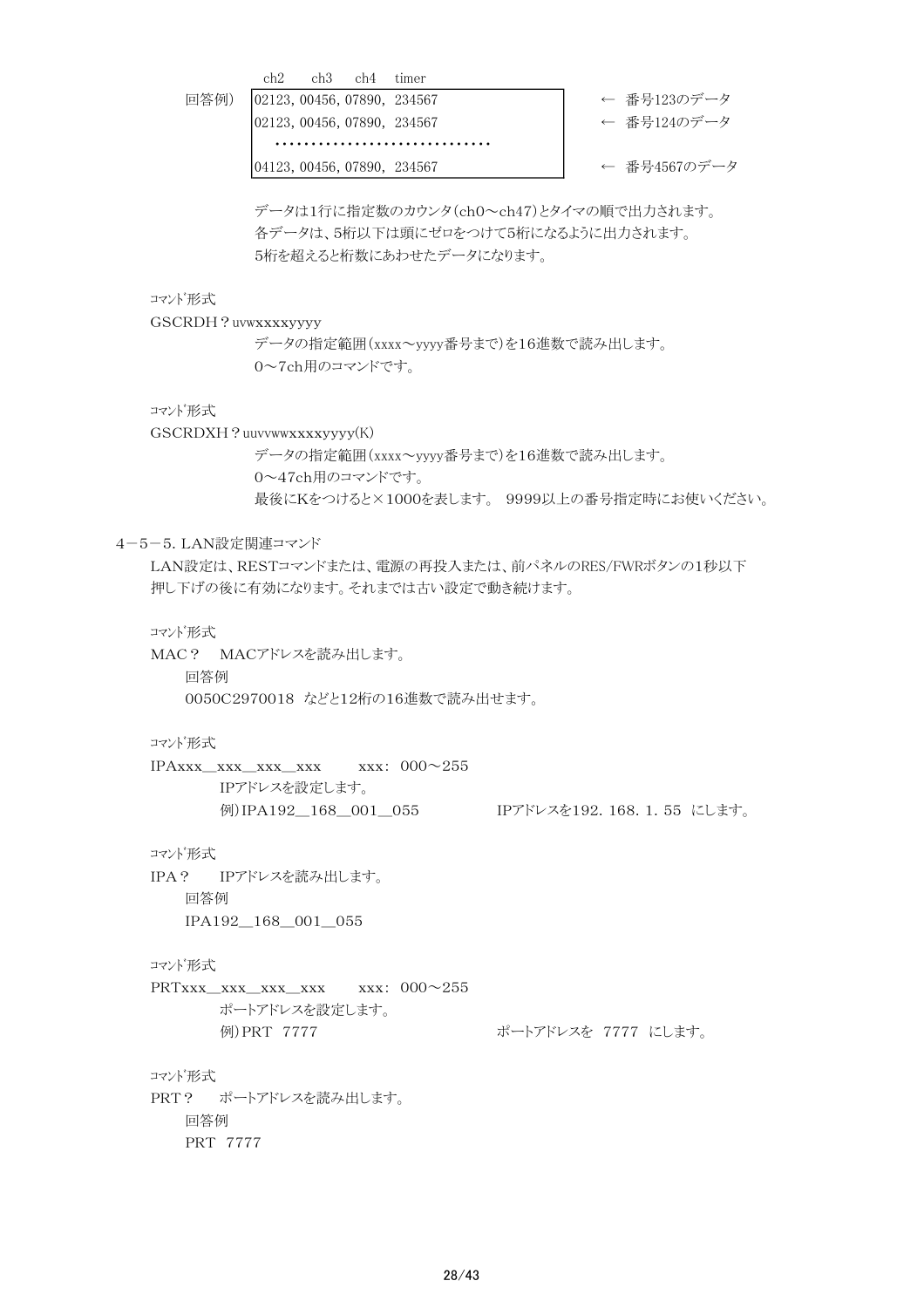#### コマンド形式

GTWxxx\_xxx\_xxx\_xxx xxx: 000~255 ゲートウェイアドレスを設定します。 例)GTW192\_168\_001\_001 GWアドレスを192.168.1.55 にします。

## コマンド形式

GTW? ゲートウェイアドレスを読み出します。 回答例 GTW192\_168\_001\_001

#### コマンド形式

SNMxxx\_xxx\_xxx\_xxx xxx: 000~255 LANのサブネットマスクを設定します。

例)SNM255 255 255 000 サブネットマスクを255.255.255.0 にします。

## コマンド形式

IPA? IPアドレスを読み出します。 回答例 IPA192\_168\_001\_055

#### 4-5-6.特殊コマンド

重要な設定は内部ROMに記録されています。 本コマンドで内部ROMデータを初期化できます。 LAN接続が不調になったときなどに このコマンドをUSB通信を使って与え、電源を再立ち上げすると初期化内容の状態になります。

#### コマンド形式

INITROM 内部ROMデータを以下のように初期化します

#### 初期化内容

| IP Address: 192.168.1.123                  | Gateway address: 192.168.1.1              |
|--------------------------------------------|-------------------------------------------|
| Subnet mask: 255.255.255.0                 | Port Number: 7777                         |
| Timer preset value: 1000ms                 | Counter preset value $: 1,000,000$        |
| Upper display: Timer                       | Lower display: Counter07 (preset counter) |
| Backlight ON                               |                                           |
| Timer同期ダウンロードデータ:ch0~ch7 & Timer & decimal |                                           |
| Timer同期ダウンロードインターバル:100ms                  |                                           |
| All command reply : disable                | Minimum Pulse out $10 \mu s$ : disable    |
| Timer/Counter stop disable                 |                                           |

#### 4-5-7.データの読み出し時間について

データの読み出し時間は、内部マイコンの処理時間と通信部の速度によりますが、本カウンタは LANへのインターフェースとマイコンのDMAを利用しているため、高速(最大1MB/秒以上)で ダウンロードできます。

(データの取得方法)

高速ダウンロードを実現するために生のカウントデータのほかに、16進数変換したデータも保管して いきます。 生のデータ保管だけなら1ms以上のインターバルで保管できますが、16進数変換部が 時間がかかる(48個の32ビット変換に約10ms)ため、1msで10000データを取得すると、 CT48-01Eの場合、取得完了後(10秒後)に、10ms×10000-10秒=90秒 待たないと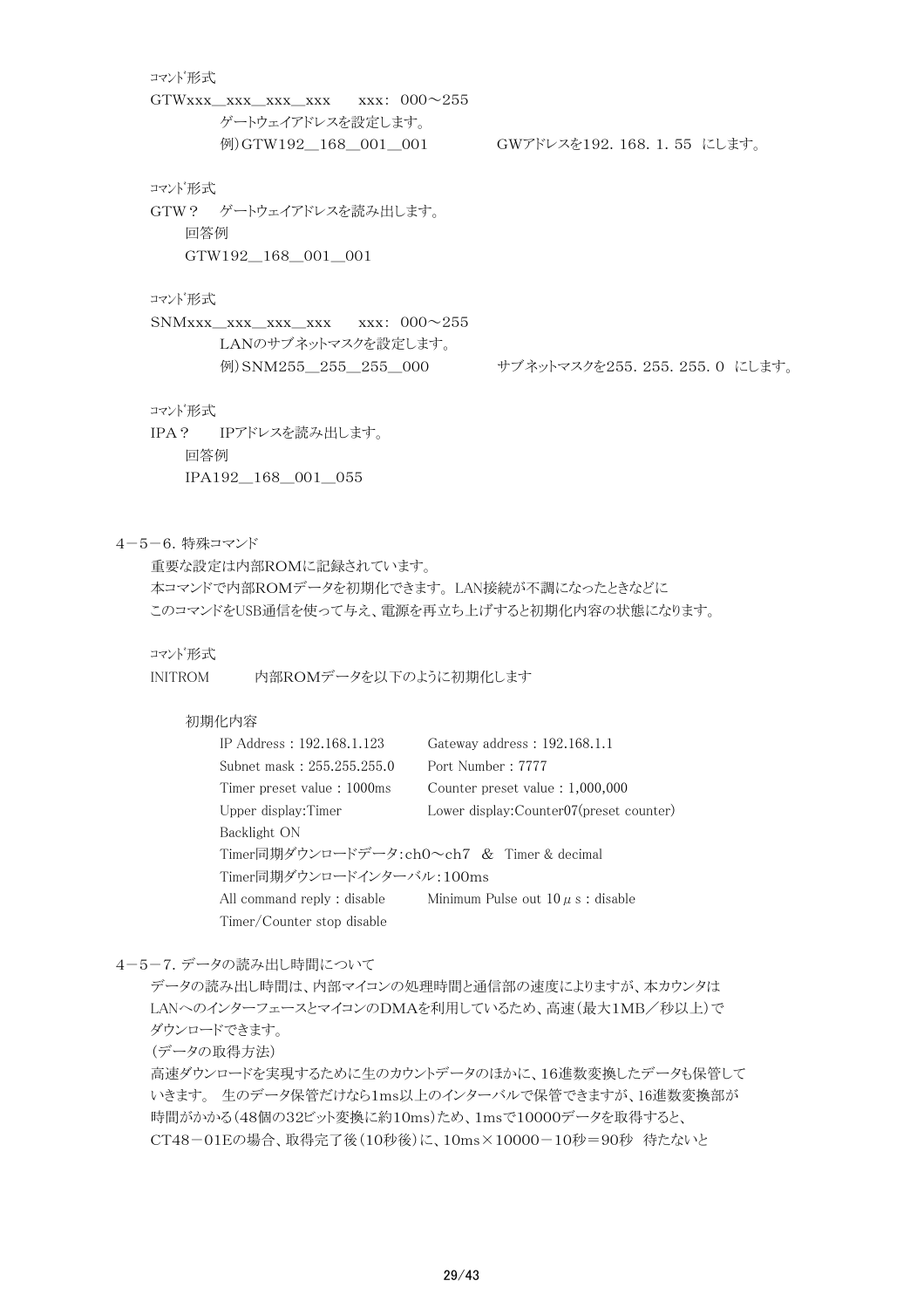16進数データはダウンロードできません。10ms毎にデータを取得した場合は、取得終了と同時に 16進数変換も終了しますのですぐにダウンロードできます。 機種と取得データ量により待ち時間に 違いがありますが、1ms程度の間隔でデータを取得する場合にはご注意ください。 16進数に変換中であることを、4-5-2項の GSTS? コマンドで確認できます。 このコマンドの応答が、Gate mode OFF になっていれば16進数変換も完了しています。

(ダウンロードコマンドとダウンロード速度) ダウンロードコマンドは、以下のように分類されます。 分類1.データ番号(0~9999)指定範囲の全チャンネル16進数データダウンロード GSDALXH? GSDRDXH?xxxxyyyy(K) 分類2.1.項以外の16進数データダウンロード GSDALH? GSDRDH?xxxxxyyyy GSCRDH?xxxxyyyy GSCRDXH?uuvvwwxxxxyyyy(K) 分類3.10進数データダウンロード

GSDAL? GSDALX? GSDRD?xxxxyyyy GSDRDX?xxxxyyyy(K) GSCRD?uvwxxxxyyyy GSCRDX?uuvvwwxxxxyyyy(K)

|     |    | 分類1           | 分類2                        | 分類3    |
|-----|----|---------------|----------------------------|--------|
| LAN | 速度 | 1. $2MB/S$    | 8MB                        | 40KB/S |
|     | 時間 | $0.8$ S $/MB$ | $^\prime\rm{MB}$<br>l. 3S. | 25S/MB |

USB <br>| 速度 | 100KB/S | 100KB/S | 35KB/S<br>| 時間 | 10S/MB | 10S/MB | 28S/MB

分類1 分類2

ダウンロード速度例 注)CT08-01E(8CH版)で測定 16CH … 64CHでは更に 高速になります 16CHの場合、10000点のデータ は、約0.85MBなので、 LANでは約1秒で、USBでは 約9秒でダウンロードできます。

#### 5.FLASH ROMへのカウントデータ収集コマンド解説

#### 5-1-1.FLASHの構造

 搭載FLASHの構造は、8KBを1ページとし、256ページを1ブロックとする構成でが4096ブロックが 集まって8GBの容量になっています。

35KB/S

分類3

FLASHは100ブロック以内のエラーブロックがあっても良品とされていますので、使えるブロックは 約4000ブロックになります。

本カウンタのシリーズでは、最初のブロック(ゼロブロック)を目次として使用していますので実際にデータが 書き込まれるのは第一ブロック以降になります。エラーブロックはファームウェアで使用しないことにして います。 FLASHは上書きができません。 一度書いたら消去しないと新しいデータは書き込めません。

#### 5-1-2.FLASH書き込み・読出し制約

 FLASHへはページ単位でしか書き込むことができません。 このため、1ページ分のバッファーを 持っています。このバッファーはFIFO構成になっていて、順次書き込み、順次読出しができます。 従って、書き込みの時にはバッファーに1ページ分のデータを送り込んでからブロックとページを指定して 1ページ分を一気に書き込みます。読み出すときには、ブロックとページを指定してバッファーに読出し、 順次読み取っていきます。 バッファーの読出し番地(0~8191)は指定できますので、 途中からの読出しも可能ですが、本ファームウェアでは途中読出しは行っていません。 読出し回数に制約はありませんが、書き込み/消去はメーカ保証が3000回までとなっていますので、 このことを考慮した書き込み方法をとっています。

### 5-1-3.FLASH内のデータの構造

 最初のブロック(ゼロブロック)は、目次として使用しています。 目次には 取得データの名称:ファイル名、 書き始めのブロック番号、 ファイルのサイズが書き込まれ ます。 最初のデータ取得が完了するとひとつのファイル名と開始ブロック番号、サイズの情報のみが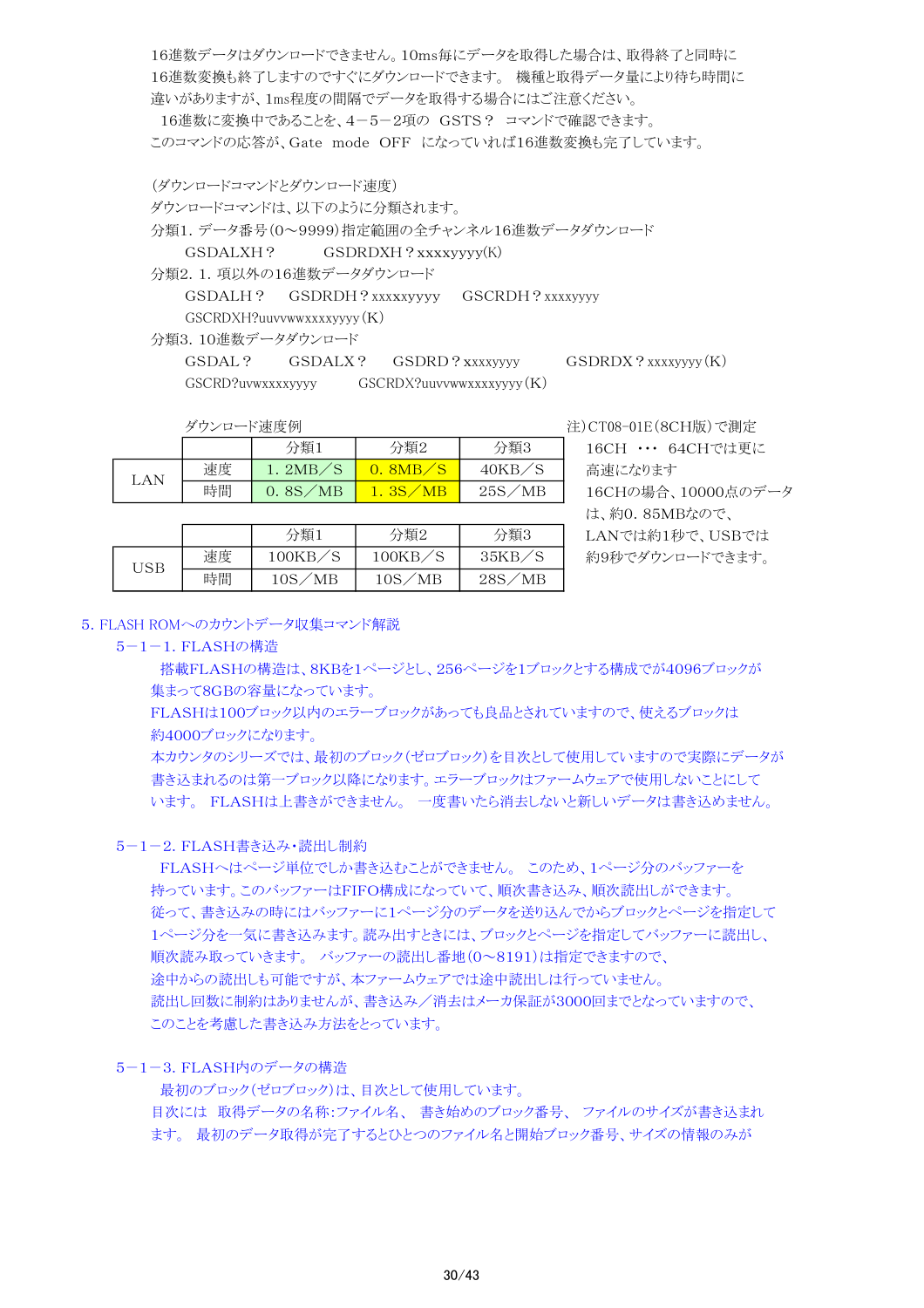書かれた目次が0ブロック0ページに書き込まれます。 ふたつ目のデータ取得時には最初のデータ の情報に加えて、ふたつ目の情報が合わされて0ブロック1ページに書き込まれます。 このように、N番目のデータ取得が完了すると、1からN番目までのファイル名とそれぞれの開始ブロック およびサイズが0ブロックのN-1ページに書き込まれることになります。

従って、最後に書かれたページを読み出すと、すべての取得情報が得られることになります。 これが、ゼロブロックの目次の構造になります。

1ブロックは256ページ(0~255)ですので、この構造上256以上のファイルで情報を保存することは できません。これを超えた場合はFLASHの全消去(本ファームウェアでは全消去のみ可)を行って いただく必要があります。

 ひとつのデータ(ファイル)にサイズの制限はありません。 残りのブロック数すべてひとつのファイル として使えます。 データ取得中に残りのブロック数がなくなった時点でデータ取得は自動終了します。 データ取得の方法として、取得点数(回数)で指示します。 取得点数の完了が書き込みブロックの 途中であっても、ファイルの構成上次のデータ(新しいファイル)は新しいブロックから書き込み 開始となります。 ファイルサイズは書き込みブロック数×2MBで表で表しています。 このためサイズ の表現には、最大2MBの誤差があります。

## 5-1-4.FLASHアクセス概略

1.書き込み

(内部タイマ同期でデータを取得する場合)

ファイル名の指定(自動ファイル名でよければ省略可)

取得点数設定

ゲートタイマON時間設定

ゲートタイマOFF時間設定

FF\_GTSTRT コマンド発行

 タイマの設定にあわせてカウンタの途中経過を取得しファイルに加えていきます 取得中の状態は"MOD?"で確認できます

(外部入力ゲート信号同期でデータを取得する場合)

ファイル名の指定(自動ファイル名でよければ省略可) 取得点数設定 FF GSTRT コマンド発行(ゲート同期データ収集スタートの場合) FF GESTRT コマンド発行(ゲートエッジ同期データ収集スタートの場合) ゲート入力にあわせてカウンタの途中経過を取得しファイルに加えていきます 取得中の状態は"GSTS?"で確認できます

## 2. 読出し

 ファイル名、開始ブロックNo、ファイルサイズ の読出し FF LIST? で読み出せます

 ファイル名でデータをダウンロード FF READ?ABCD ··· で、ファイル名"ABCD ··· "の全データをダウンロード

ブロックNoでデータをダウンロード

FF\_BKRD?Bbbbcccc で、ブロックNo bbbb ~ ccccまでをダウンロード

3.FLASH全消去

FF\_ERASE で内容がすべて消去されます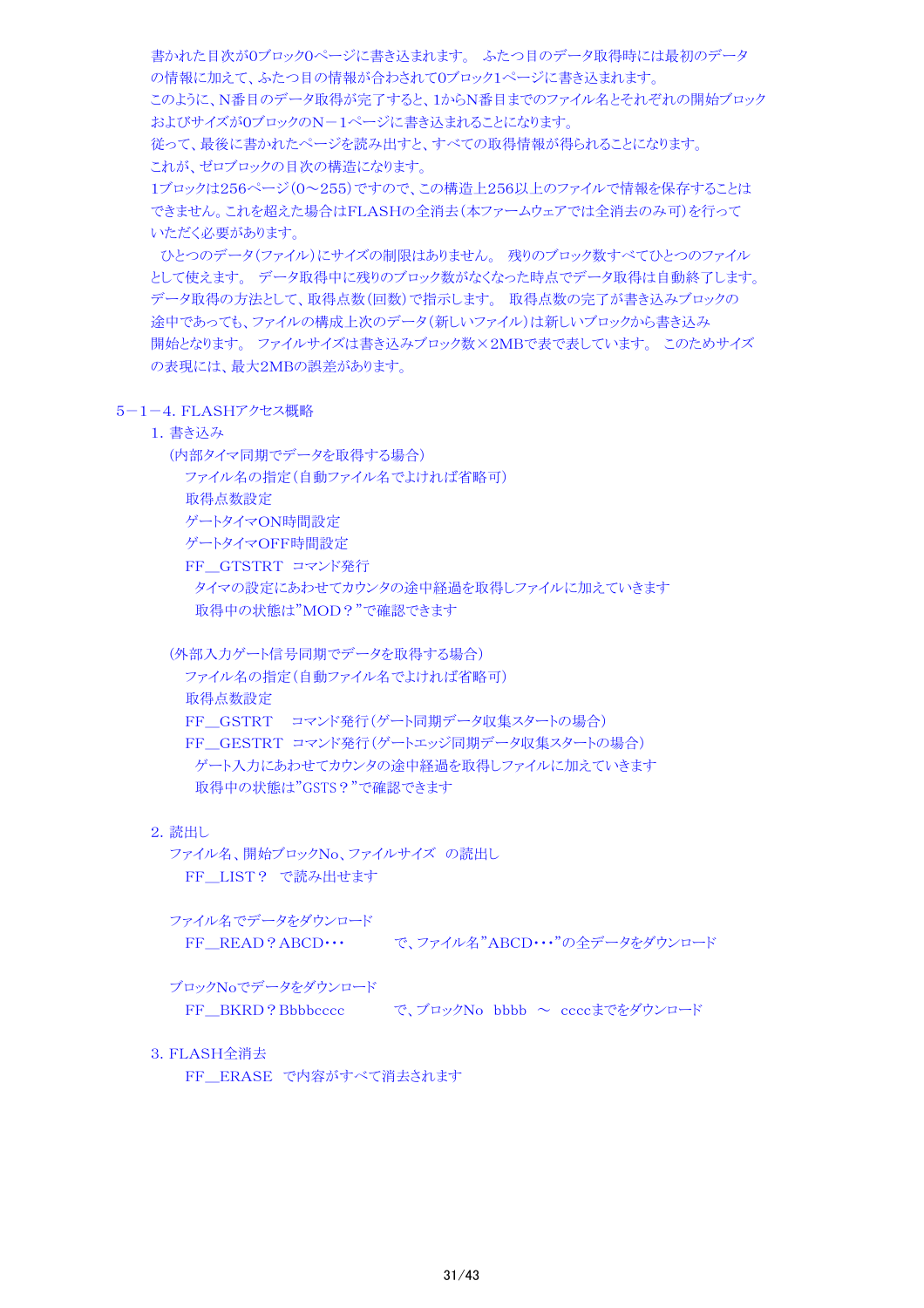#### 5-2.カウントデータ収集コマンドについて

このコマンド群は、カウンタの時々刻々のデータの変化を内蔵の8GB FLASH(\*)に貯えて 収集しようとする機能です。 収集するタイミングは、GATE信号を利用して外部からタイミングをとる方法と、内部タイマによる方法 の2つがあります。 下図のタイミング図のように、カウント時間内の入力パルス数分増加したデータが FLASHメモリーに順次貯えられ(記憶され)ます。

```
(ゲートモード)
```
ゲートが"H"のときのみカウントし、立ち下がりタイミングでカウントデータをメモリー(\*)に保存します。



"H"時間+"L"時間 >= 1ms としてください。

(\*) FLASHは約8GBです。このためカウンタの機種によりチャンネル数の違いによるデータ量の 差により保存できる最大データの点数が異なり以下のようになります。 (N)CT08-01E:8000万点、 CT16-01E:4400万点 CT32-01E:2300万点 CT48-01E:1600万点 CT64-01E:1200万点

## 5-3.データ収集準備コマンド

収集されるデータにはあらかじめファイル名がつけられ、条件を設定して収集開始すると、 自動的にFLASH内の所定の場所に順次格納されます。 予定収集点数に達すると、データ収集は自動停止します。 同時にデータサイズが計測され記録されます。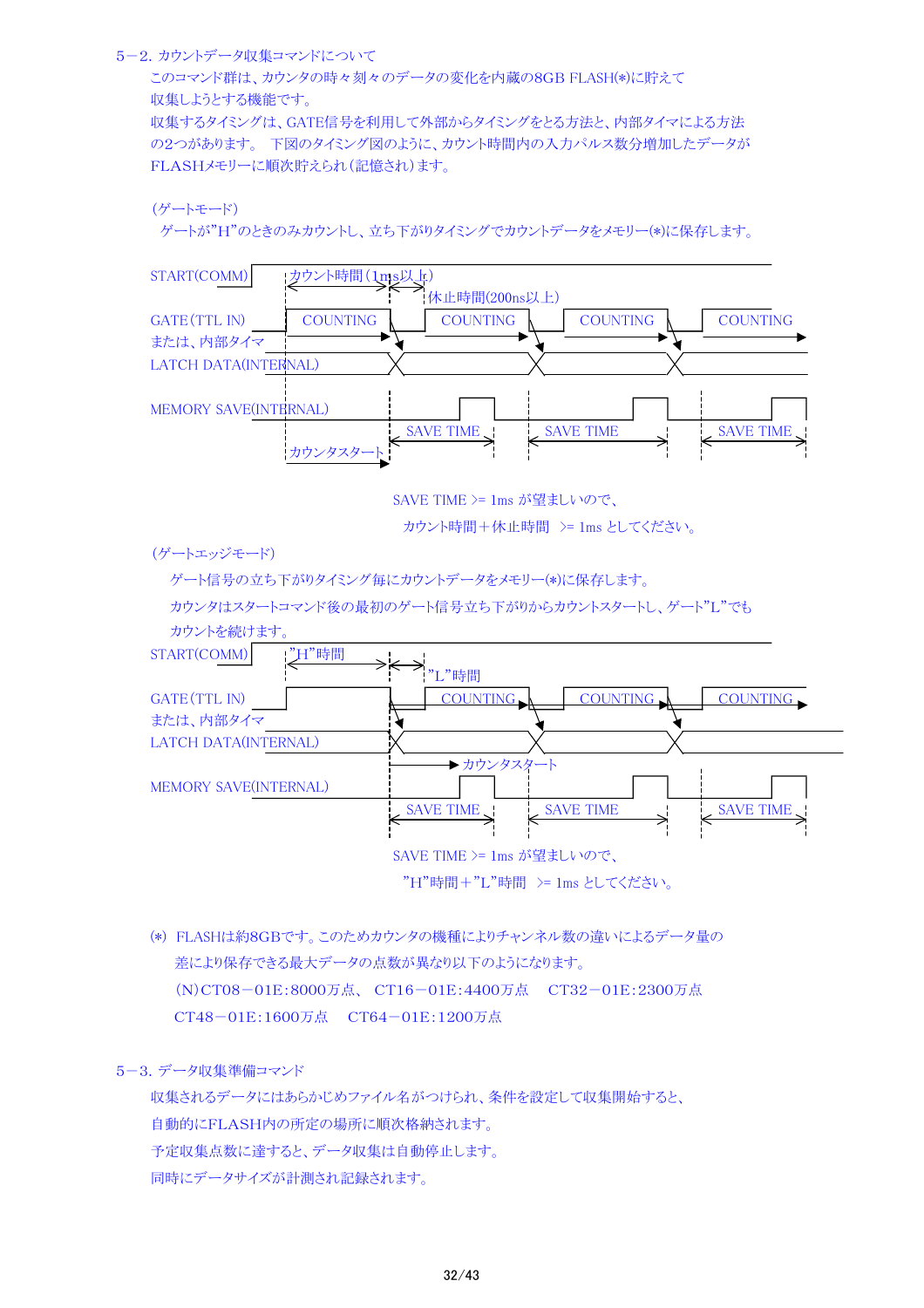|                     | 5-3-1. ファイル名の指定(省略すると data_001 ~ 自動的にファイル名がつきます)                                         |
|---------------------|------------------------------------------------------------------------------------------|
| コマンド形式              |                                                                                          |
| FF NAME ABCDEFGH    | ファイル名に"ABCDEFGH"と名称をつけた例です<br>ファイル名は頭から8英数文字で区別されますので8英数文字以上で設定し<br>8英数文字が同じにならないようにします。 |
| 間合せコマンド形式<br>コマンド形式 |                                                                                          |
| FF NEMA?            | これから書き込むファイル名を読み出します<br>ファイル名をつけていなければ自動でついた名前が読み出せます                                    |

5-3-2.データ収集点数の設定(=最終データ番号)

| コマンド形式              |                                     |
|---------------------|-------------------------------------|
| $FF GSEDddd \cdots$ | 最終データ番号を10進数でセットします。                |
|                     | ddd・・・: 0 $\sim$ 99999(単位は×1Kになります) |
| 間合せコマンド形式           |                                     |
| FF GSED?            | 最終データ番号を読出します。                      |
| 同答                  |                                     |
| $0 \sim 99999$      |                                     |

5-4 GATE信号同期データ収集コマンド

| コマンド形式        |                                  |
|---------------|----------------------------------|
| FF_GSTRT      | ゲート同期データ収集スタート(雷源投入直後は停止状態です)    |
|               | 5-2項の一連の準備の後でこのコマンドを与えると         |
|               | GATE信号同期データ収集が開始されます。            |
|               | GATE信号に同期して現在データ番号と最終データ番号で指定された |
|               | データ数だけ収集されます。                    |
|               | STOPコマンドでデータ収集涂中の強制停止もできます。      |
| コマンド形式        |                                  |
| <b>GESTRT</b> | ゲートエッジ同期データ収集スタート(雷源投入直後は停止状熊です) |
|               | 5-2項の一連の準備の後でこのコマンドを与えると         |
|               | GATEの最初の立ち下がりエッジでカウンタゲートが開き、     |
|               | GATE信号の立ち下がりエッジ同期データ収集が開始されます。   |
|               | 立ち下がりエッジに同期して現在データ番号と最終データ番号で    |
|               | 指定されたデータ数だけ収集されます。               |
|               | STOPコマンドでデータ収集途中の強制停止もできます。      |

5-5 内部生成クロック同期データ収集関連コマンド

CT48-01Eの内部で生成したクロックに同期してデータが収集されます。 データ収集開始前に、クロックのON時間とOFF時間を指定しておく必要があります。 この動作を行うときには外部入力GATE信号は通常のGATE信号として働きます。 したがって、内部発生クロックに同期したデータのみを収集をする場合は GATE ONにしておきます。 (GATE ON = 入力オープン:正論理時/デフォルトは正論理です)

5-6-1 ゲートタイマ ON 時間指定と読み出し

コマンド形式

GTRUNddd ··· ゲートタイマON時間指定 (μs単位で1μsから最大4,294,967,295μsまで指定可能です) 指定範囲は OFF 時間との合計が10000(=10ms)以上を推奨します。

> データを収集するのに必要な時間を確保するためです。 カウンタのチャンネル数によっても変わりますので短くする場合は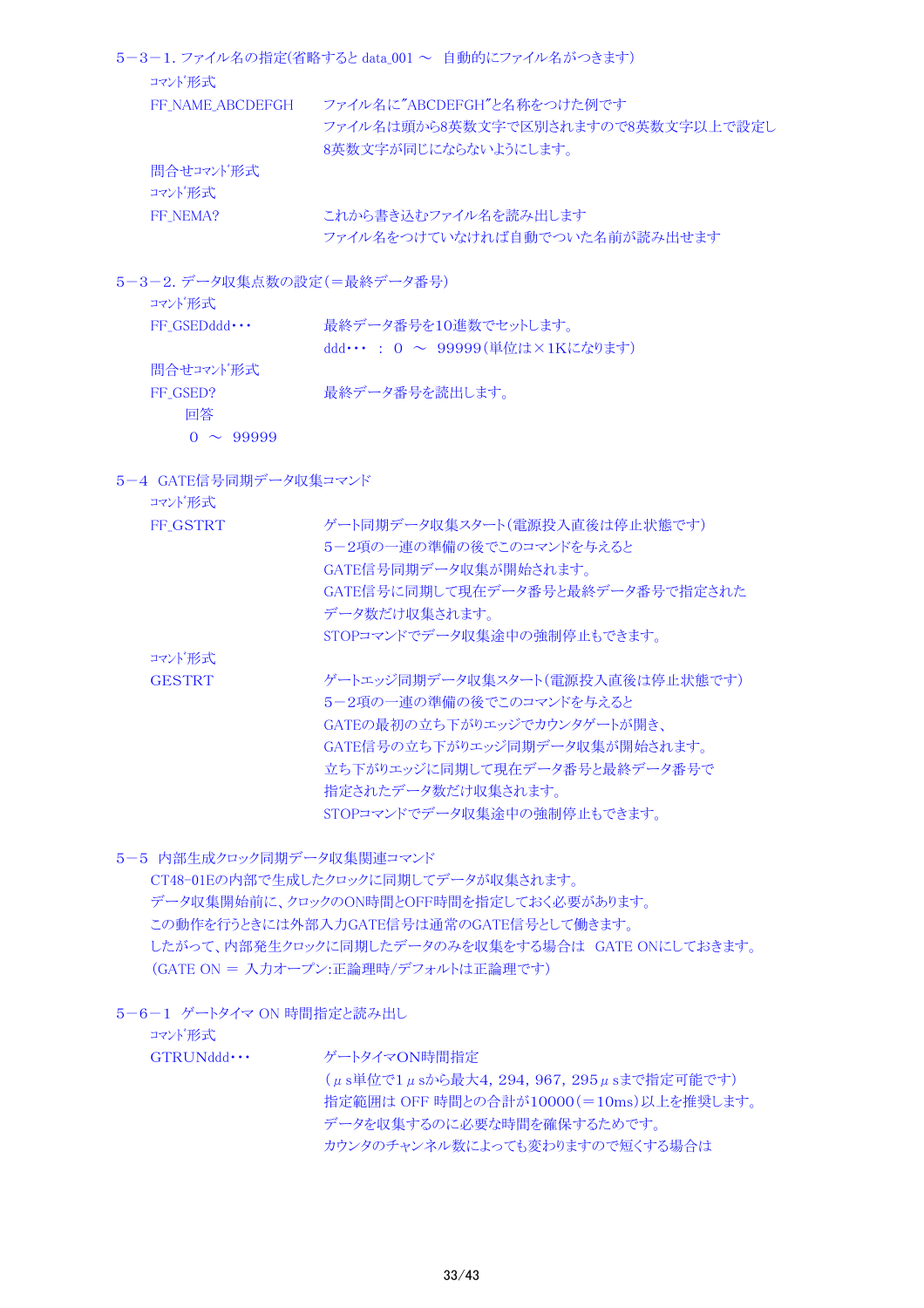正しく収集できることを確認してお使いください。

| GTRUN? | ゲートタイマON時間読み出し                               |
|--------|----------------------------------------------|
| 同答     |                                              |
| 20000  | $20\text{ms}$ の場合、20000などと $\mu$ s単位で読み出せます。 |

5-6-2 ゲートタイマ OFF 時間指定と読み出し

| コマンド形式       | - ノーコフィロキ OIT ENTEREAL CEASAPLED C                                                                                                                                                                                                                    |
|--------------|-------------------------------------------------------------------------------------------------------------------------------------------------------------------------------------------------------------------------------------------------------|
| GTOFFddd     | ゲートタイマOFF時間指定<br>(μs単位で0μsから最大4, 294, 967, 295μsまで指定可能です。<br>0μsのときは約200nsになり、ゲートエッジ同期モードと同様に<br>カウンタは連続計数状熊になります)<br>指定範囲は ON 時間との合計が10000(=10ms)以上を推奨します。<br>データを収集するのに必要な時間を確保するためです。<br>カウンタのチャンネル数によっても変わりますので短くする場合は<br>正しく収集できることを確認してお使いください。 |
| GTOFF?<br>回答 | ゲートタイマOFF時間読み出し                                                                                                                                                                                                                                       |

20000 20msの場合、20000などと $\mu$ s単位で読み出せます。

```
5-6-3 ゲートタイマ同期データ収集スタート
```

```
コマンド形式
```

| FF GTSTRT | ゲートタイマ同期データ収集をスタートします。               |
|-----------|--------------------------------------|
|           | 電源投入直後は、停止状態です。                      |
|           | 5-5-1、2項の一連の準備の後でこのコマンド              |
|           | を与えるとゲートタイマ同期データ収集が開始されます。           |
|           | ゲートタイマ信号(内部生成)に同期して指定されたデータだけ収集されます。 |
|           | "STOP"コマンドでデータ収集中の強制停止もできます。         |

## 5-7 同期データ収集動作共通コマンド

GATE IN 同期、 内部タイマクロック同期の双方のデータ収集に関する共通コマンドです。

5-7-1. カウンタストップ コマンド形式

STOP カウンタをストップします。 GATE同期、タイマ同期のデータ収集も停止します。

```
5-7-2.ゲート同期データ収集状態読み出し
```

```
コマンド形式
```

| GSTS?              | ゲート同期データ収集状熊を読み出します。             |
|--------------------|----------------------------------|
| 回答                 |                                  |
| Gate mode ON       | ゲートモードでデータ収集中                    |
| Timer Gate mode ON | タイマゲートモードでデータ収集中                 |
| Gate Edge mode ON  | ゲートエッジモードでデータ収集中                 |
| Now Hex Conversion | - 16進変換中(高速読出用16進数データ変換中)        |
|                    | 1ms~10msのインターバルでデータ収集を行うと、高速読出用の |
|                    | 16進数データ変換が追いつかず、データ収集完了後に変換完了まで  |
|                    | 間合せに対してこのメッセージが出力されます。           |
| Gate mode OFF      | ゲートモードオフ                         |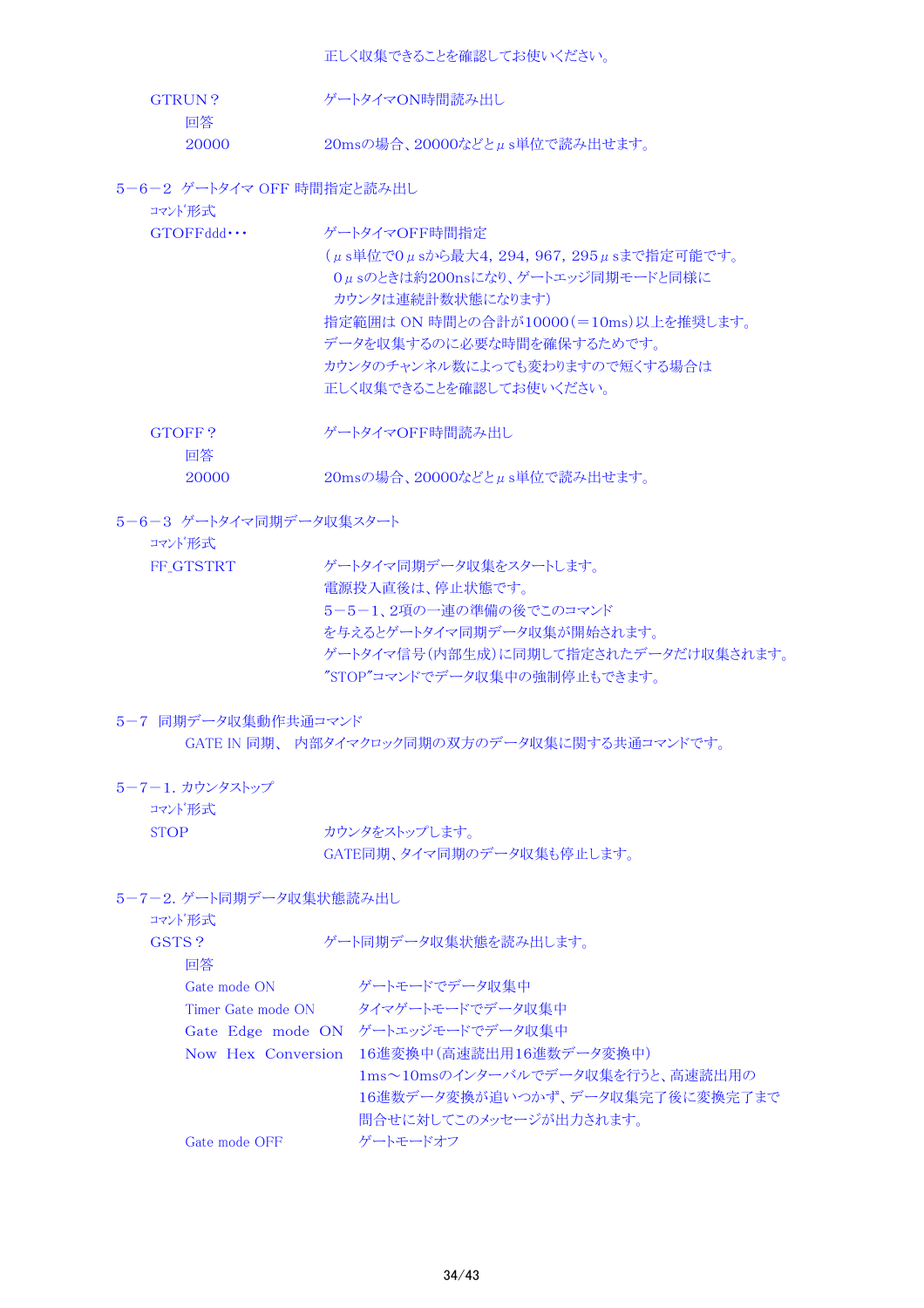5-7-3.FLASH内のデータリストの読出し コマンド形式 FF LIST? アイトランストランストランストランストを読み出します 読出し例 data\_000 \_\_\_0001,\_0002MB ←ファイル名:data\_000, 開始 block 0001, サイズ: 2MB data 001 ,0002, 0002MB ←ファイル名:data 001, 開始 block 0002, サイズ:2MB ・・・・・・・・・・・・・・・・・・・ data\_007 ,0014, 0030MB ←ファイル名:data\_007, 開始 block 0014, サイズ:30MB EOF ←リストの終了を表します

5-7-4.ファイル名による全データダウンロード(0~最終データ番号まで)

コマンド形式

FF READ?data\_000 収集されたファイル名(data\_000)の全データ(0~最終データ番号まで)を 高速に読み出します。

回答例(CT08-01Eの場合)

| データ番号 | ch <sub>0</sub>                                             | $ch1 \cdot \cdot \cdot$ | chR47 | timer |                   |
|-------|-------------------------------------------------------------|-------------------------|-------|-------|-------------------|
|       | 00000000, 1DC2829F,07C38528, $\cdots$ 00FFE101,000161C602   |                         |       |       | ← 番号0のデータ         |
|       | $00000001, 1DC2829F, 07C38528, \cdots 00$ FFE101,000161C602 |                         |       |       | ← 番号1のデータ         |
|       |                                                             |                         |       |       |                   |
|       | 0000000n, 1DC2829F,07C38528, $\cdots$ 00FFE101,000161C602   |                         |       |       | ← 番号nのデータ(n:最終番号) |
| EOF   |                                                             |                         |       |       | ← ファイルの終了を示します    |

```
データは1行に8つのカウンタ(ch0~ch7)とタイマの順で16進数で出力されます
16進数になっているのは10進数に比べて高速ASCII変換できるためです
データ番号は10進数表示です
```
5-7-5.ブロックNoによるデータダウンロード

コマンド形式

FF\_BKRD?00140015 収集されたデータのブロックNo0014~0015を 高速に読み出します。

回答例(CT08-01Eの場合)

| データ番号 $ch0$ |                                                              | $ch1 \cdot \cdots$ | chR47 | timer |                   |
|-------------|--------------------------------------------------------------|--------------------|-------|-------|-------------------|
|             | $ 38528, \cdots 00$ FFE101,000161C602                        |                    |       |       | ← 番号m-1のデータ       |
|             | $0000000$ m, 1DC2829F,07C38528, $\cdots$ 00FFE101,000161C602 |                    |       |       | ← 番号mのデータ         |
|             |                                                              |                    |       |       |                   |
|             | $ 0000000n, 1DC2829F, 07C38528, \cdots 00$ FFE10EOF          |                    |       |       | ← 番号nのデータ(n:最終番号) |

データの形式はファイル名指定読出しと同じですが、ブロックの境界で 読出しが始まったり、終ったりするためはじめの行と終わりの行が変則になる場合があります ブロックの途中でファイルが終了するブロックが指定のブロック範囲にある場合は ファイルの終了部分で読出しは終了します

5-7-6.未書き込みブロック数読出し

コマンド形式

FF NEW BLOCKS? FLASH内の未使用ブロック数(書き込み可能な数)を読み出します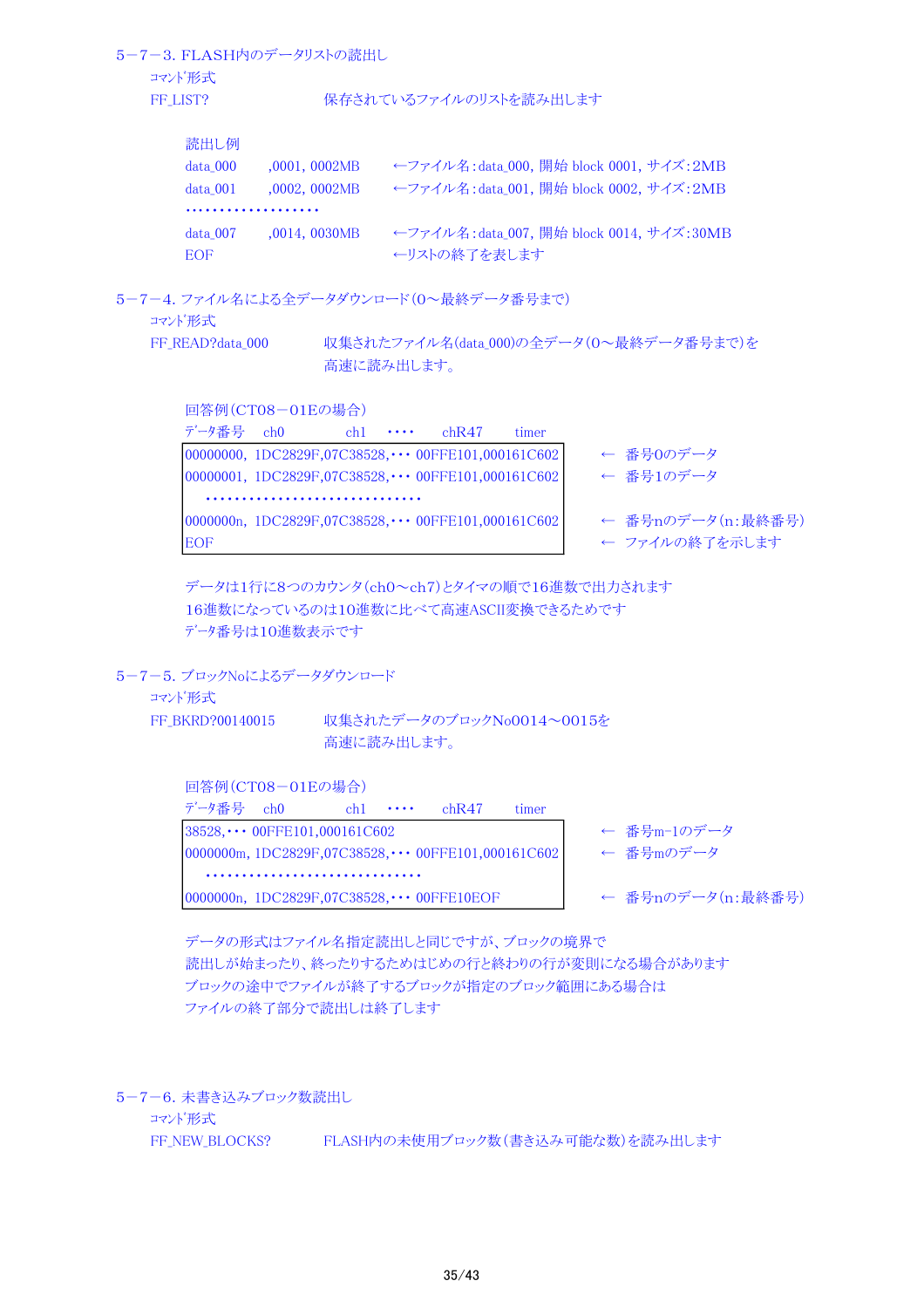回答例

New Data Number = 008 of 255 and 4065 blocks of 4093 are usable などと返されます ここに New Data Number = 008 of 255 は、次のデータ番号を示し、 4065 blocks of 4093 are usable は、残りのブロック数を示します

5-7-7.FLASH全消去

これ以上書き込みができなくなったり、データ収集の途中で電源が切れるなどしてFLASHが 読めなくなったりした場合に行います FLASH全消去を行うと、FLASH内のデータはすべて失われ回復できませんので、 必要な場合にはダウンロードした後で行ってください コマンド形式 FF ERASE FLASH内の全データを消去します

消去には15秒程度かかります

5-7-8.エラーブロック情報読出し

```
FLASHにはエラーブロックがあり、このブロックは使用してはならないことになっています
本カウンタのファームウェアではこのルールを侵さないようにプログラムされています。
このエラーブロックの情報が読み出せます
コマンド形式
FF ERRDRD FLASH内のエラーブロックを読み出します
```
回答例

02 Flash Error Found 05A 05B などと返されます 上記の例は、二つのエラーブロックがあり、そのブロックNoは 05A、05B(16進数) という意味です この情報をユーザーが必要とすることはありません

5-7-9.データの読み出し時間について

FLASHからのデータの読み出し時間は、データ収集時に16進数ASCIIで保存されていますので データ変換することなくダウンロードできるため高速ダウンロードが実現できています。 データ収集インターバルを10msより小さくすると、16進数ASCII変換するのに時間がかかり 測定が終ってからも16進数ASCII変換をしていることがあります。 大量のデータを取得する場合は十分余裕をもってインターバルを設定してください。 変換前の生データ用バッファーは、0~9999点分用意されていて、これを超えるデータは はじめ(0番地)から格納されていきます。 まだ変換の終っていないデータ領域に達すると オーバーライトされ古いデータが失われてしまいます。 チャンネル数によって条件が違いますが、1ms程度の間隔でデータを取得する場合にはご注意ください。 16進数に変換中であることを、5-7-2項の GSTS? コマンドで確認できます。 このコマンドの応答が、Gate mode OFF になっていれば16進数変換も完了しています。

(ダウンロードコマンドとダウンロード速度)

FLASHのダウンロードコマンドは、ファイル名指定とブロックNo指定がありますが、いずれも 同じで、以下のようになります

|    | ダウンロード速度例(LAN) |    | ダウンロード速度例(USB) |
|----|----------------|----|----------------|
| 速度 | 1. $2MB/S$     | 凍度 | 100KB/S        |
| 時間 | 0.8S/MB        | 時間 | 10S/MB         |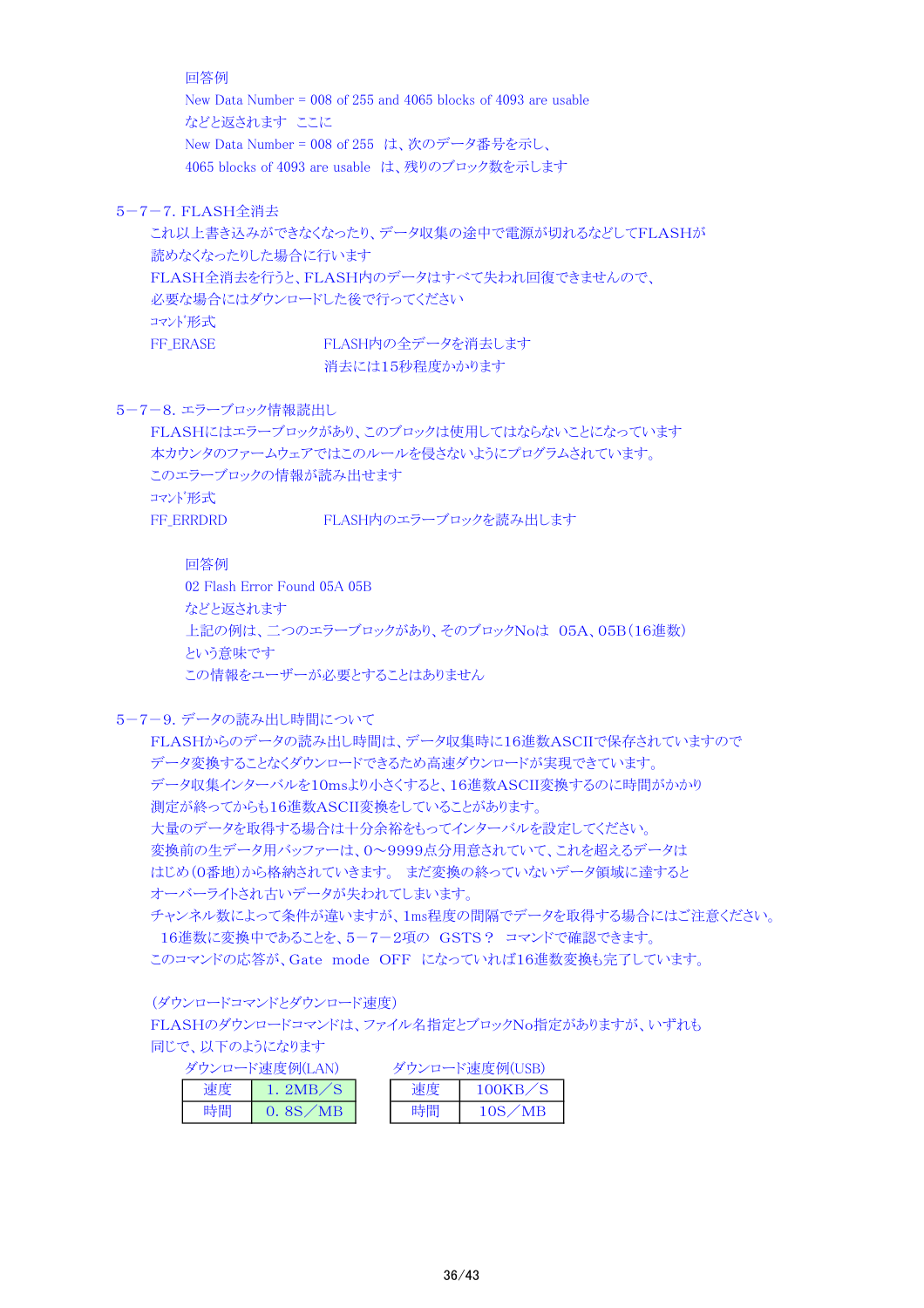#### 5-7-10.FLASHデータのビットエラーについて(重要)

NAND型FLASHはその特性上ビットエラーが発生します。 ビットエラーの確率は、非常に低いと言われていますがこれを訂正するためのアルゴリズムがあります。 これを組み込むとCPUの負担が重くなり、高速での処理が阻害されますので、本カウンタでは エラー処理を行っておりません。 ビットエラーが発生すると、カウンタの値が予期しない値になることが予想されますが、 カウンタの値は単調増加することがわかっていますので、このような値が現れた場合には、 PC側の処理として、このデータを除外するか、前後のデータの平均で置き換えるなどの 方法で整合性を保つようにする必要があります。

#### 6.LCD表示器ついての概要

6-1.LCD表示器仕様

16文字2行 LEDバックライト付き(ON/OFF可能) カウント値:0~4,294,967,295 タイマー値:0~1,099,511.62s を表示 カウント値,タイマー値,プリセットカウンタ値,タイマープリセット値のうち2つをを通信ライン からのコマンドにより、上段および下段に表示できます。 表示設定の内容とバックライトオン・オフ状態は保存されます。

## 表示例1(上段CH1のカウント値,下段タイマー値)

| $\mathbf{r}$ |  |  |  |  |  |  |  |  |
|--------------|--|--|--|--|--|--|--|--|

表示例2(上段プリセットカウンタ値,下段タイマープリセット値)

|     |   | P <sub>1</sub> |  |  | $\bf{0}$ |  |  |  |
|-----|---|----------------|--|--|----------|--|--|--|
| . . | M | $P \mid$       |  |  | $\bf{0}$ |  |  |  |

6-2-1.LCD表示コマンド

| コマンド形式          |                                   |
|-----------------|-----------------------------------|
| $SDU00\sim 63$  | LCD上段にCH0からCH63のいずれかのカウント値を表示します。 |
| <b>SDUTM</b>    | LCD上段にタイマー値を表示します。                |
| <b>SDUCP</b>    | LCD上段にプリセットカウンタ値を表示します。           |
| <b>SDUTP</b>    | LCD上段にタイマープリセット値を表示します。           |
|                 |                                   |
| $SDL00 \sim 63$ | LCD下段にCH0からCH63のいずれかのカウント値を表示します。 |
| SDLTM           | LCD下段にタイマー値を表示します。                |
| SDLCP           | LCD下段にプリセットカウンタ値を表示します。           |
| <b>SDLTP</b>    | LCD下段にタイマープリセット値を表示します。           |

6-2-2.バックライト制御コマンド

| コマンド形式       |                |
|--------------|----------------|
| BKON.        | バックライトをONします。  |
| <b>RKOFF</b> | バックライトをOFFします。 |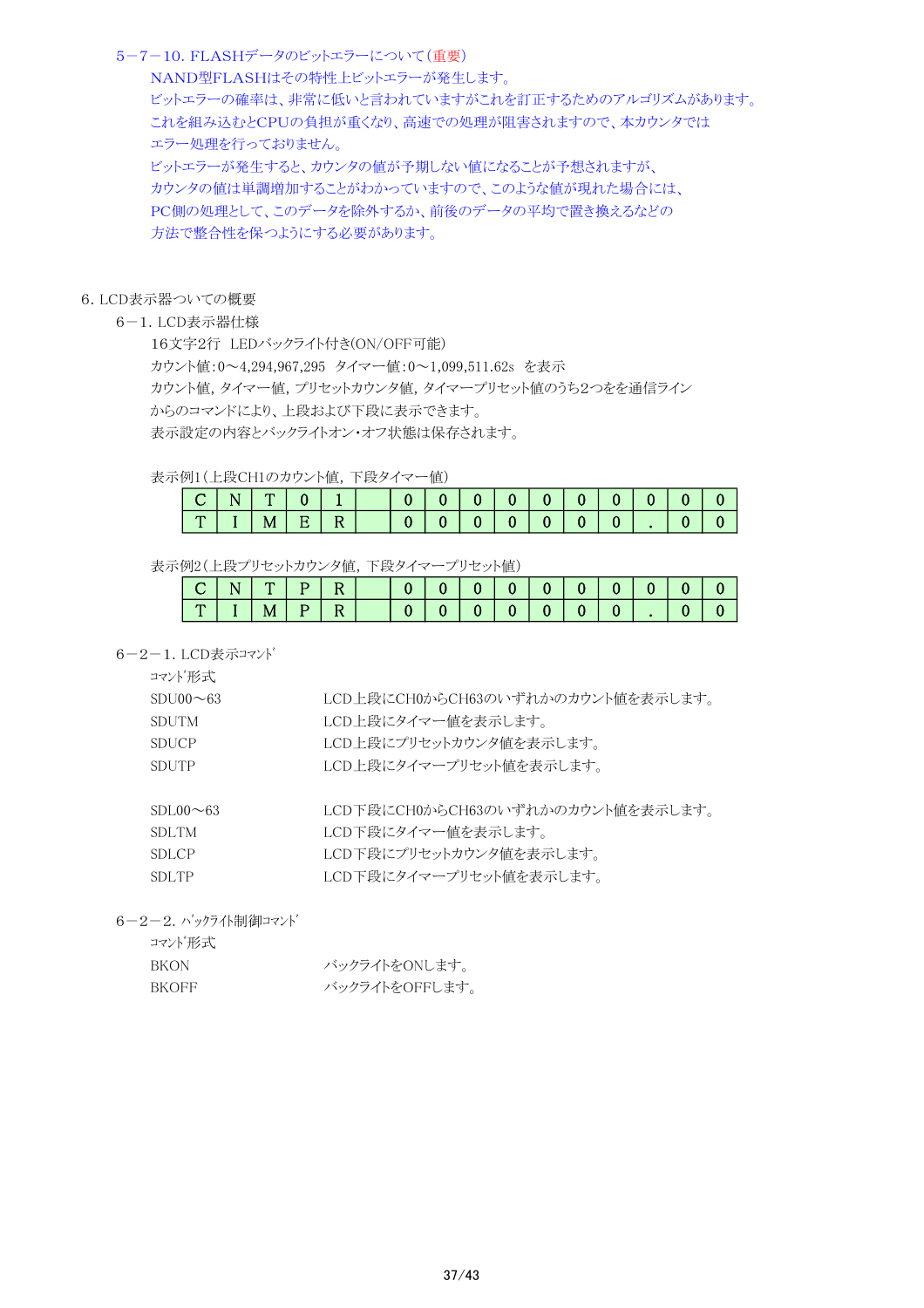#### 7.ファームウェアのバージョンアップ

 CT48-01Eはファームウェアのバージョンアップが通信環境を使って行えます 手順は以下の通りです。

 WindowsXP などのPCでUSB通信ラインを通して行いますので、USBケーブルでPCとカウンタを接続します。 バージョンアップ用ファイル(最新版)をHPサイトから入手しておきます。

 (以下、フラッシュROM書込ソフトが用意できているものとして記載されています。用意されていない場合は この項目の最後にある 初めてバージョンアップする場合 を参照してください)

#### バージョンアップの手順

1.フラッシュROM書込ソフト FWRITE.exe を立ち上げます。

| <b>FH8SX1668● 空き</b> |                          | 空き   空き   空き          |                      |        |
|----------------------|--------------------------|-----------------------|----------------------|--------|
| CPU情報ファイル            |                          | オブション                 |                      |        |
| H8SX1668.FWI         |                          | 参照                    | 書込み後すぐ実行             |        |
| COMボート               |                          |                       | ┃ 書込み後ペリファイ          |        |
| COM5                 | $\overline{\phantom{a}}$ |                       | ウェイトバラメータ 百          | $\div$ |
|                      |                          | 高速転送<br>✔ 有効          |                      |        |
| ボーレート                |                          |                       | 高速ボーレート クロック(Hz)     |        |
| 19200(8~18MHz)       |                          | 38400<br>$\mathbf{r}$ | 12000000<br>$\sim$ 1 |        |
| ●書込み                 | X <sup>++</sup>          | 9 ヘルプ                 | ■ 設定…                | 5 終了   |

左の画面になるようにセットしてください。 COMポートは、USB接続が、行われている ときの、見なしポート番号を入力します。 詳しくは 2-3. USB通信の設定 を参照 してください。

2.カウンタ本体を書込みモードに移行します。 書込モードへの移行方法は、前面パネルのRES/FWR穴に見えている押しボタンSWを3秒以上 押し続けます。(時間が短いとリセット動作となってしまいます) 移行がうまくいったかどうかは、次の項目がうまくいくかどうかで判断できます。

3.画面の書込ボタンをクリックすると、書込前のROM消去がはじまり、すぐに書込ファイルを要求してきます。 要求に従って、あらかじめ用意したバージョンアップ用ファイルを指定すると、1~2秒で書込完了します。

4.画面の終了ボタンをクリックして書込を完了します。 カウンタ本体の電源を切り、再度(5~6秒以上後)電源を入れると新しいプログラムでスタートします。 あらかじめ設定されていた、LAN関係の定数(IPアドレスなど)、タイマ停止・カウント値停止用のプリセット値 などは、保存されています。

はじめてバージョンアップを行う場合

初めてバージョンアップを行う場合は、バージョンアップ用ソフト(フラッシュROM書込みソフト)が必要です。 このソフトは、HP上にアップロードされていませんので、弊社開発部へお申し込みください。 必要な、ソフトウェアをお送りいたします。

PCはUSB通信ができるようになっていなければなりません。

USB通信を初めて使う場合は、USBドライバをPCにインストゥールしておく必要があります。 その手順は、 2-3. USB通信の設定 をご覧ください。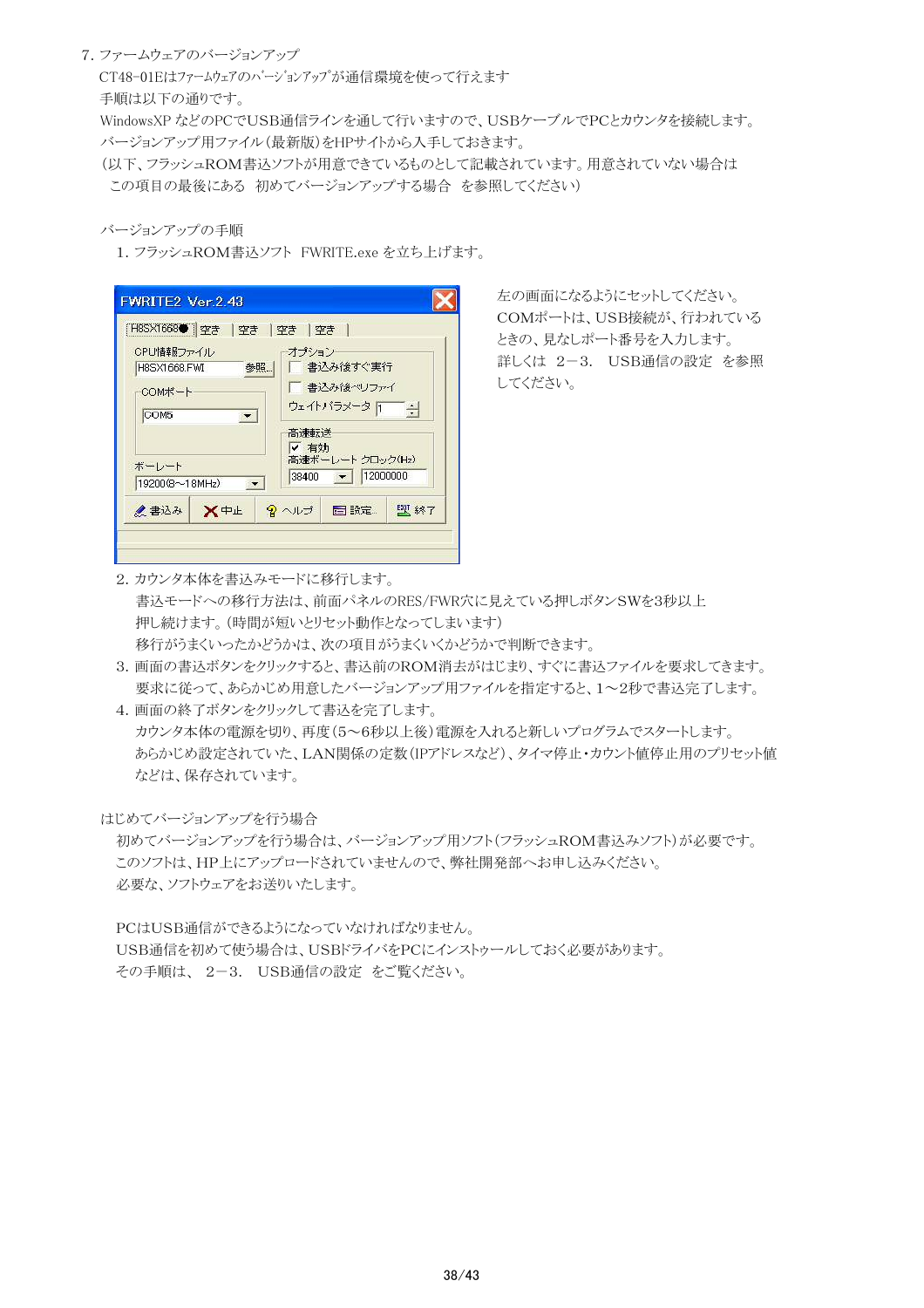### フラッシュROM書込みソフトの準備

- 1.お送りしたフォルダ内の FWRITE.exe をダブルクリックすると下の画面が立ち上がります。
- まず、CPU情報ファイルの項の参照ボタンで同時にお送りしたフォルダ内にある、"H8SX1668.FWI" を指定します。

| CPU情報ファイル                    | オブション                             |
|------------------------------|-----------------------------------|
|                              | ■ 書込み後すぐ実行<br>参照                  |
| COMボート                       | 書込み後ペリファイ<br>ウェイトバラメータ「           |
| COM5<br>$\blacktriangledown$ | $\rightarrow$                     |
|                              | 高速転送<br>✔ 有効                      |
| ボーレート                        | 高速ボーレート BRR値 計算                   |
|                              | 12000000<br>$38400$ $\rightarrow$ |
| X <sup>++</sup><br>▲書込み      | 5 終了<br>■ ? ヘルプ ■ 設定…             |

- 2.高速転送にチェックを入れ、クロック(Hz)に、12000000と書き込みます。 (ボーレートが19200(8~18MHz)、高速ボーレートが38400になっていますがこれは変更しません)
- 3.以上の準備が終わると、画面はバージョンアップの手順の1.項の画面のようになります。 このソフトを終了して再度立ち上げても画面は保存されており、同じ画面が立ち上がります。 初めてこのソフトを使う場合はここまでの手順の後に、バージョンアップの手順1.項へ進んでください。
- 8.複数のカウンタの同時制御

2台以上のカウンタを同時制御できます。

 CTXX-01Eは、XXCHのカウンタが内蔵されていますが、同じシリーズののカウンタを同時制御で使いたい場合 複数のCTXX-01Eを使って実現することができます。

概略は以下のようになります。

1台目のカウンタのRUN(TTL OUT)を2台目のカウンタのGATE(TTL IN)に接続します。

同様に3台目以降も可能です。

2台目以降のカウンタに"DSAS"コマンドで自動停止禁止を送っておきます。

- 2台目以降のカウンタを"STRT"コマンドでスタートさせます。
- 必要ならば1台目のカウンタに外部からのゲート信号を入力します。

必要ならば1台目のカウンタにタイマ停止の準備をします("CLTM"、"ENTS","STPRdddd")

必要ならば1台目のカウンタにカウンタ停止の準備をします("CLPC"、"ENCS","SCPRdddd")

- 1台目のカウンタを"STRT"コマンドでスタートさせます。
- この手順で複数台のタイマを同じタイミングでカウント開始・停止できます。

 同様に、ゲート信号同期データ収集機能により、複数台のCTXX-01Eにより多チャンネルのデータ収集 が、可能です。

9. RUN出力TTLパルス最小10μsの指定·解除

カウンタ動作中にはRUN TTLレベルが出力されますが、この信号を他の機器に接続して同期をとろうとした場合 場合によっては、パルス幅が短かすぎて信頼性が保てないことがあります。

たとえば、内部タイマ同期でカウンタの涂中経過をメモリーにため込むのに、ON時間10ms, OFF時間0usと 指定すると、OFF時間は最小の120nsになりますが、これを他の機器に接続してもパルス幅が短くて、 うまく働かない可能性があります。

このように、RUN出力が10μsよりも短い場合に、"MIN10U EN" コマンドを与えておくと、最小パルス幅を10μs にしてくれる機能です。 機能の解除は "MIN10U DS" で行えます。 状態は、 "MIN10U?" で問合せでき、 "EN" や "DS" と返されます。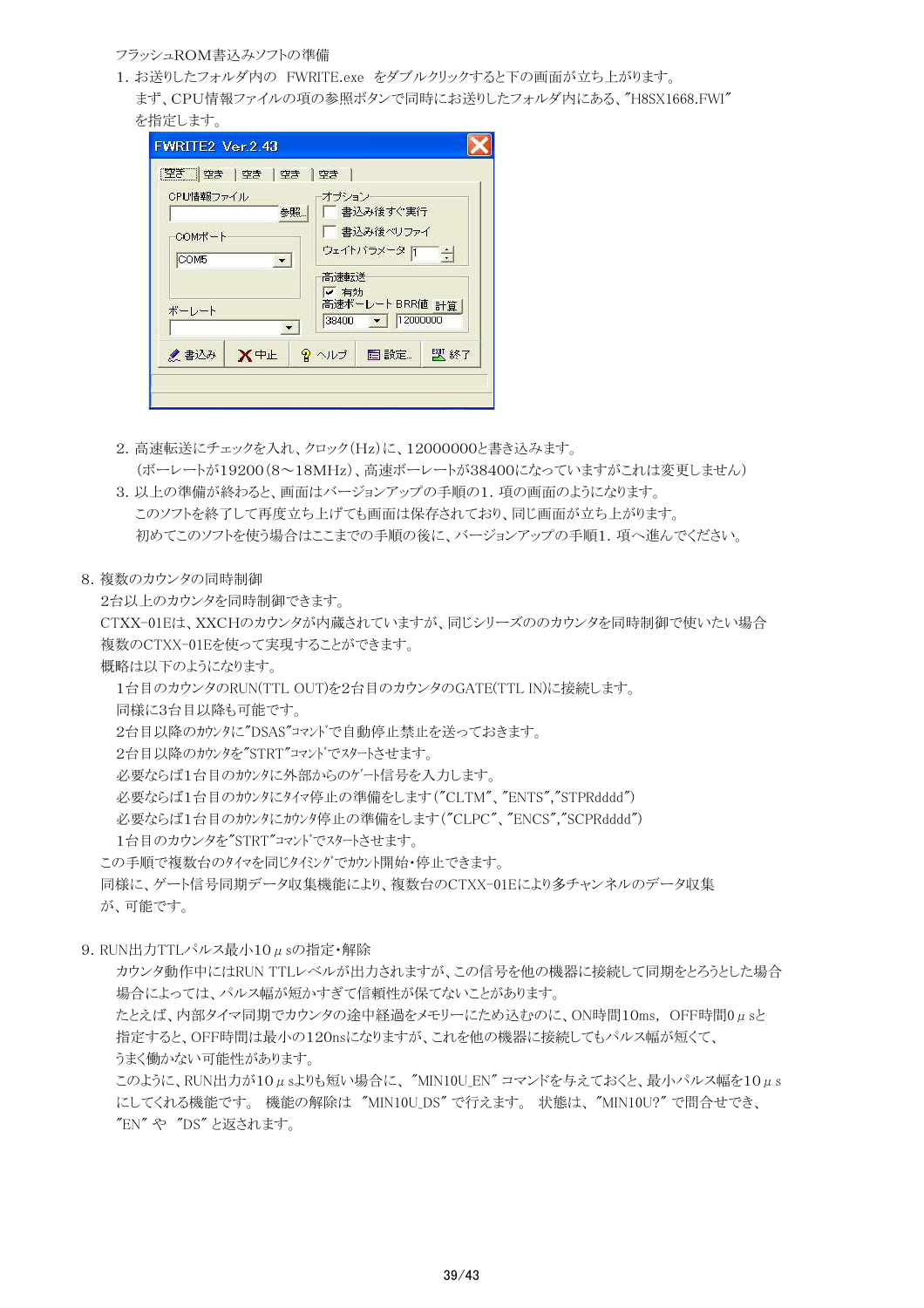### 10.カウンタの使用注意事項

CT48-01Eは高速でカウントする途中経過を正しく把握するために、カウントの途中でデータ読み出しコマンド があると、約120nsカウントを停止し、32ビットのデータをラッチします。 同時にタイマも停止されます。 毎秒20回読み出しが行われると、毎秒 120ns×20=2.4μs 時間カウンタが停止することになります。 1回の読み出しに要する停止時間は皆同じで、たとえ一つのカウンタの読み出しであっても、全ての カウンタとタイマは同時に停止しますので、少ないコマンドでたくさんの情報を読み出した方が安全です。 タイマ停止モードやカウント値停止モードでは、読み出しによるカウンタ停止にに伴う誤差は無いものと考えら れます。 たとえばタイマ停止モードで1秒後に停止するようにカウンタを働かせたとします。 1秒間にカウント値読出が10回行われると、読出しを行わないときと比較してタイマは  $120ns \times 10=1.2 \mu s$ 遅れて停止します。一方、同じく合計 $1.2 \mu s$ 同時に停止したカウンタもこの分 遅れてカウントが終了します。 従って、指定された時間内だけカウント動作が行われたことになります。 外部からのゲート信号内のパルスをカウントする場合は、ゲート信号から読み出し時間を引いた分だけカウント 時間が短くなりますので注意が必要です。

カウントの途中でカウントデータを読み出さない場合はこれらの注意は必要ありません。

複数台のカウンタを同時制御で使う場合(7.複数のカウンタの同時制御 参照)のご注意 複数台のカウンタを同時制御でお使いになる場合、それぞれのカウンタの途中経過を読み出す場合には 読み出されるカウンタ(モジュール)のみが、読み出し毎に120ns の時間、カウントを停止します。 従って、カウントパルスの状況と読み出しタイミングや読み出し回数のばらつきにより、各カウンタ(モジュール) 間のカウントデータに誤差が生じることになりますので、注意が必要です。

 例) あるカウンタ(モジュール)のみ毎秒10回読み出した場合 読み出されたカウンタ(モジュール)の時間は毎秒 120ns×10=1.2μs 遅れます。 また、カウント誤差が 1.2μs/1s (0.00012%)発生します。

11.外部機器との接続



 $7$  GND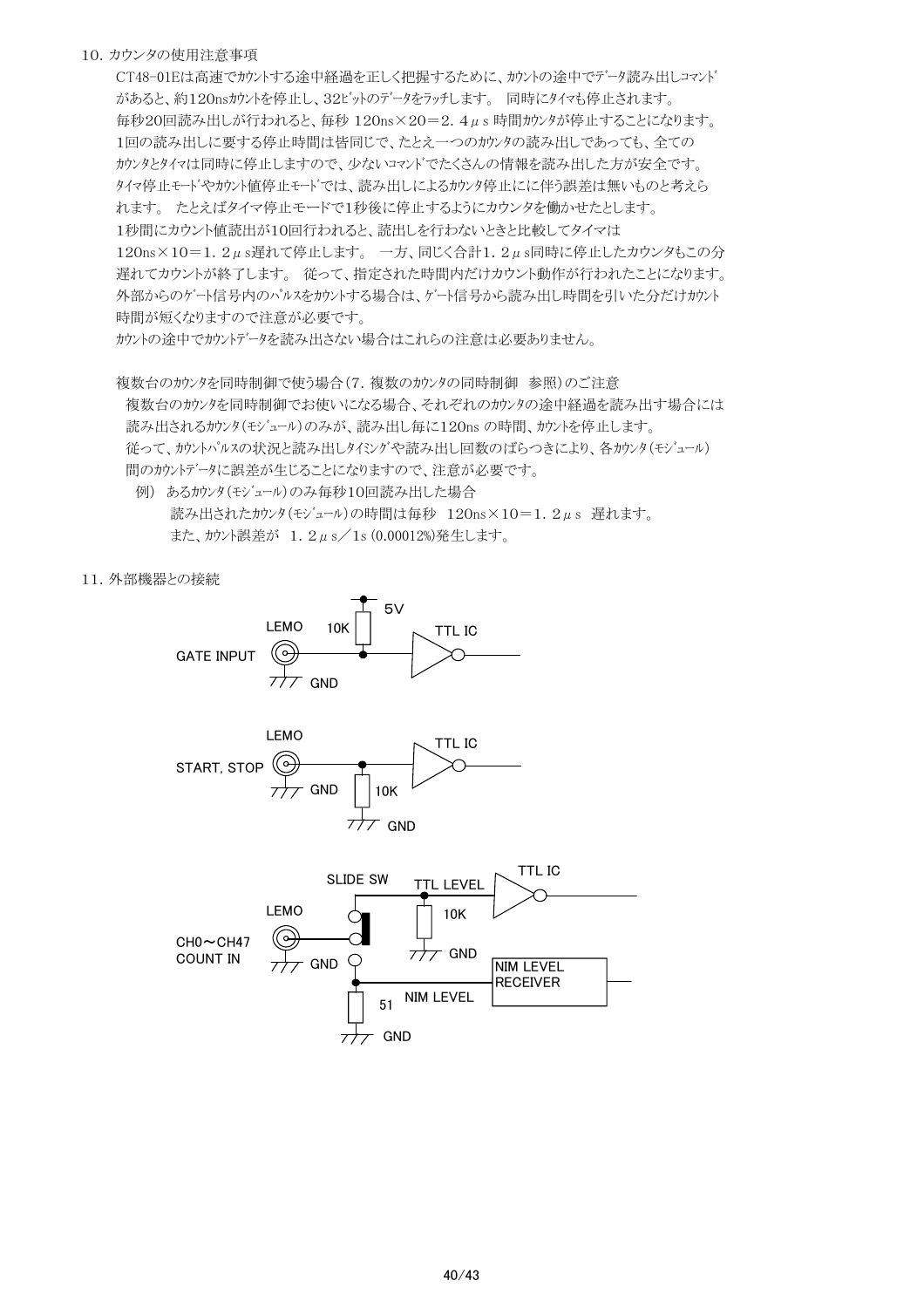| 電源          |                | AC90~240V 10W (NCT08-01E型は、NIM BINから6V0.85Aの電源を供給します)                             |
|-------------|----------------|-----------------------------------------------------------------------------------|
| カウンタ入力      | TTL レベル入力      | 電圧レベル 3.3V or 5V                                                                  |
|             |                | $\mathrm{Zin} = 10\mathrm{K}\Omega$                                               |
|             | $(3.3V\sim5V)$ | カウント周波数 100MHz以上                                                                  |
|             | NIM レベル入力      | 電流レベル -12mA~-36mA:"1" -4mA~+20mA:"0"                                              |
|             |                | $\mathrm{Zin} = 50 \Omega$                                                        |
|             |                | カウント周波数 300MHz以上                                                                  |
|             | 入力コネクタ         | LEMO ERA00250CTL 相当                                                               |
|             | チャンネル数         | $0 \sim$ xx <sup>7</sup> +> $\lambda$ $\nu$ (CH7はプリセットカウンタ) xx: 8, 16, 32, 48, 64 |
|             | カウント桁数         | $32t^{\prime}\gamma (0 \sim 4, 294, 967, 295)$                                    |
| タイマ機能       | チャンネル数         | 1チャンネル 40ビット 1~1, 099, 511, 627, 775 µ s                                          |
|             | 分解能·精度         | 0.000001秒 $(1 \mu s)$ 精度 0.005%                                                   |
|             | 設定時間           | 1~1,099,511,627,775μs または ms 単位指定可                                                |
| fixedカウンタ機能 | チャンネル数         | 1チャンネル CH7 固定                                                                     |
|             | 設定カウント数        | 1~4, 294, 967, 295cts または Kcts 単位指定可                                              |
| カウントモート     | single mode    | スタートリガまたは"STRT"コマントで、指定時間または指定                                                    |
|             |                | カウント数内の入力パルスを1回だけカウントします                                                          |
|             |                | ストップトリガまたは、"STOP"コマンドで涂中停止できます                                                    |
|             |                | 設定時間停止、設定カウント数停止を禁止するとストップトリガ                                                     |
|             |                | または"STOP"コマントで停止するまでカウントします                                                       |
| カウントデータ     | GATE同期         | GATE信号に同期してGATE ON時間毎の累計データを自動                                                    |
| 収集モード       | データ収集モード       | 収集します。 最大10000データ。                                                                |
| (RAM保存時)    |                | GATE ON時間とOFF時間の合計は約1ms以上必要です                                                     |
| FLASH保存時    | 内部タイマクロック      | 内部タイマクロックに同期してクロック ON時間毎の累計データを                                                   |
| は、RAMの約     | 同期データ収集        | 自動収集します。 最大10000データ。                                                              |
| 8000倍可能     | モート゛           | クロック ON時間とOFF時間の合計は約1ms以上必要です                                                     |
| TTL ゲート IN  |                | 外部GATE入力により、全カウンタ及びタイマに同時ゲートがかけられます。                                              |
|             |                | オープンまたは"H"でカウントします。内部スイッチで論理反転できます。                                               |
|             |                | GATE同期データ収集モードの同期信号になります。                                                         |
| カウント中LED    |                | カウント中を示すLED(緑)があります                                                               |
| カウント中OUT    |                | カウント中を表すTTL出力があります。                                                               |
| (RUN OUT)   |                | 複数のモジュールを使用する場合この出力を次の段のモジュールのTTLゲートINに                                           |
|             |                | 入力することにより最上位のモジュールで同時にコントロールできます                                                  |
|             |                | 内部スイッチで論理反転できます。短パルスを10μs以上に時間整形できます。                                             |
| コントロール入力    |                | カウンタスタート入力(TTL IN 立上り) カウンタストップ 入力(TTL IN 立上り)                                    |
|             |                | 内部スイッチで論理反転できます                                                                   |
| LCD表示機能     | 表示文字数          | 16文字2行                                                                            |
|             | 表示値            | カウント値、タイマー値、プリセットカウンタ値、タイマープリセット値                                                 |
|             | 表示カウント値        | $0 \sim 4, 294, 967, 295$ cts                                                     |
|             | 表示タイマー値        | $0 \sim 1, 099, 511.62s$                                                          |
| 通信機能        |                | LAN(TCP/IP SOCKET CONNECTION 同時8接続可), USB                                         |
| バージョンアップ    |                | USBポートを利用したファームウェアのハージョンアップ機能があります                                                |
| ケース         |                | EIA1U(H88*W482*D330)/8CH, 16CH EIA2U(H132*W482*D330)/32CH~64CH                    |

その他ご不明の点は、下記宛お問い合わせ下さい。

 ツジ電子株式会社 開発・設計部 〒300-0013 茨城県土浦市神立町3739

TEL 029-832-3031(代表) FAX 029-832-2662

E-mail : info2@tsuji-denshi.co.jp